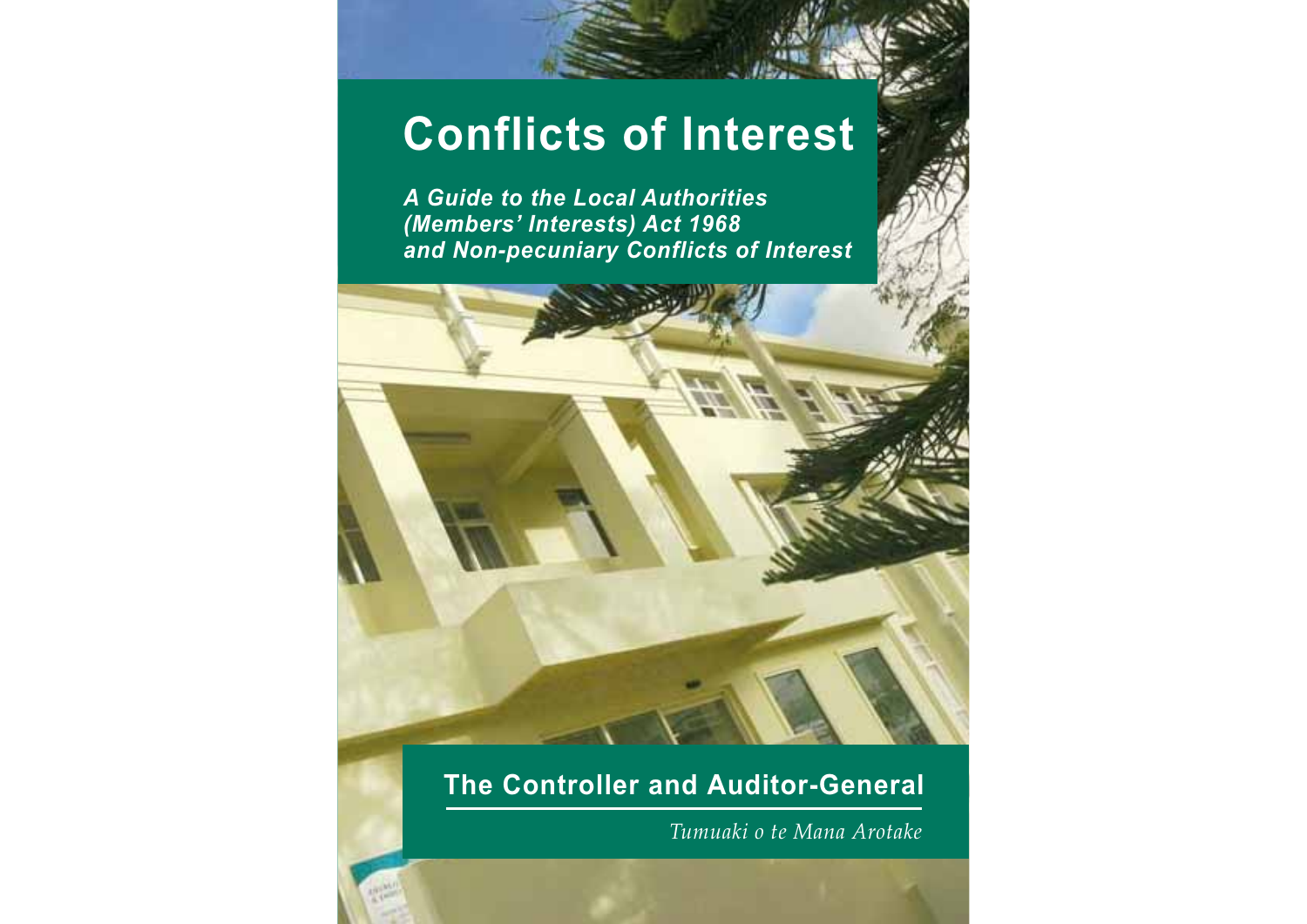**First Issued: March 1995 (ISBN 0-477-02847-0)**

**Revised: October 1998 (ISBN 0-477-02856-X) September 2001 (ISBN 0-477-02885-3)**

> **August 2004 ISBN 0-478-18121-3**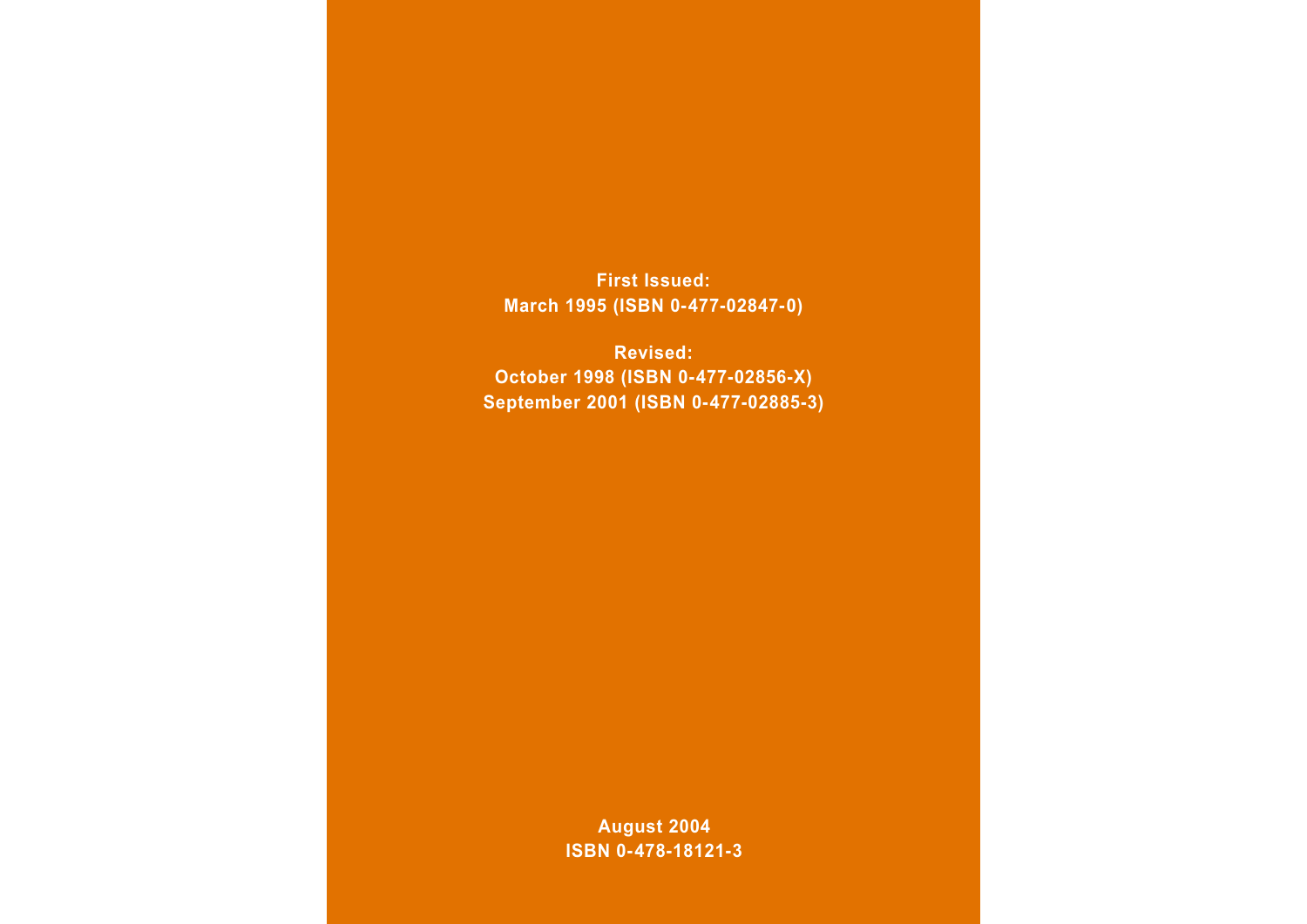

## **The Controller and Auditor-General** *Tumuaki o te Mana Arotake*

## **Conflicts of Interest**

*A Guide to the Local Authorities (Members' Interests) Act 1968 and Non-pecuniary Conflicts of Interest*

**August 2004**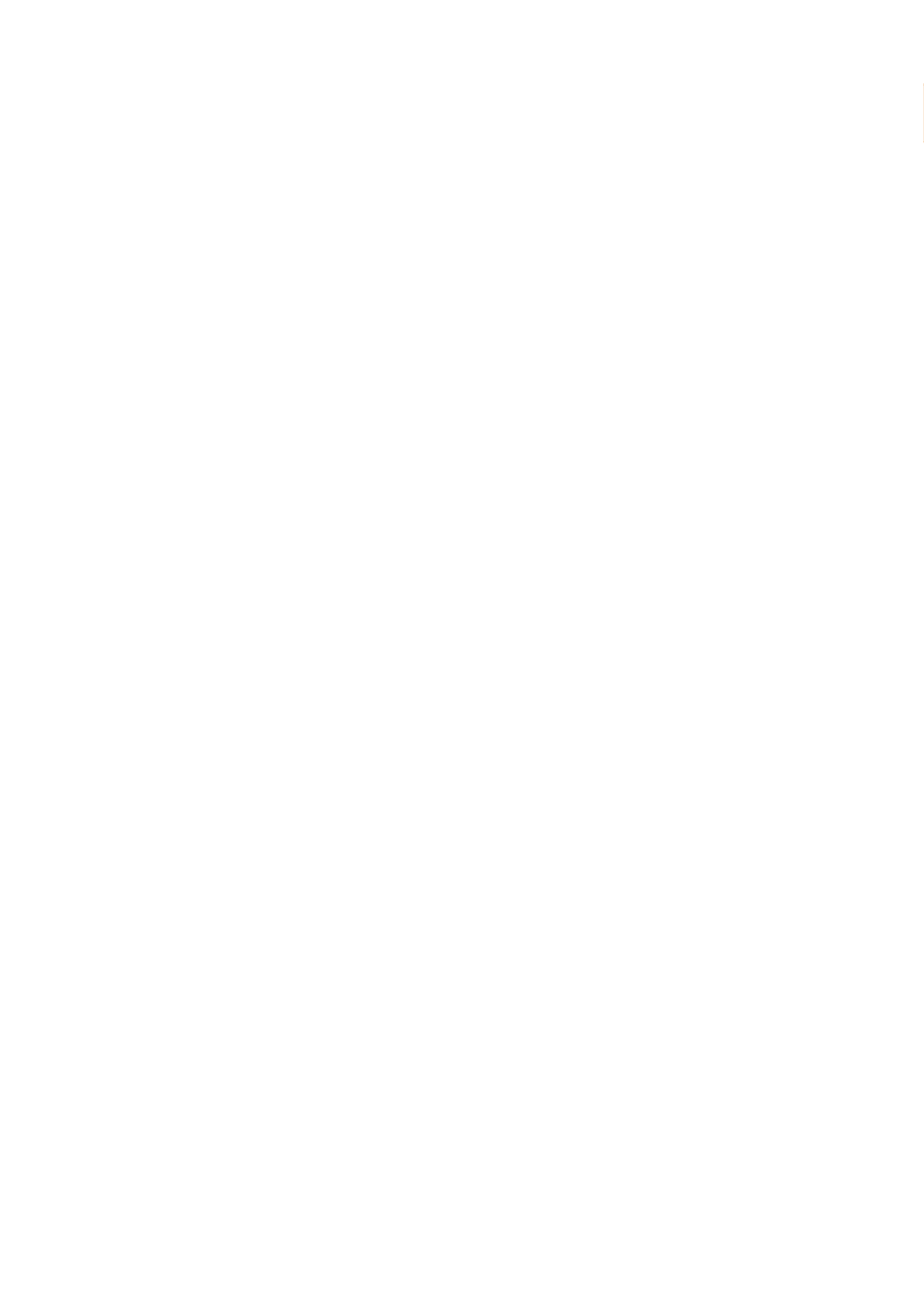## **Contents**

|   |                                                                   | Page |
|---|-------------------------------------------------------------------|------|
| 1 | Introduction                                                      | 4    |
| 2 | Contracting with your authority                                   | 10   |
| 3 | Discussing or voting at meetings – the pecuniary<br>interest rule | 25   |
| 4 | Investigation and prosecution                                     | 36   |
| 5 | Non-pecuniary conflicts of interest                               | 39   |
| 6 | Frequently asked questions                                        | 51   |

## **Appendices**

| A | Organisations whose members are subject to the Act          | 56 |
|---|-------------------------------------------------------------|----|
| B | Leading cases on pecuniary interest                         | 58 |
| C | Examples of cases on non-pecuniary conflicts<br>of interest | 66 |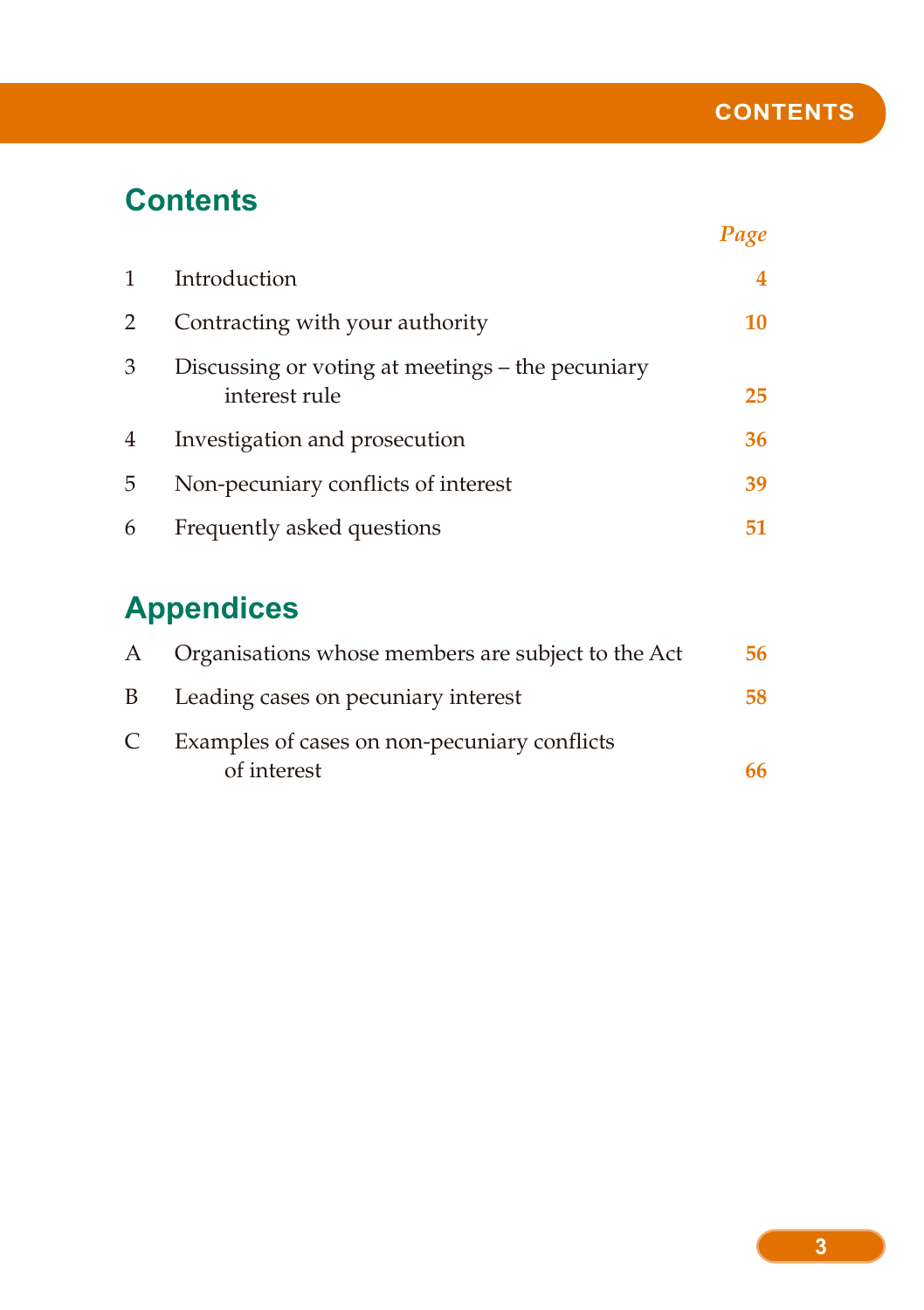## **Introduction**

## **What this booklet is about**

This booklet is a guide to the law about conflicts of interest for members of the governing bodies of territorial authorities, regional councils, tertiary institutions, and those other public bodies that are covered by the Local Authorities (Members' Interests) Act 1968. A full list of the organisations covered by the Act is set out in Appendix A on pages 56-57.

The law has two underlying purposes:

- ensuring that members are not affected by personal motives when they participate in authority matters, and
- in contracting situations, preventing members from using their position to obtain preferential treatment from the authority.

## **Terms used in this booklet**

In this booklet:

- "you" means a member of an authority;
- "local authority" or "authority" means a body subject to the Act;
- "we" means the Office of the Auditor-General:
- "the Act" means the Local Authorities (Members' Interests) Act 1968.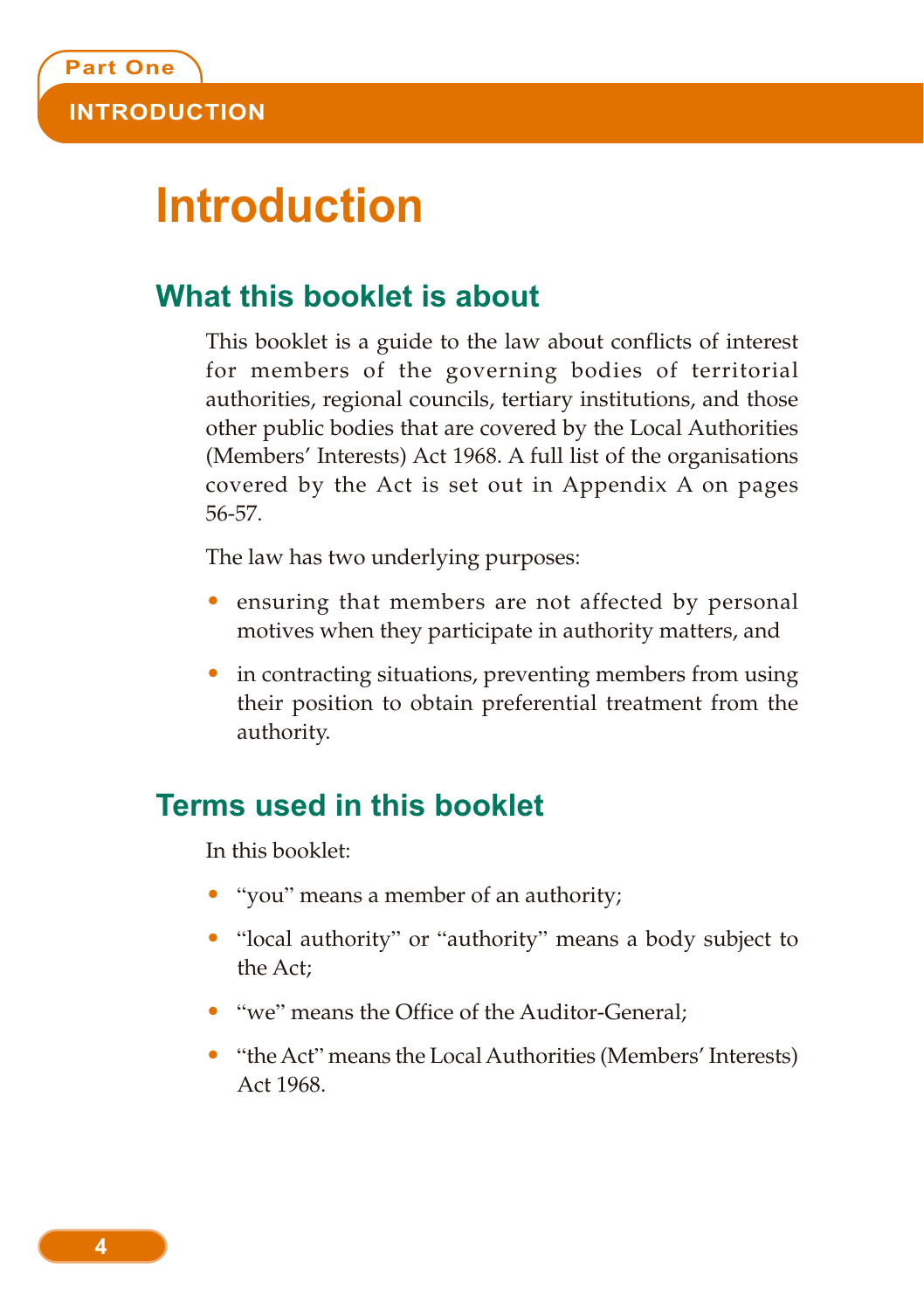## **Conflicts of interest and the law about bias**

A conflict of interest exists where two different interests are at odds. In other words, where your responsibilities as a member of the local authority could be affected by some other separate interest or duty that you may have in relation to a particular matter. That other interest or duty might exist because of:

- a relationship or role that you have; or
- something you have said or done.

Conflicts of interest are legally governed by the common law about bias. The law about bias exists to ensure that people with the power to make decisions affecting the rights and obligations of others carry out their duties fairly and free from bias. It is summed up in the saying "no one may be judge in their own cause."

One way of expressing the issue is:

*Would a reasonable, informed observer think that your impartiality might have been affected?*

The law about bias originally applied to judicial proceedings, but over the years has been extended to a wide range of decision-makers who exercise public functions that can affect the rights or interests of others. The law applies to members of local authorities.

The law applies differently to pecuniary (that is, financial) and non-pecuniary conflicts of interest. When you are considering whether to participate in the authority's decision-making processes about a particular matter, you need to consider the potential for both types of conflict of interest. Different rules apply to each type.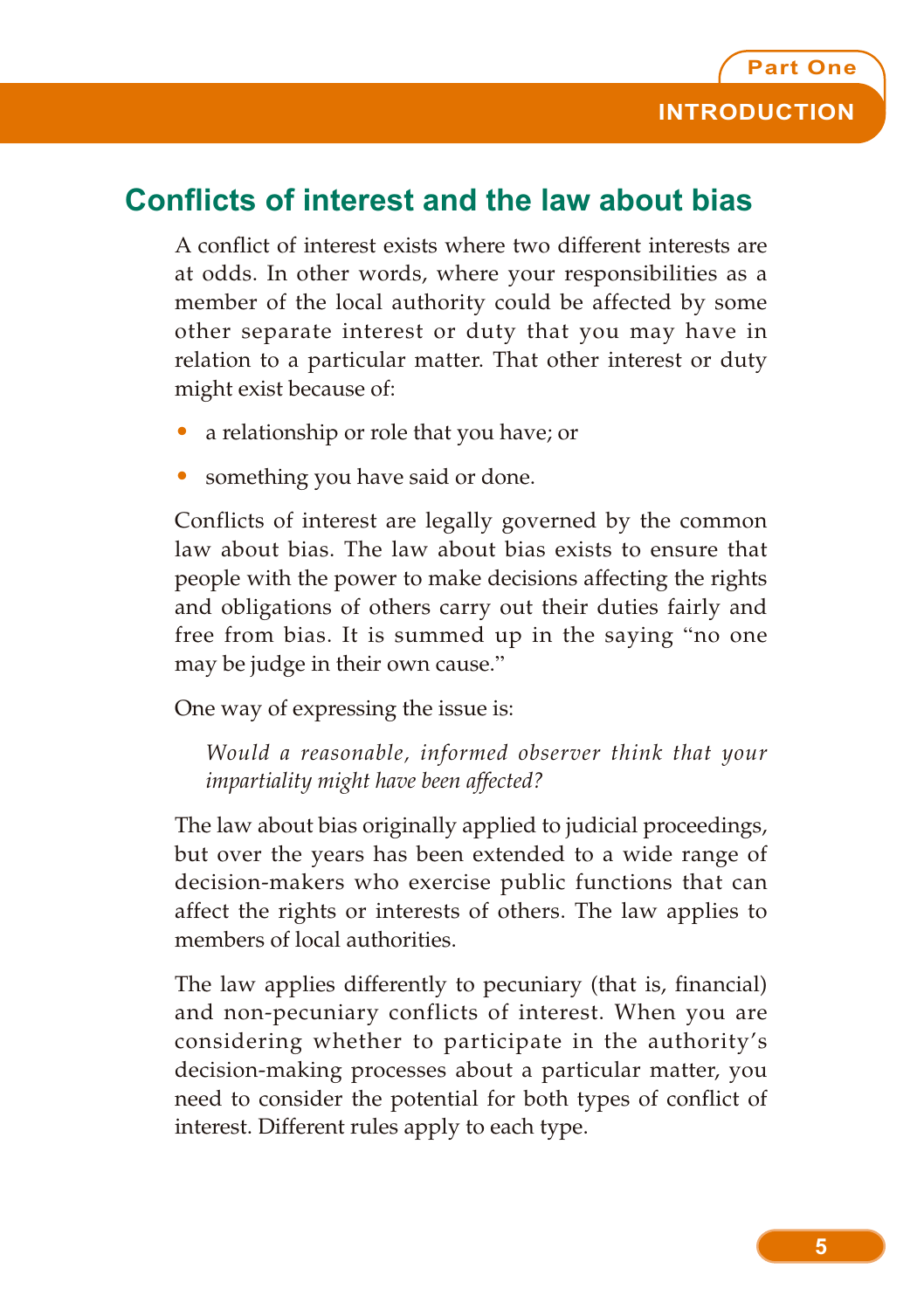## **Pecuniary interests: the Local Authorities (Members' Interests) Act**

The Act deals with that part of the rule against bias as it applies to the pecuniary interests of members of local authorities. The Act:

- controls the making of contracts worth more than \$25,000 in a financial year between members and their authority (see Part 2 on pages 10-24); and
- prevents members from participating in matters before the authority in which they have a pecuniary interest, other than an interest in common with the public (see Part 3 on pages 25-35).

The Act applies to members of city councils, district councils, regional councils, community boards, tertiary institutions, and a range of other public bodies.

The Act regulates the actions of individual members of authorities, not the actions of the authorities themselves. Members, not authorities, may be prosecuted for breaches of the Act.

The Act also applies to members of committees of those authorities (regardless of whether a committee member is also a member of the authority itself). It does **not** apply to council-controlled organisations, port companies, airport companies or energy companies.

#### *The role of the Auditor-General under the Act*

Our role in administering the Act includes:

• deciding applications for approval of contracts worth more than \$25,000 in a financial year;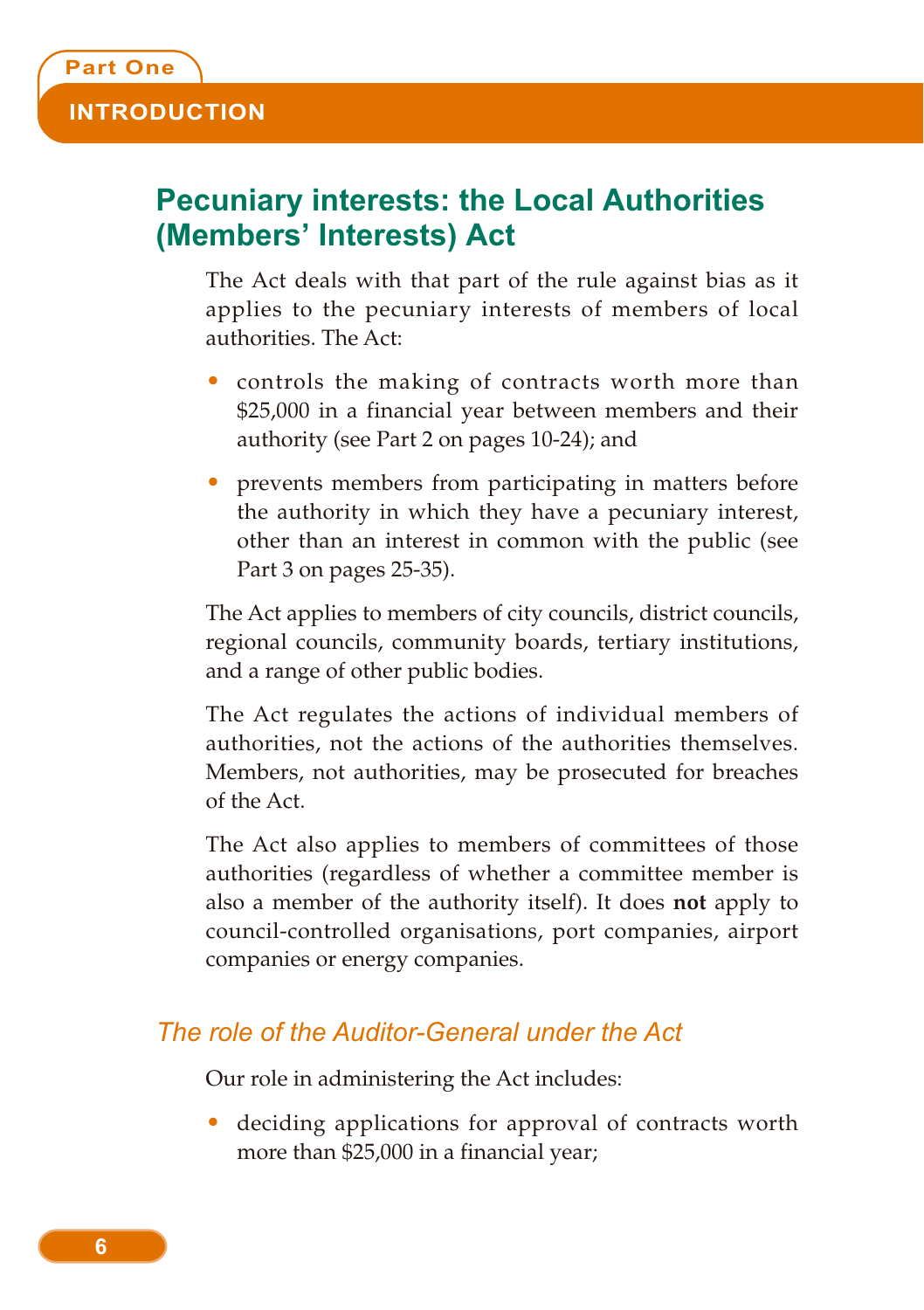- deciding applications for exemptions or declarations from the rule against members discussing and voting where they have a pecuniary interest;
- providing guidance to local authority members and officers, to help them comply with the Act in particular situations; and
- investigating and prosecuting alleged offences against the Act.

We do not issue "rulings" about whether a member has a pecuniary interest in a particular matter; nor about whether the Act has been breached. Only the courts can determine those matters.

## **Non-pecuniary conflicts of interest: the rule against bias**

If a person challenges a local authority's decision by way of judicial review proceedings, the courts could invalidate the decision because of bias on the part of a member of the decision-making body. The question you need to consider, drawn from case law, is:

*Is there, to a reasonable, fair-minded and informed observer, a real danger of bias on the part of a member of the decisionmaking body, in the sense that he or she might unfairly regard with favour (or disfavour) the case of a party to the issue under consideration*?

It is the appearance of bias, not proof of actual bias, that is important.

The law about bias does not put you at risk of personal liability. Instead, the validity of the authority's decision could be at risk.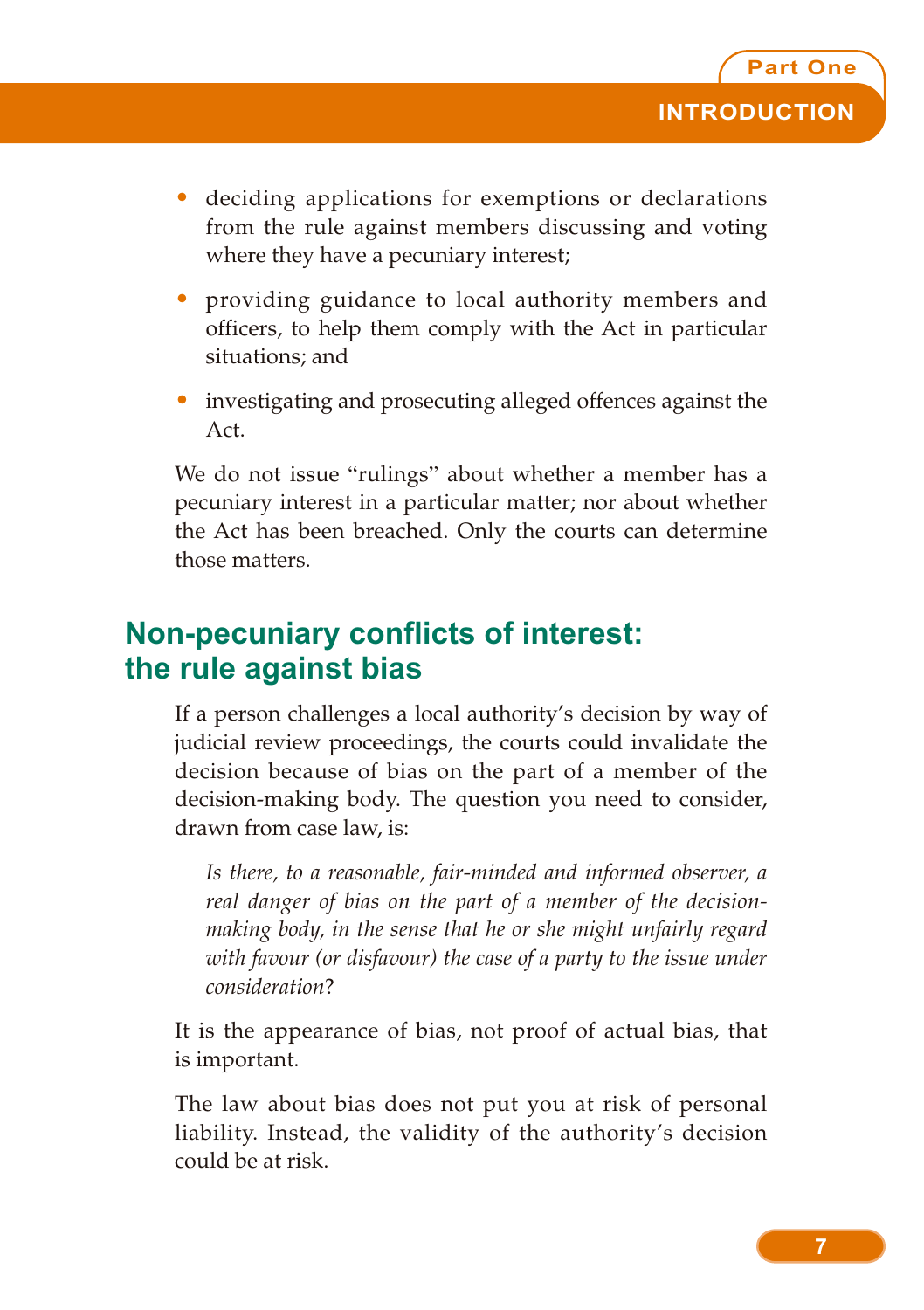#### *The role of the Auditor-General in relation to non-pecuniary conflicts of interest*

We have no formal decision-making role in respect of non-pecuniary interests. In particular, we do not have the power to grant exemptions in this area. Only the courts can determine whether the law has been breached in any particular instance.

However, we can look into matters of probity involving a member of an authority, which could include examining whether a member failed to declare a conflict of interest. As part of this role, we may also be able to give you guidance about whether a non-pecuniary conflict of interest could exist. Our guidance is set out in Part 5 on pages 39-50.

## **What is the difference between a pecuniary and a non-pecuniary conflict of interest?**

A pecuniary interest is one that could affect you in a way that involves money. It can sometimes be difficult to decide whether an interest in a particular matter is pecuniary or some other kind.

See the Frequently Asked Questions in Part 6 on pages 51-55.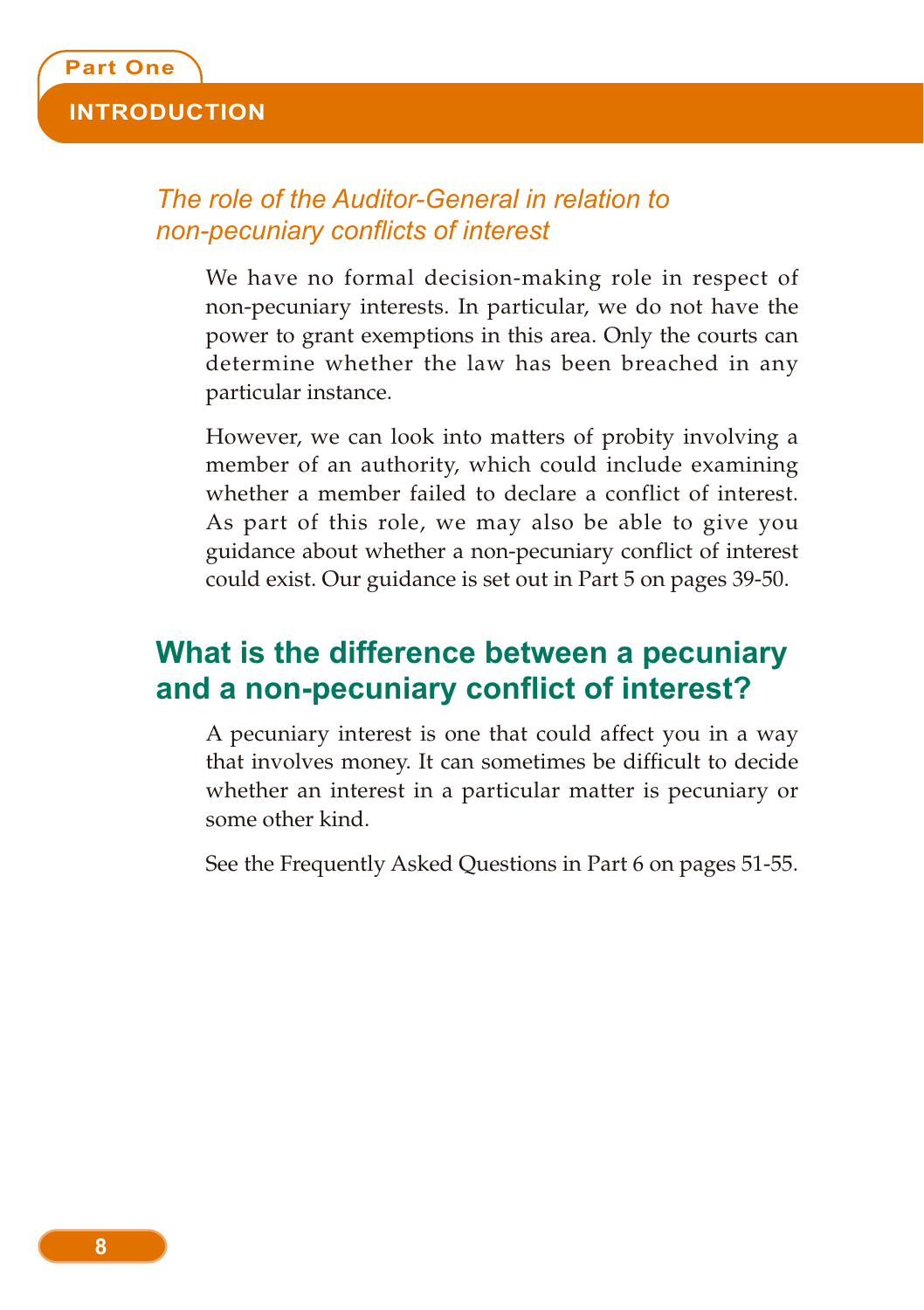## **Are there other types of behaviour that might involve a "conflict of interest"?**

We have focused on the legal obligations of members of a local authority in formal decision-making at authority meetings. Other types of behaviour that are regarded as unethical – even if they may not be unlawful – are also sometimes called conflicts of interest. These might include:

- improperly using confidential or official information for your own benefit; or
- applying improper influence or pressure on staff to obtain a result for your own benefit.

The law about bias does not usually cover these matters, because they do not relate to particular decisions at authority meetings. But they might constitute breaches of probity standards or the authority's code of conduct. This booklet does not discuss these types of breaches.

This booklet relates solely to members of authorities, not to staff.

### **This booklet is not a substitute for the law**

This booklet discusses the Act and the common law principles, and suggests some ways to approach questions that could arise for you. However, it is not a formal or definitive statement of the law. Nor is it to be treated as legal advice for specific situations. In difficult situations, we recommend that you refer to the actual wording of the Act or consult your own lawyer.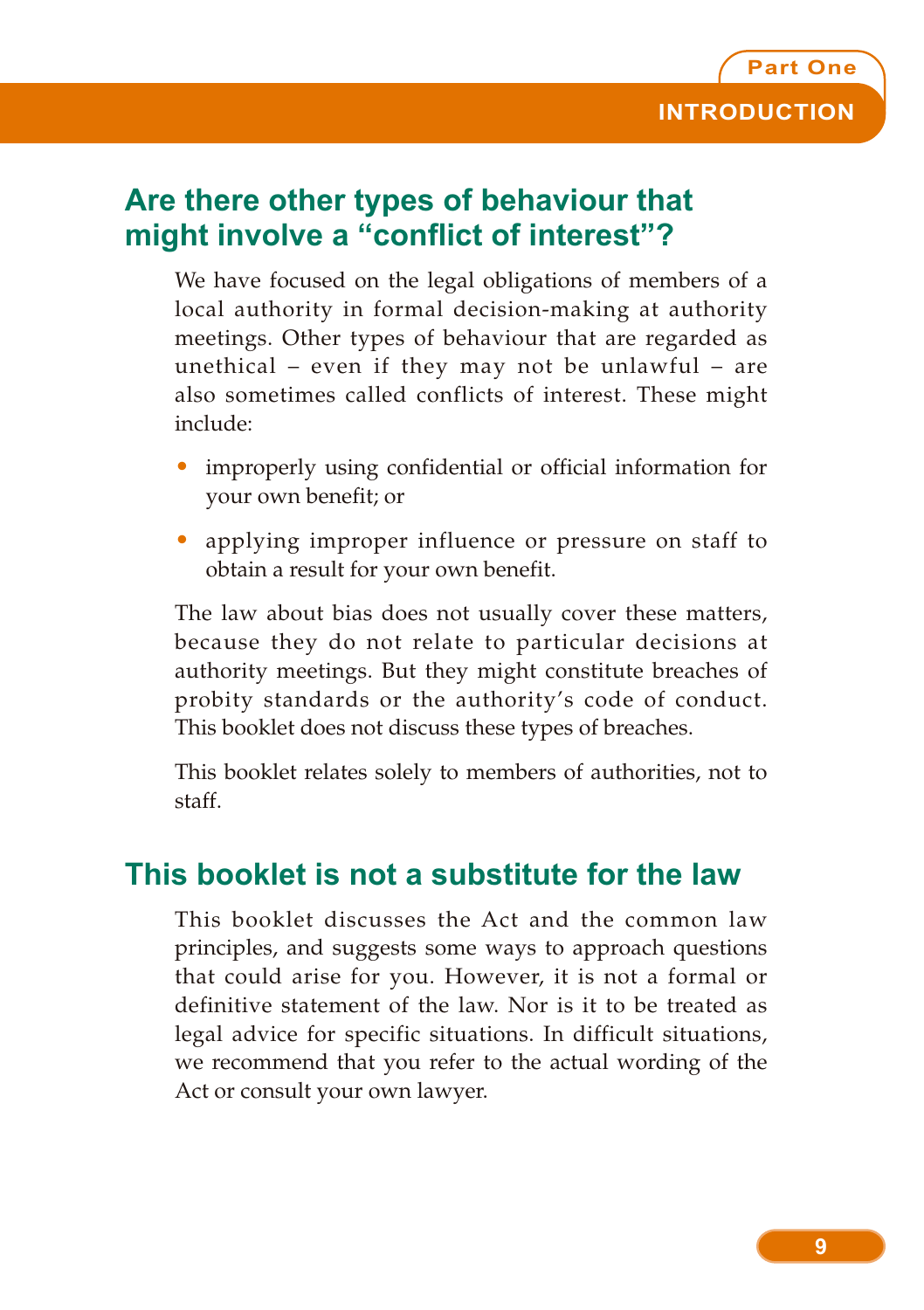## **Contracting with your authority**

In this Part, we explain the restrictions on your ability as a member of an authority to be involved in contracts with the authority.

### **Disqualifying contracts**

#### *The disqualification rule*

You will be disqualified from office if you are "concerned or interested" in contracts with your authority if the total payments made, or to be made, by or on behalf of the authority exceed \$25,000 in any financial year.

The \$25,000 limit includes GST.

We can give prior approval and, in limited cases, retrospective approval, for contracts that would otherwise disqualify you under the Act. See pages 17-22 on how to apply.

It is also an offence under the Act for a person to act as a member of an authority (or a committee of the authority) while disqualified.

A disqualification lasts until the next:

- general election for the authority; or
- opportunity for appointment to the authority.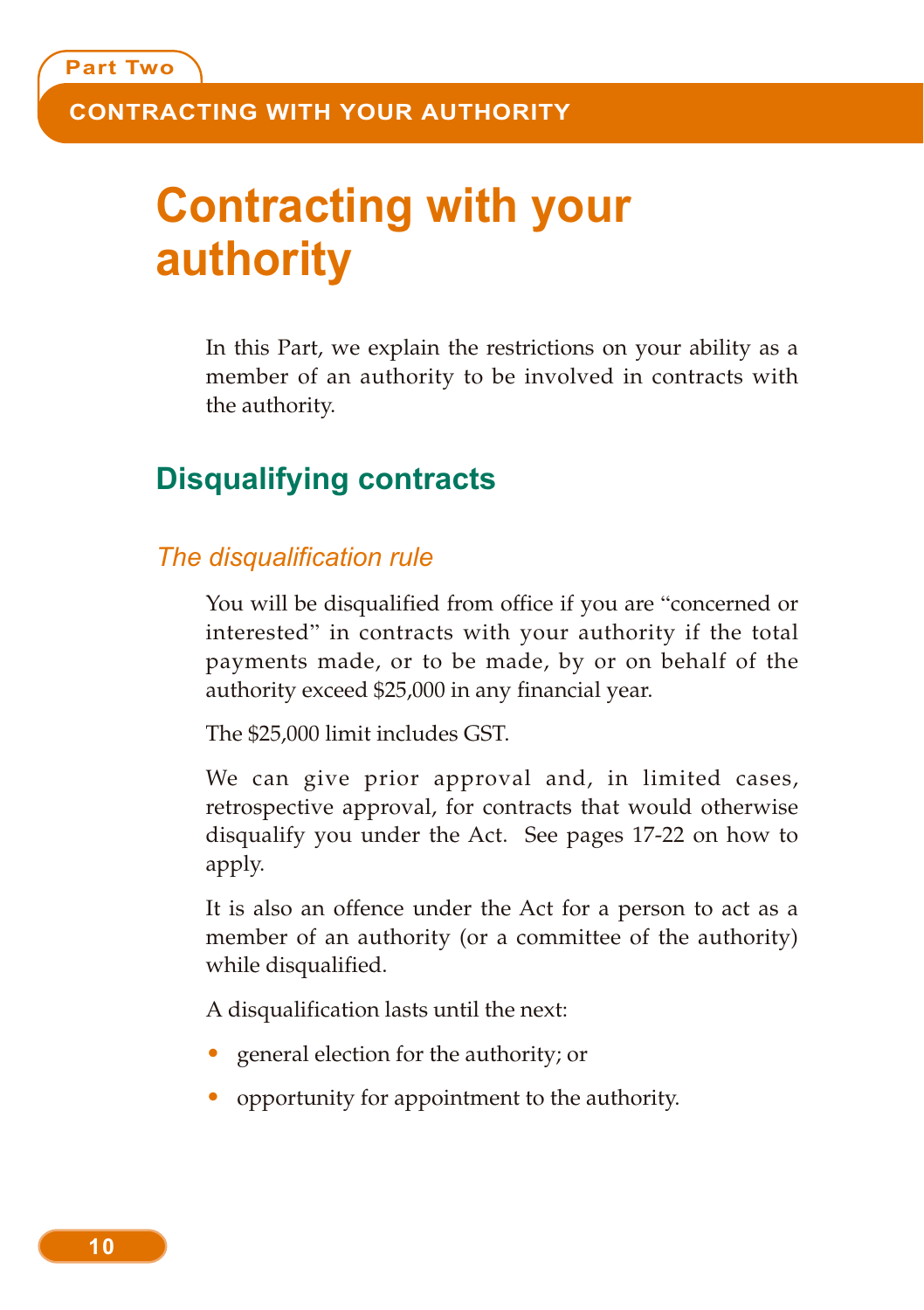#### *Disqualification means …*

Disqualification means that you cannot:

- be elected or appointed to
	- the authority, and/or
	- any committee of the authority, or
- hold office as a member of the authority (or any committee).

#### *The restriction applies to you, not your authority*

The restriction on contracting applies to you, not the authority. The Act does not affect the authority's power to enter into contracts. The fact that a contract has disqualified you from membership does not invalidate the contract.

It is your responsibility to keep track of payments under any contracts or subcontracts in which you are concerned or interested. If you are concerned or interested in contracts through your business, you should ensure that everyone in your business is aware that you could be disqualified from membership of the authority if the total amount of payments to the business exceeds the \$25,000 limit in one financial year (without our prior approval).

You should ensure that all business interests are recorded in the authority's register of interests (if one exists). This will help the staff of the authority to support your compliance with the Act. You should also regularly advise the chief executive of your authority of interests that may result in dealings with the authority.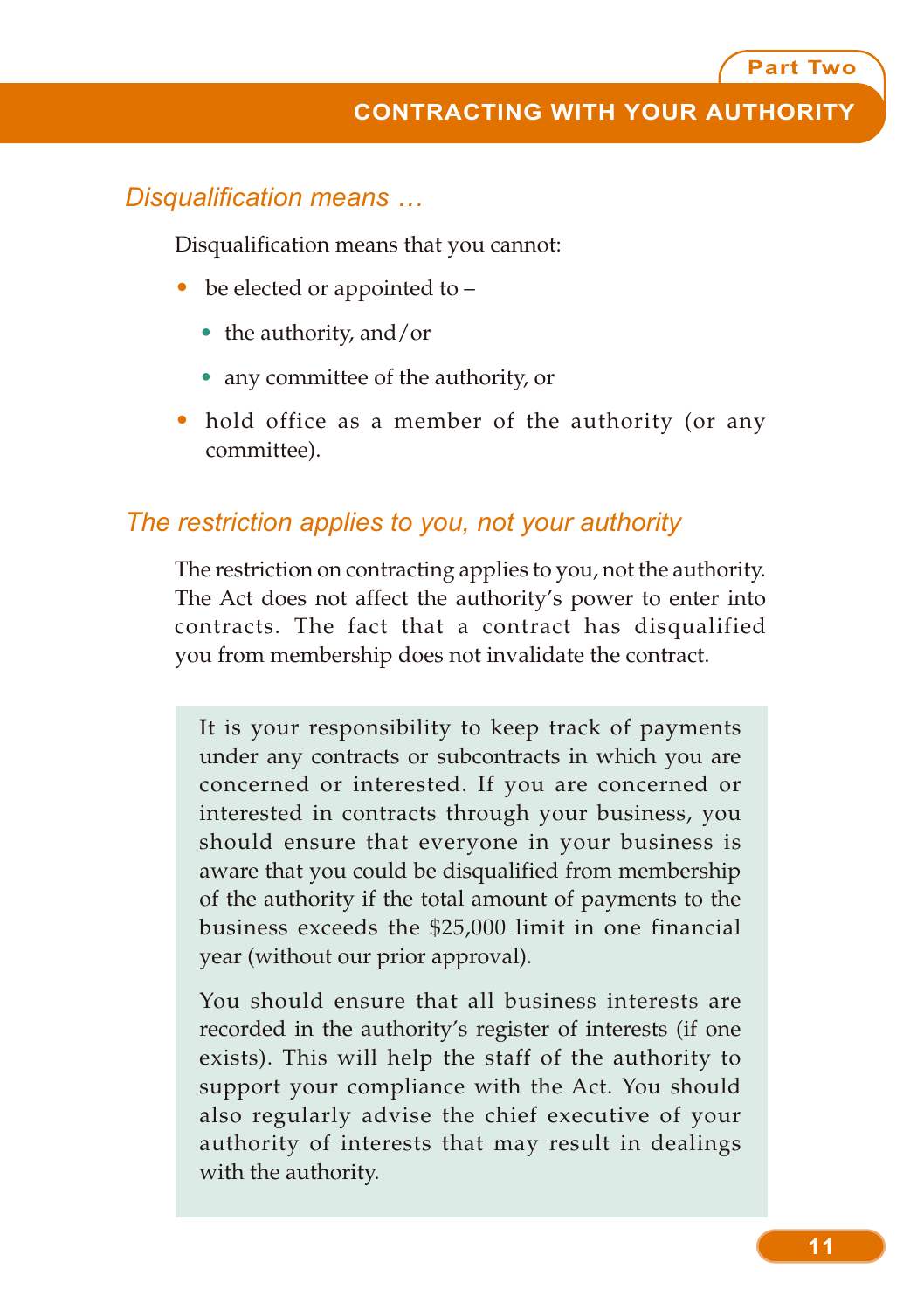#### **CONTRACTING WITH YOUR AUTHORITY**

#### *You cannot discuss or vote on the contract*

If you are concerned or interested in any contract with your local authority, you cannot participate in any discussion or voting on that contract. See pages 25-35.

#### *When are you "concerned or interested" in a contract?*

You can be disqualified if you are either **directly** or **indirectly** concerned or interested in a contract with your authority.

You are **directly** concerned or interested if you are a party to the contract.

You may be **indirectly** concerned or interested if the contract is between the authority and another person, and you:

- have a personal connection with that person; or
- could benefit from the contract.

#### *Types of indirect interest*

It is difficult to be precise about what is or is not an indirect "concern or interest" in a contract. Each case has its own circumstances.

However, the Act does provide certainty in two common types of case.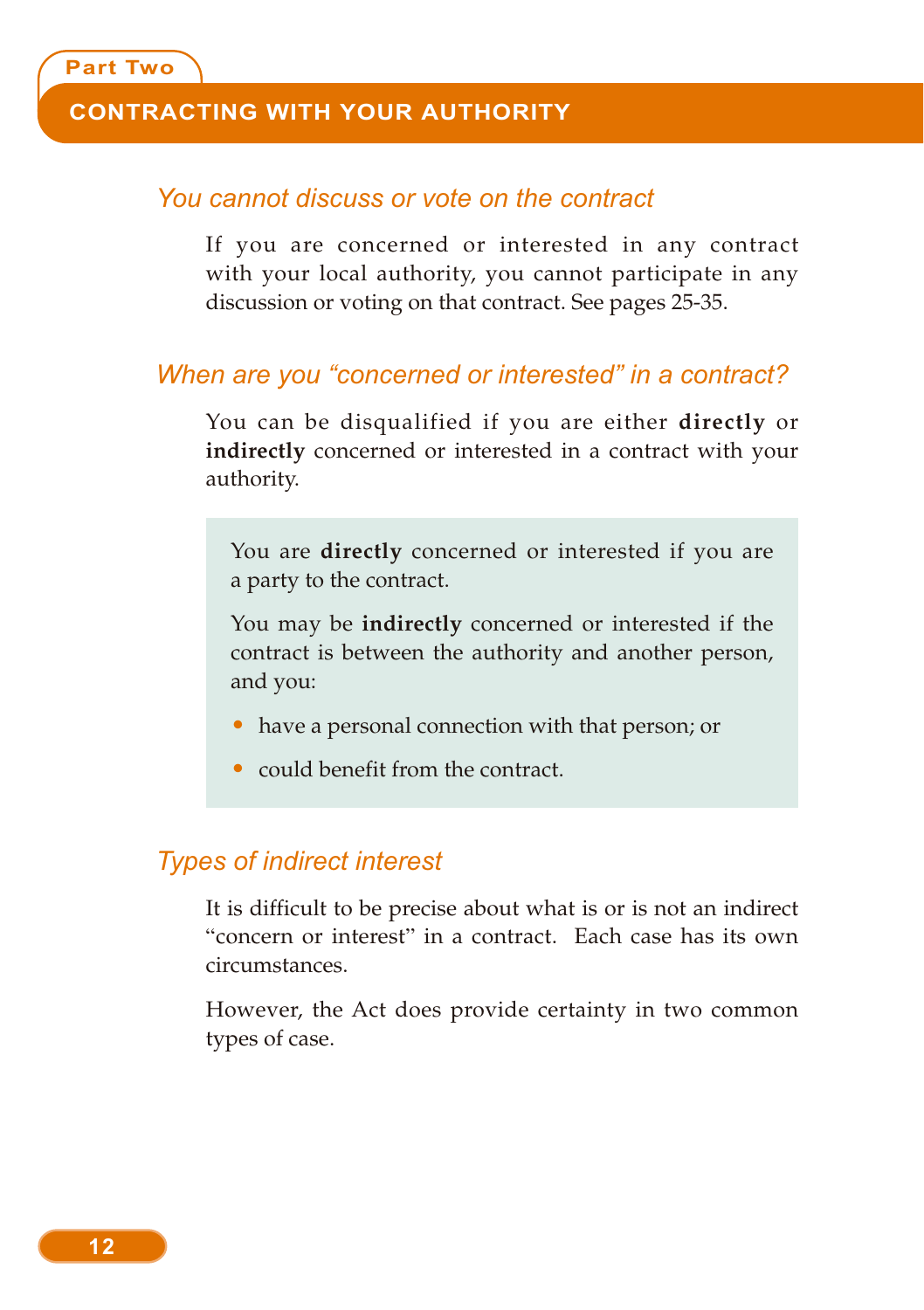#### **Interest through spouse**<sup>1</sup>

If your spouse is concerned or interested in a contract, the Act says that you are deemed to be concerned or interested yourself, unless:

- you and your spouse are living apart; or
- you did not know, and had no reasonable opportunity of knowing, that your spouse was concerned or interested in the contract.

This rule applies whether your spouse's interest is direct or indirect.

#### **Interest in a company**

If a contract is between the authority and a company in which **you or your spouse** have some interest or involvement, the disqualification rule applies **only** in the following cases:

You or your spouse, singly or together, own 10% or more of the shares in:

- the company itself, or
- another company which controls it.

<sup>1</sup> At the time of publication, a Bill was before Parliament which proposed defining "spouse" to mean "husband, wife, civil union partner, or de facto partner", with intended effect from 16 October 2004.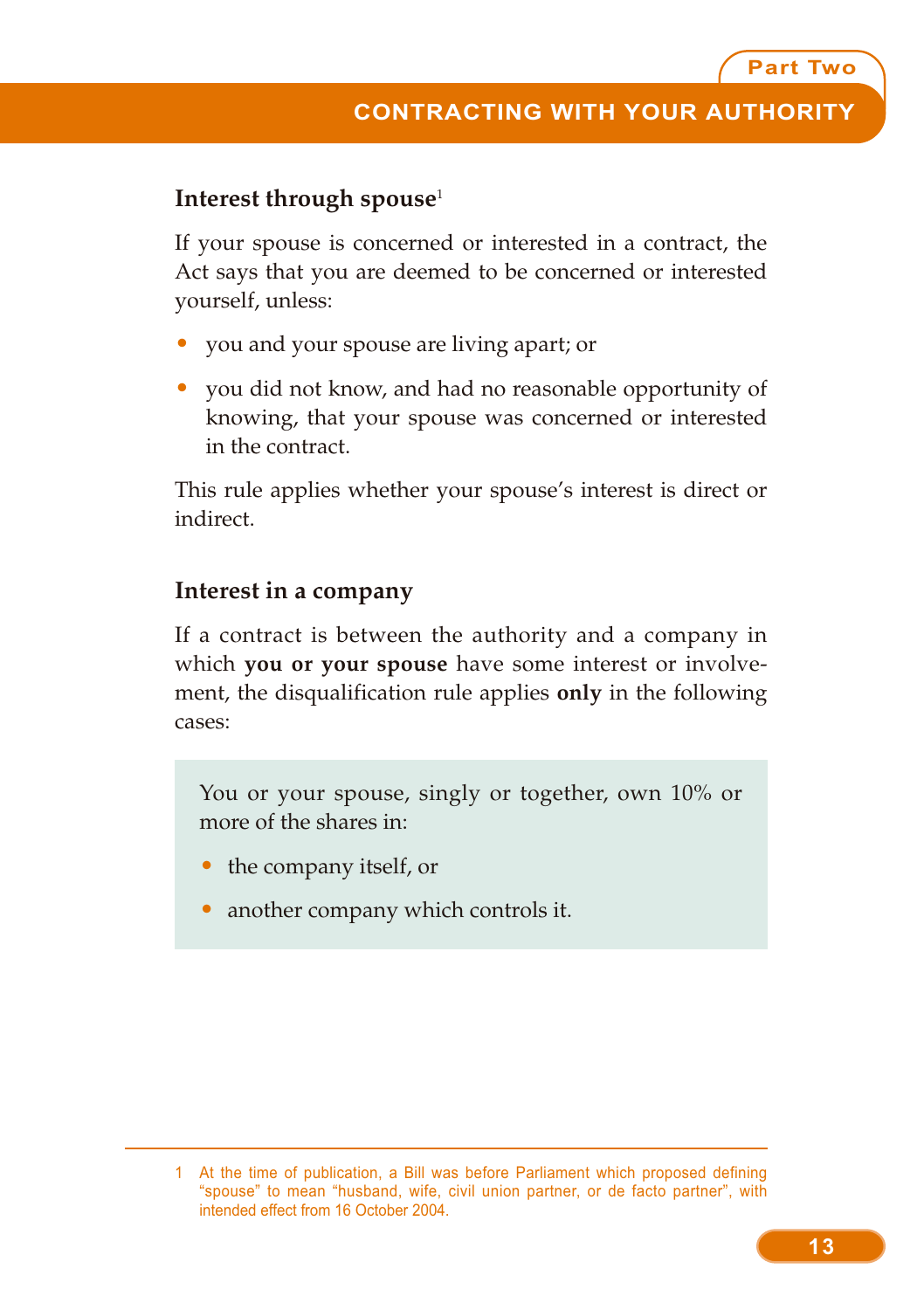#### **CONTRACTING WITH YOUR AUTHORITY**

Either you or your spouse are a shareholder of:

- the company itself, or
- another company which controls it, **and**
- **either** of you are the managing director or general manager (whatever name you are actually called) of the company or the controlling company.

Either you or your spouse is the managing director or general manager (whatever name you are actually called) of the company **and** either of you is a shareholder of another company which controls it.

#### *The disqualification rule also applies to subcontracts*

The disqualification rule also applies if you are concerned or interested in a contract with the authority as a subcontractor, as if it were a contract directly with the authority. The limit of \$25,000 applies to the value of the subcontract, not the head contract.

The term "subcontract" is defined in section 2(1) of the Act. The definition is wider than the generally understood meaning, because it extends to subsidiary transactions. For example, if you are involved in a contract with an authority as an agent for the other contracting party (such as a real estate agent acting in respect of a property transaction), the arrangement for your remuneration as agent falls within the definition of a subcontract.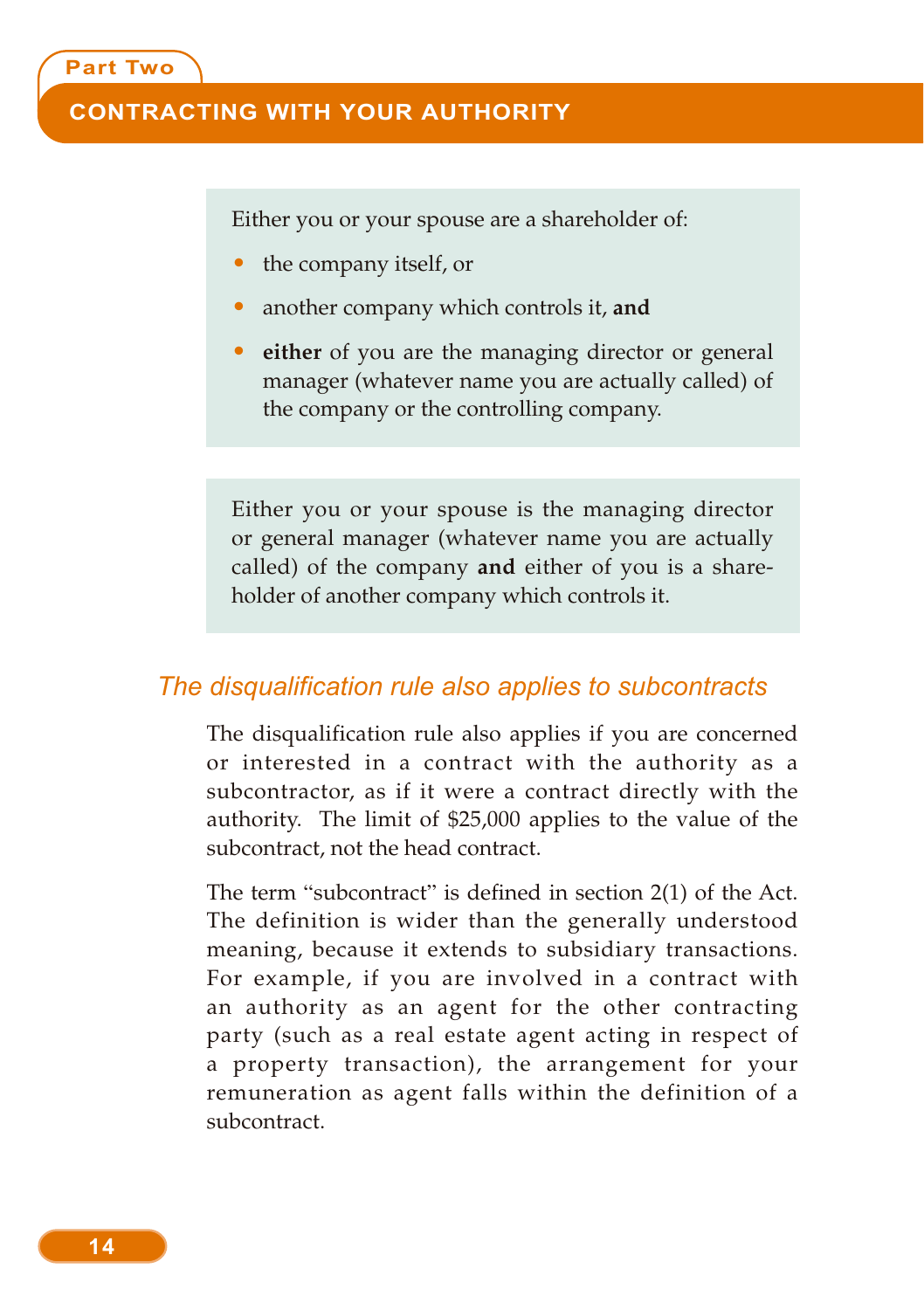#### *Community boards*

Community boards are subject to the Act in their own right, separate from their "parent" authority.

If you are a member of a community board, but not a member of the "parent" city or district council, the disqualification rule will not apply to your contracts with the Council. This is because the disqualification rule applies only to contracts between you and the authority of which you are a member.

#### *Exceptions*

There are several circumstances in which, although you are concerned or interested in a contract, you will not be disqualified.

#### **If you were unaware of the contract**

You will not be disqualified by a contract that exceeds the \$25,000 a year limit if:

- the contract was entered into by a committee of the authority, or an officer, acting under delegation; **and**
- you were not a member of that committee and did not know, and had no reasonable opportunity of knowing, about the contract at the time it was made.

As soon as you or the authority becomes aware of the contract, the authority must write to us to verify that you did not know and had no reasonable opportunity of knowing about the contract. The letter must confirm that the committee or person who entered into the contract was properly authorised to do so.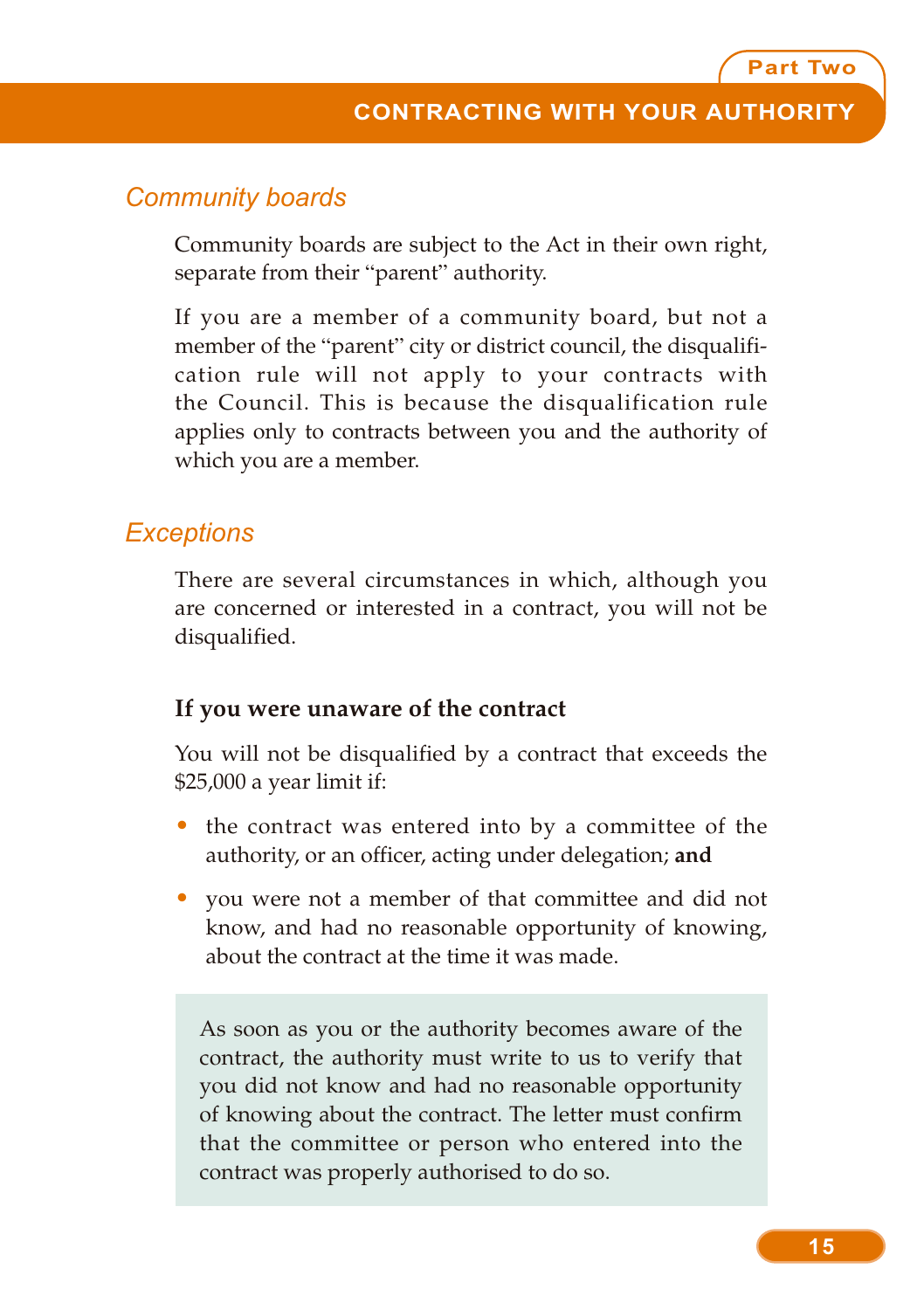#### **CONTRACTING WITH YOUR AUTHORITY**

#### **If your contract is exempt from the Act**

Certain types of contracts are not subject to the Act. This means that you can be concerned or interested in the following types of contracts without being disqualified under the Act:

- an employment agreement between you and the authority;
- a loan raised by the authority (whether as security or otherwise);
- a payment for an advertisement inserted by the authority in any newspaper;
- a lease granted to the authority;
- a compensation payment under the Public Works Act 1981;
- an advance made by the authority under the Rural Housing Act 1939;
- an advance made or guarantee given by the authority under Part XXXII of the Local Government Act 1974;
- the supply of goods or services during a civil defence emergency;
- an agreement under section 81 of the Noxious Plants Act 1978; or
- a contract to be an administrator of an estate or a trustee of a trust – as long as you are not a beneficiary of the estate or trust, or a manager under the Protection of Personal and Property Rights Act 1988.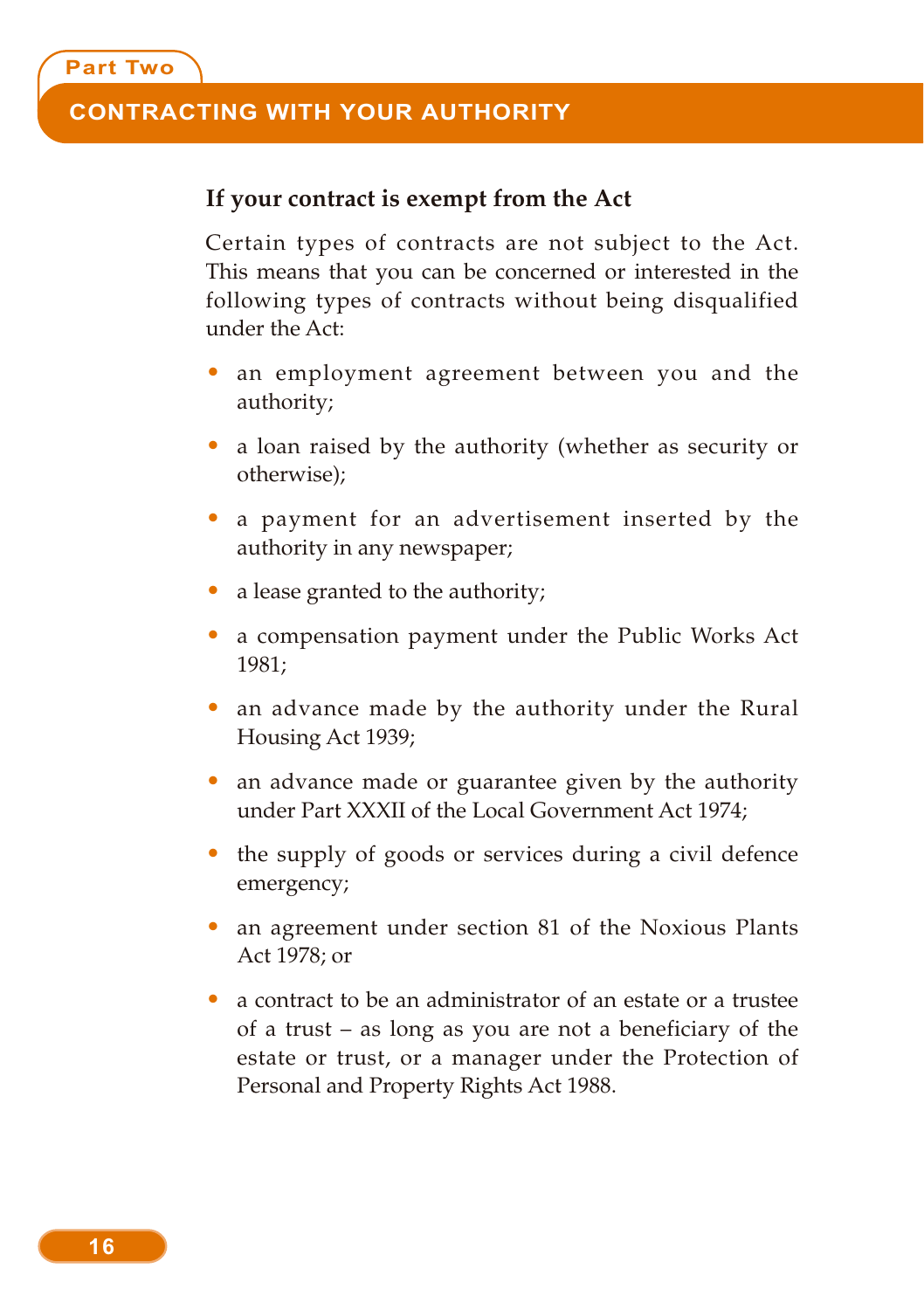## **Getting approval to exceed the limit**

#### *Prior approval*

We can grant prior approval for contracts that would otherwise take you above the \$25,000 limit in any financial year.

#### **When approval may be sought**

We can give approval for:

- a single contract; or
- multiple small contracts that are of the same or similar type (such as day-to-day purchases of supplies), up to a particular value.

We prefer to specify a precise monetary amount or upper limit, but if the exact amount is not yet known a reasonable estimate of a suitable upper limit is sufficient. Where the approval relates to an ongoing arrangement, our usual practice is to grant approval for only one financial year at a time.

We consider it a good idea to seek approval for a contract which does not exceed the \$25,000 limit by itself but could well do so when combined with the value of other small contracts. Similarly, where a number of similar small contracts may cumulatively approach or exceed the \$25,000 limit, we encourage an application for approval of a higher limit to apply to all of those contracts.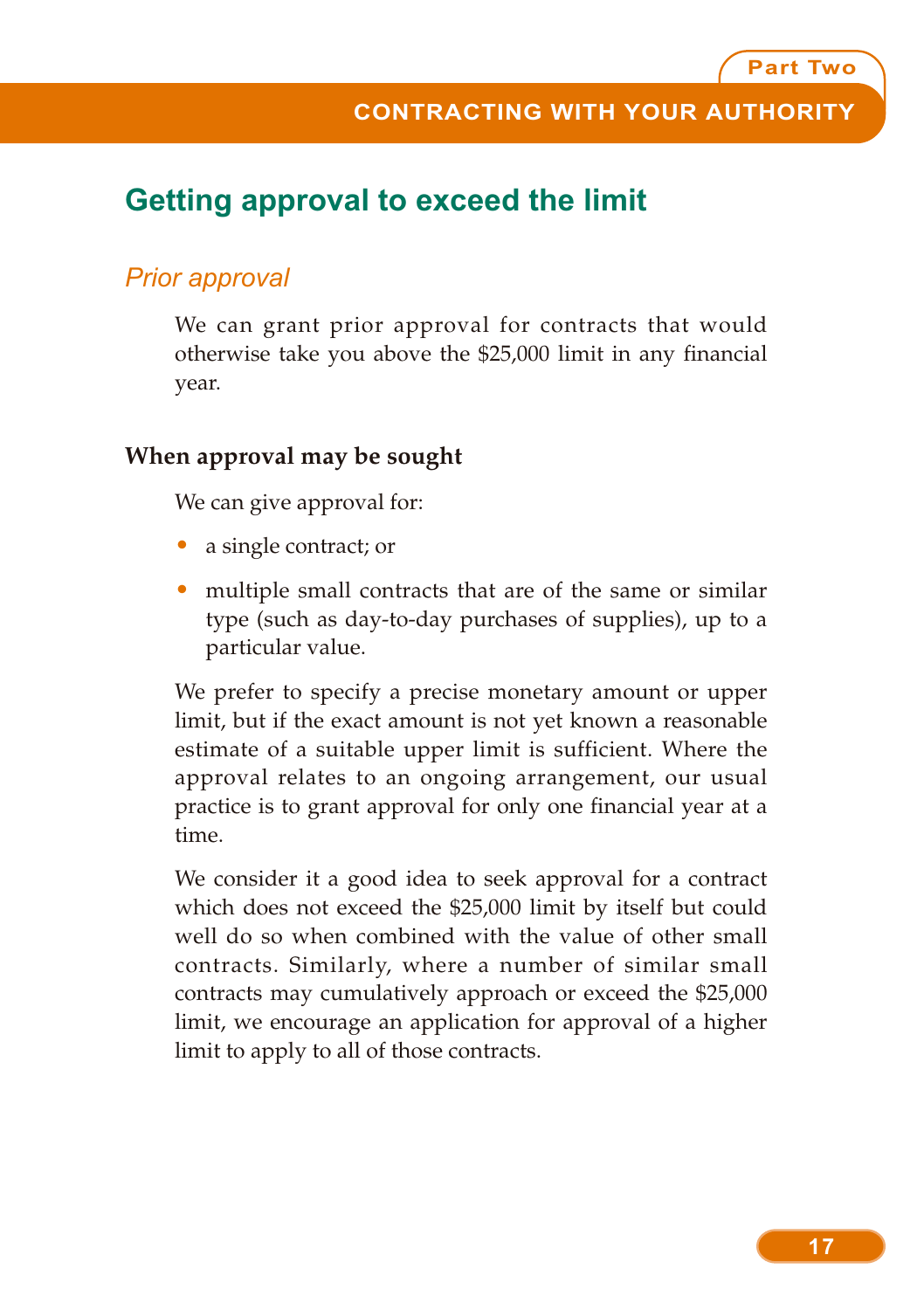**Part Two**

#### **Criteria for approval**

The Act requires the existence of a "special case" before prior approval can be granted. This requires a full assessment of the circumstances, to determine whether approval should be given.

In essence, we must be satisfied that there is no risk that you may have received preferential treatment from the authority.

In the case of a single contract (usually for a larger amount), we look at the following criteria:

- (i) Has the authority taken all reasonable steps to ensure that all potentially interested parties had an opportunity to tender or quote for the contract?
- (ii) Has the authority considered and evaluated each of the tenders or quotes, and can it justify the preferred choice on the basis of cost, performance or quality of service?
- (iii) Has the authority resolved to accept the contract subject to the Auditor-General's approval?
- (iv) Do the minutes record that you declared your interest and did not vote or speak on the matter when it was considered at a meeting of the authority?

In the case of multiple contracts for smaller amounts, such as arise from day-to-day purchases of supplies, we will give prior approval if the authority confirms that:

- after due enquiry it has found no alternative satisfactory source of supply or product; or
- the desired source of supply is the most efficient and/or the most competitive on the basis of cost, performance or quality of service.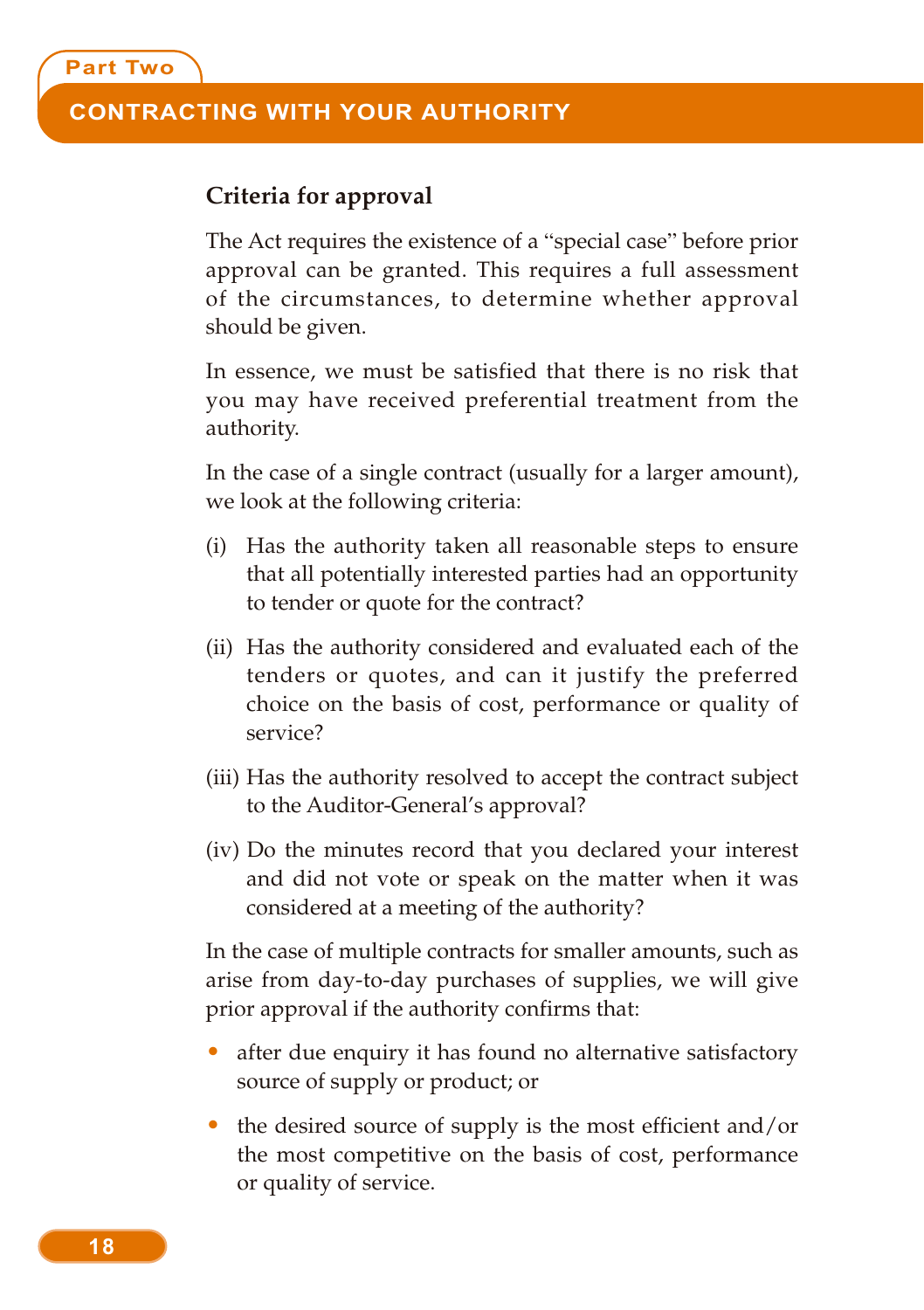#### **Prior approval is not automatic**

Prior approval cannot be assumed. We must be satisfied that the criteria set out above are satisfied and that the risk of preferential treatment has been addressed.

#### **When to apply for approval**

A local authority does not need to seek approval merely to invite tenders for a contract.

The most suitable time to seek approval of a tendered contract is usually either:

- once tenders for the project have been received and assessed, and it looks likely that the contract is to be offered to the member (or his or her company); or
- immediately after the authority has resolved to accept the tender, subject to the Auditor-General's approval.

In the case of a series of small contracts over a period of time which would not individually require approval but which cumulatively may exceed the \$25,000 limit, we suggest applying for approval:

- at the beginning of the financial year, if it seems certain that the limit will be exceeded; or
- as soon as it becomes clear that this is a distinct possibility.

#### **Procedure**

The authority, rather than you, must apply for approval to enter the contract. Usually the authority will hold the relevant information that we need to determine whether the criteria have been satisfied.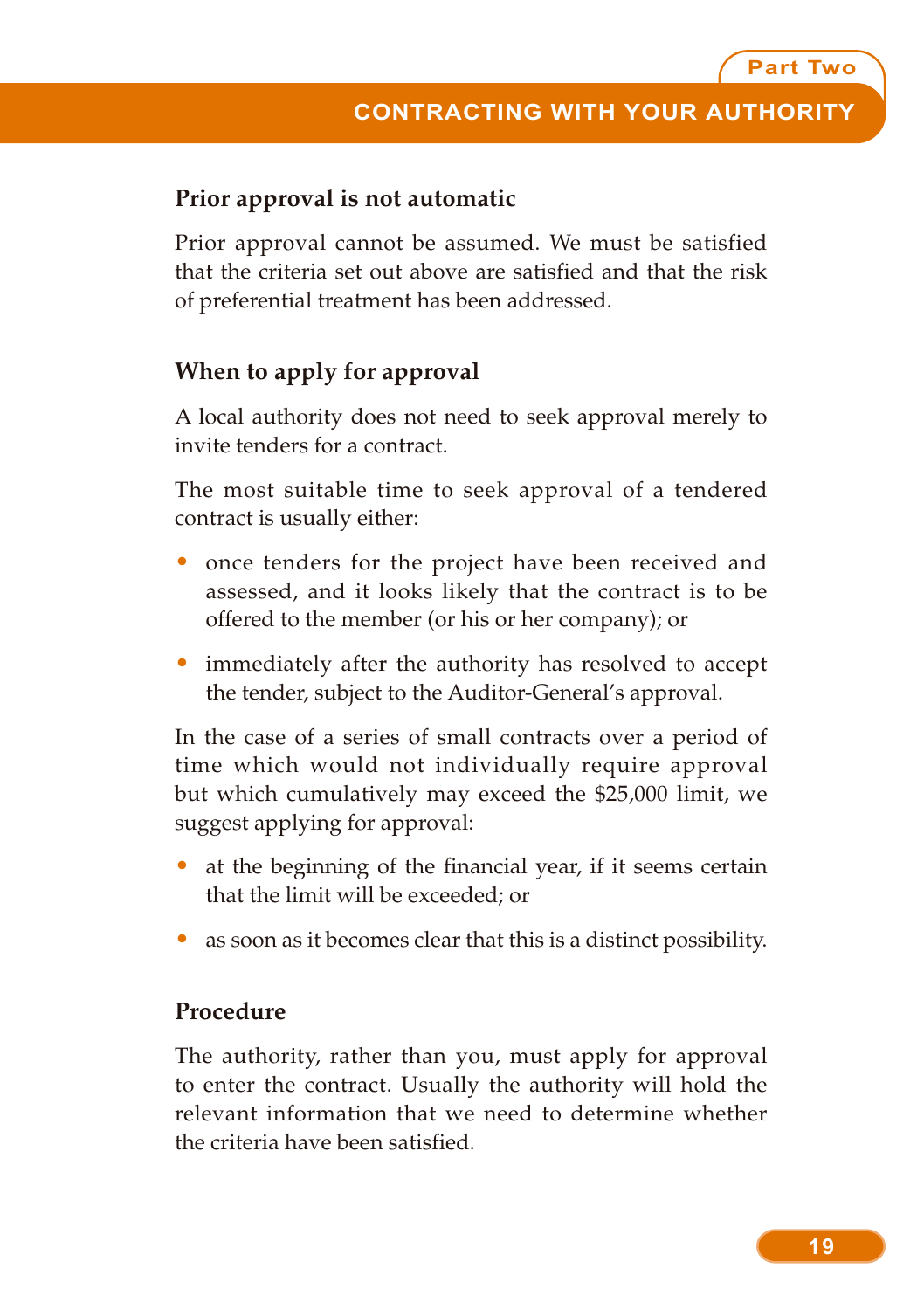#### **CONTRACTING WITH YOUR AUTHORITY**

The application must be made in writing and addressed to:

Assistant Auditor-General – Legal Office of the Controller and Auditor-General Private Box 3928 WELLINGTON

| Telephone: | 04 917 1500             |
|------------|-------------------------|
| Facsimile: | 04 917 1515             |
| e-mail:    | information@oag.govt.nz |

Please indicate if the application is urgent.

#### **Information generally required in an application**

In the authority's application, we need to be provided with information about:

- the reasons why the authority wishes to use the proposed contractor for this work (for instance, how the authority justifies its choice on the basis of (say) cost, performance, quality, expertise or experience);
- the process the authority has followed in selecting the proposed contractor (including, for example, whether other potential contractors were considered or had the opportunity to quote or tender; whether the authority followed its standard procedures for contracts of this type or value; how the proposal was evaluated; and who was involved in making the relevant recommendation or decision);
- whether the member concerned has had any involvement in any authority decisions about the contract; and
- the monetary amount for which approval is sought.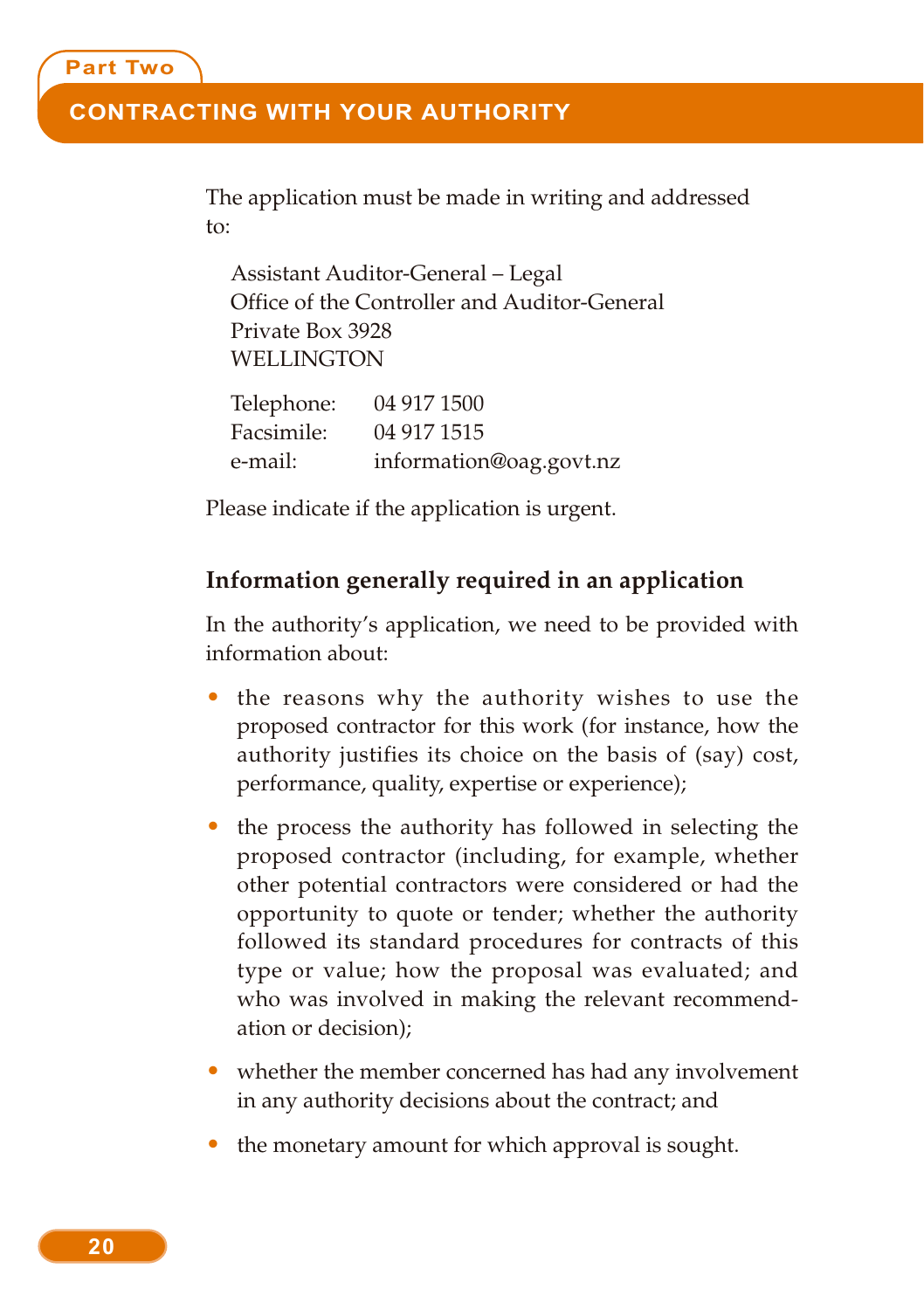#### *Retrospective approval*

We have a limited power to grant retrospective approval for disqualifying contracts that have already been entered into.

When considering an application for retrospective approval, we apply the same criteria as for an application for prior approval. As well, we must be satisfied that:

- (i) there is a "sufficient special reason" why prior approval was not obtained; and
- (ii) prior approval would have been obtained if it had been sought.

We recognise that in many cases a failure to seek prior approval is the result of an oversight. We look at each case on its merits. However, because the test for retrospective approval is narrow, approval should not be assumed.

#### *Monitoring*

We encourage authorities to establish a register of members' interests to facilitate compliance with the Act. If the register is updated regularly, and relevant staff are aware of it, the register should help identify situations where contracts should not be entered into without our approval. Particular vigilance may be necessary for subcontracts.

If a local authority makes periodic purchases from businesses in which members have an interest, it should establish some form of monitoring system to provide regular checks of the accumulating value of contracts.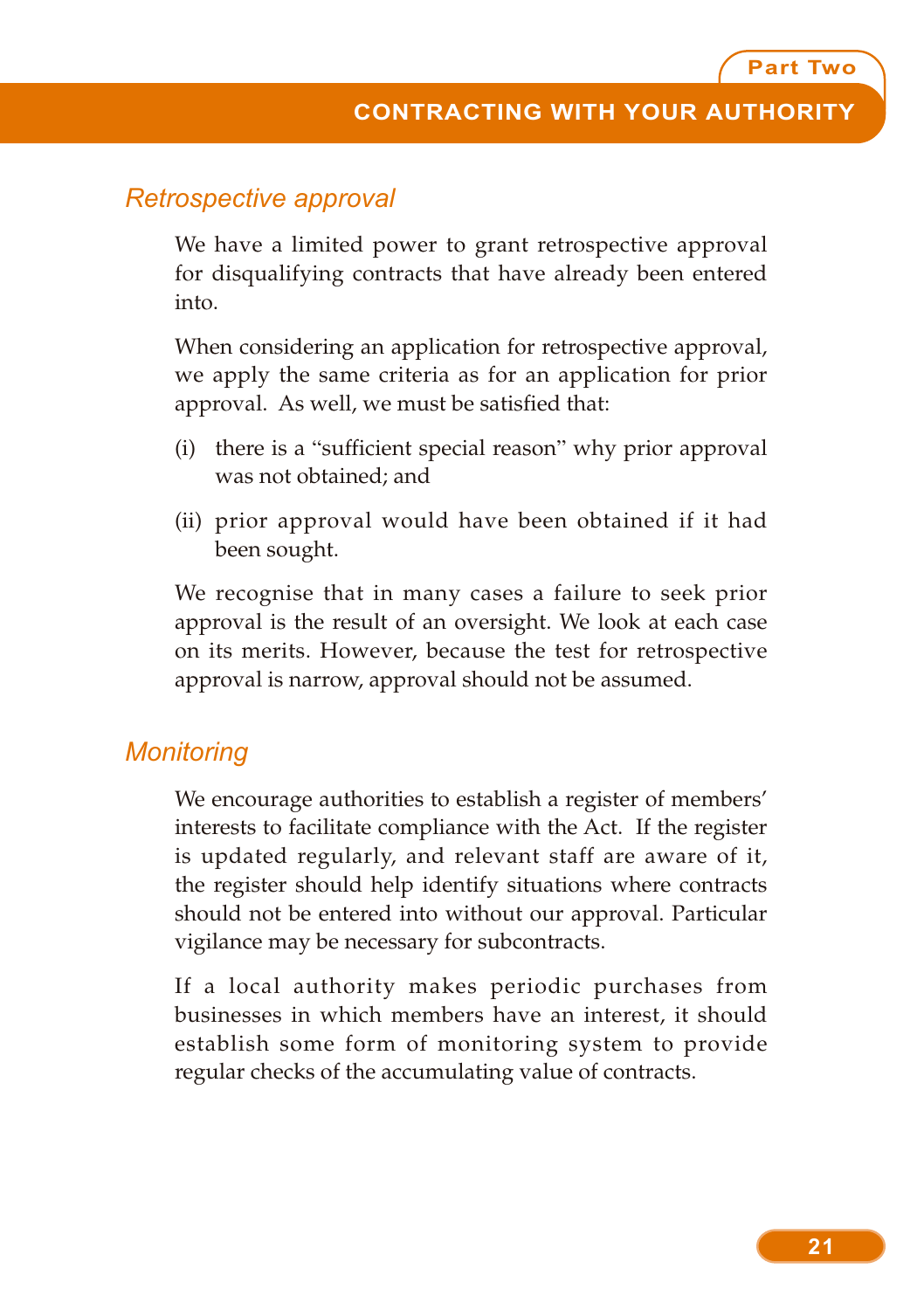#### **CONTRACTING WITH YOUR AUTHORITY**

#### *Seeking extensions to an approved limit*

Contracts that have obtained our approval should be monitored, to ensure that payments do not exceed the amount approved. This can easily happen if contracts are varied or extended.

If the approved amount is exceeded, the consequence is the same as for exceeding the initial \$25,000 limit – the member is disqualified. This problem can be avoided by applying to us for an extension to the previous approval, to take account of the additional costs. This application should be made, and the extension obtained, before the payments exceed the original approval. Inadvertent breach of an approved amount requires retrospective approval, which should not be assumed.

### **Candidates for election or appointment**

#### *The disqualification rule also applies to candidates*

You cannot be elected or appointed to an authority if you have a disqualifying contract or contracts in the financial year in which the election or appointment takes place. The basic rule is the same as for existing members.

Every candidate for election or appointment to an authority should consider whether they might be ineligible under this rule.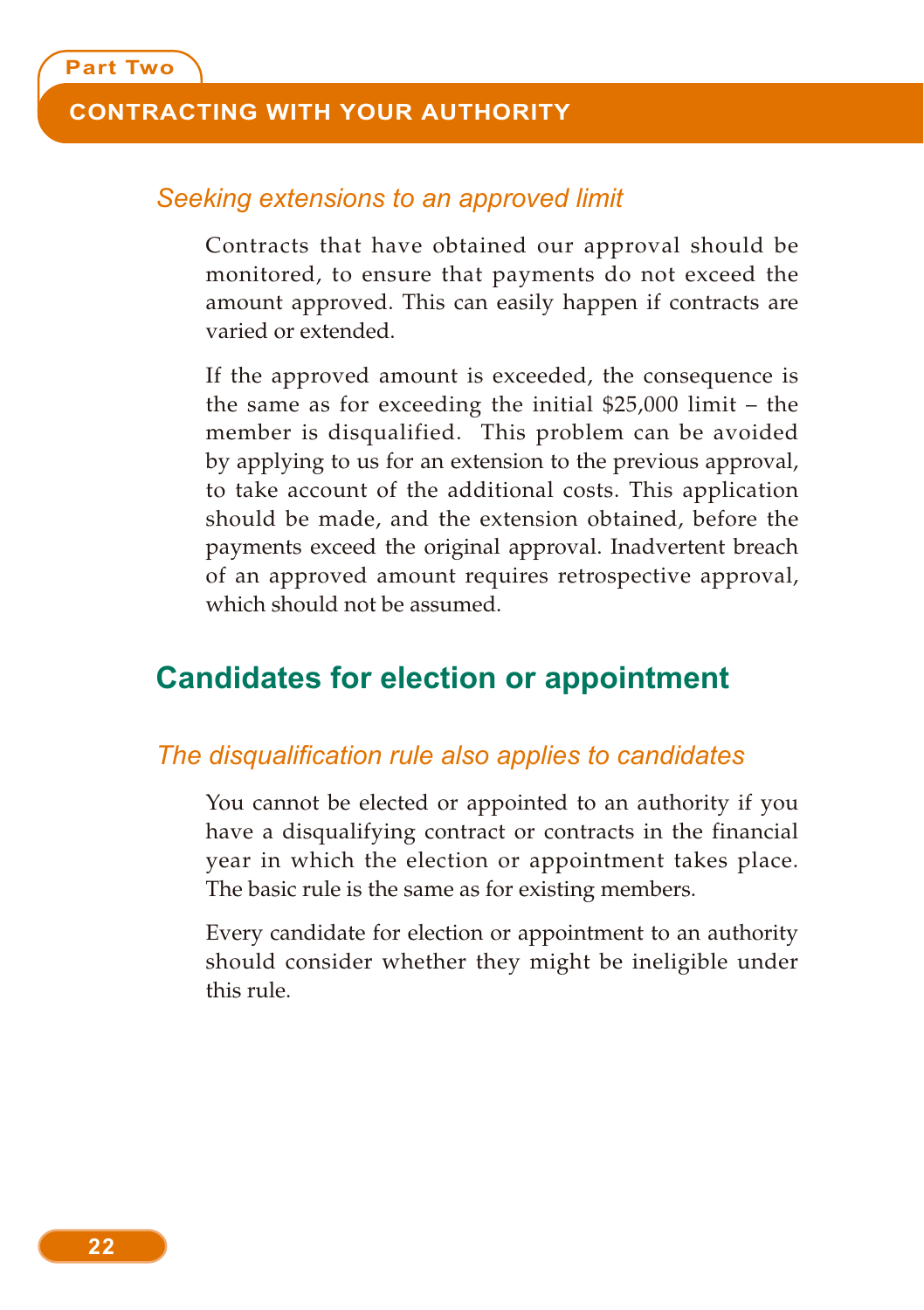#### *Exceptions*

Certain types of contracts will not disqualify a candidate from election or appointment. A candidate who has a contract that falls within any of the following three categories will not be disqualified:

- 1. Before the election or appointment, all of the candidate's obligations in respect of the contract have been performed **and** the amount to be paid by the authority has been fixed (whether or not it has been paid).
- 2. Although the candidate's obligations under the contract have not been performed before the election or appointment, the amount to be paid by the authority is already fixed (subject to amendments and additions as allowed for in the contract), whether or not it has been paid.
- 3. Although the candidate's obligations under the contract have not been performed before the election or appointment, **either**:
	- the contract's duration does not exceed 12 months; **or**
	- the contract is relinquished (with the authority's consent) within a month of the candidate becoming a member and before he or she starts to act as a member.

We cannot give prior or retrospective approval for contracts between a candidate and an authority.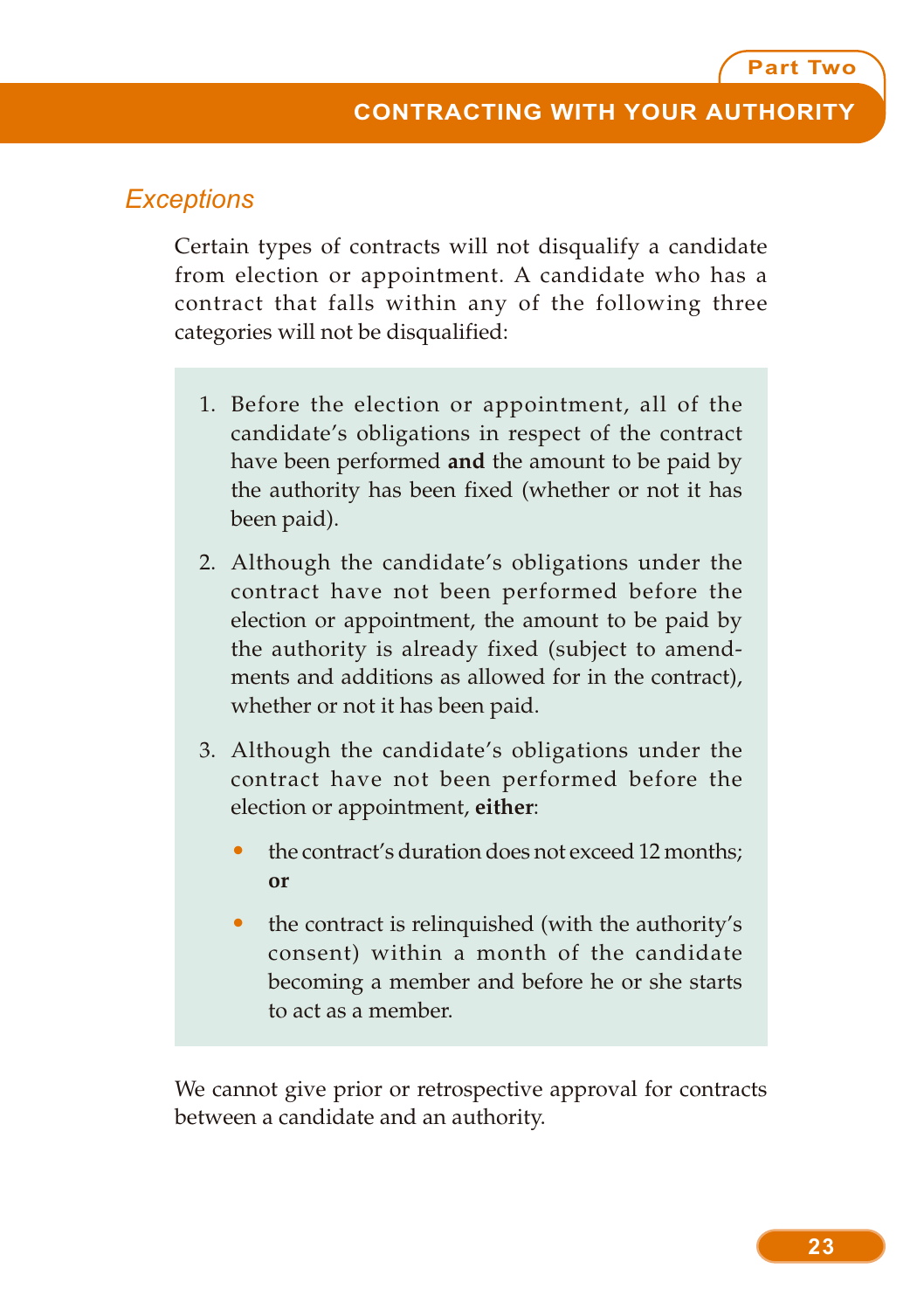#### **CONTRACTING WITH YOUR AUTHORITY**

#### *What if you are re-elected or re-appointed?*

If you are:

- re-elected to the authority at a general election; or
- re-appointed to the authority at any time,

your membership is considered unbroken under the Act. If you have been granted an approval for a disqualifying contract, and you are re-elected or re-appointed to the authority during the financial year to which the approval relates, the approval remains valid.

Re-election or re-appointment also overcomes a disqualification from the previous term. However, you could still be prosecuted for acting as a member while disqualified during the previous term (see pages 36-38 for more details on prosecutions).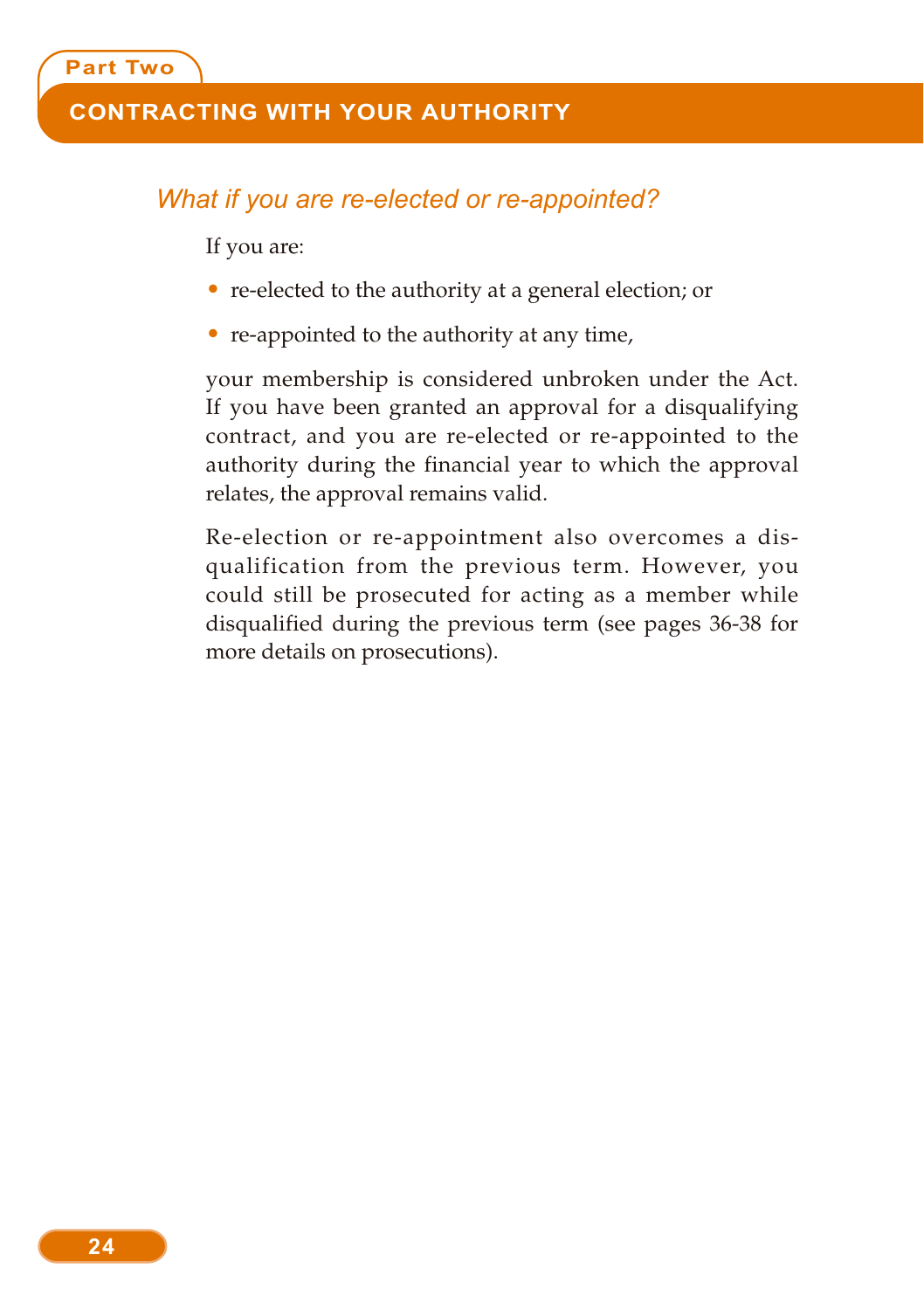## **Discussing or voting at meetings – the pecuniary interest rule**

This section explains the prohibition against discussing or voting on a matter in which you have a pecuniary interest.

## **What is the pecuniary interest rule?**

The pecuniary interest rule is that members of an authority are not allowed to participate in discussion or voting on any matter before the authority in which they have:

- a direct pecuniary interest; or
- an indirect pecuniary interest,

other than an interest in common with the public.

It is an offence under the Act to participate in any matter in which you have a pecuniary interest.

There are several exceptions to the pecuniary interest rule. These are described on pages 30-32. In addition, we can grant exemptions from the rule in particular circumstances (see pages 32-35 for more details).

### **What is a pecuniary interest?**

The Act does not define a pecuniary interest. The test we use is:

*whether, if the matter were dealt with in a particular way, discussing or voting on that matter could reasonably give rise to an expectation of a gain or loss of money for the member concerned.*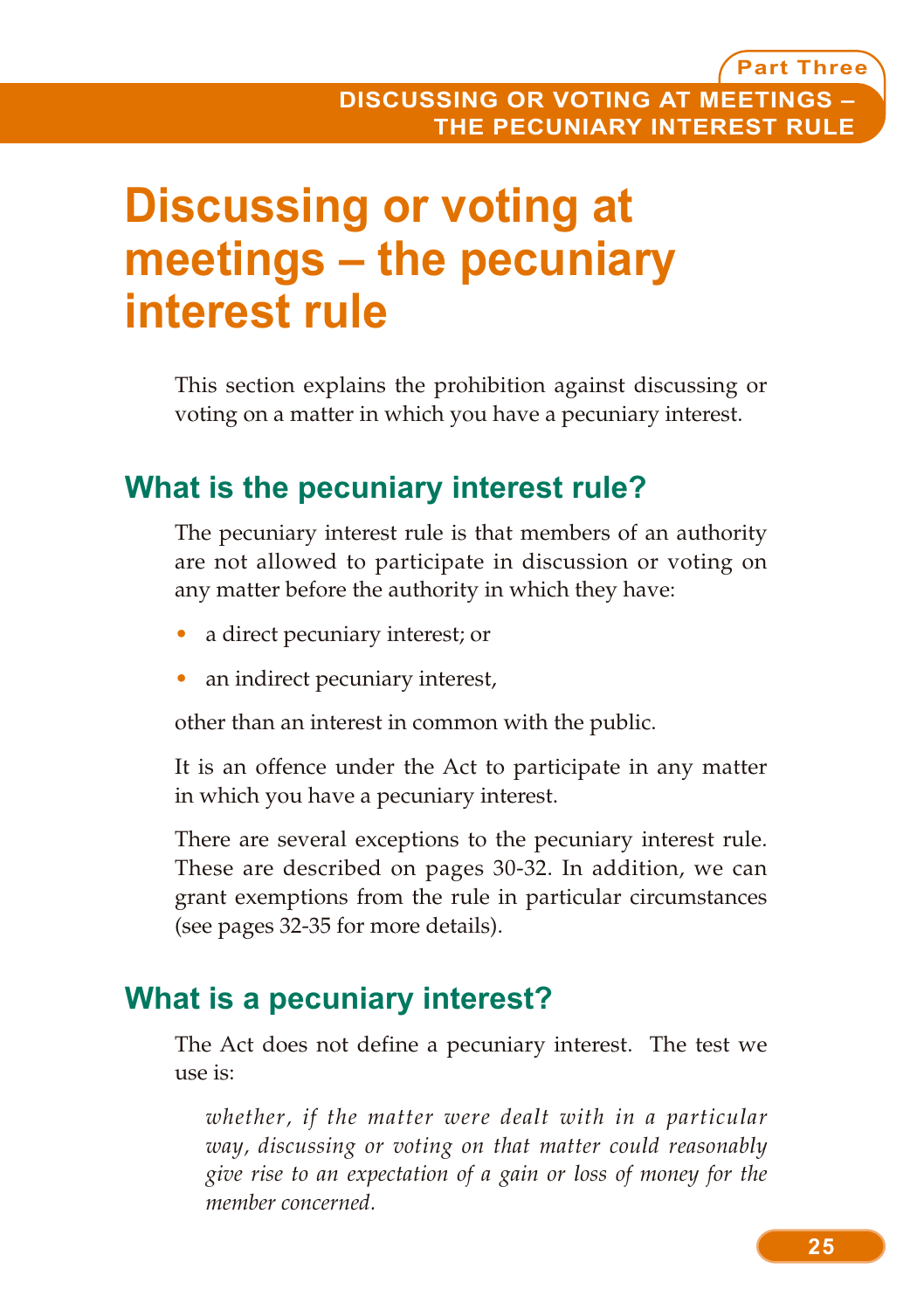Appendix B on pages 58-65 contains summaries of a number of cases in which the courts have discussed pecuniary interests. We suggest that you refer to these case summaries for guidance.

## **When is a pecuniary interest held "in common with the public"?**

If your pecuniary interest can be said to be "in common with the public", you will not be prohibited from discussing and voting on the matter.

In considering whether your interest is in common with the public, you need to consider whether the interest is:

- of a different *nature or kind* to that of other people, or
- significantly different in *size*.

Another way is to ask yourself whether the matter affects you in a different way, or to a materially greater degree, than most other people.

For example, an interest may not be "in common with the public" if:

- you are a property developer because you may have an interest in town planning or development matters that is different in kind to that of most other residents or "ordinary" property owners; or
- you are one of a small number of ratepayers affected by a targeted rate – because your interest in decisions about that rate may not be shared by a group large enough that it could be reasonably said to constitute "the public".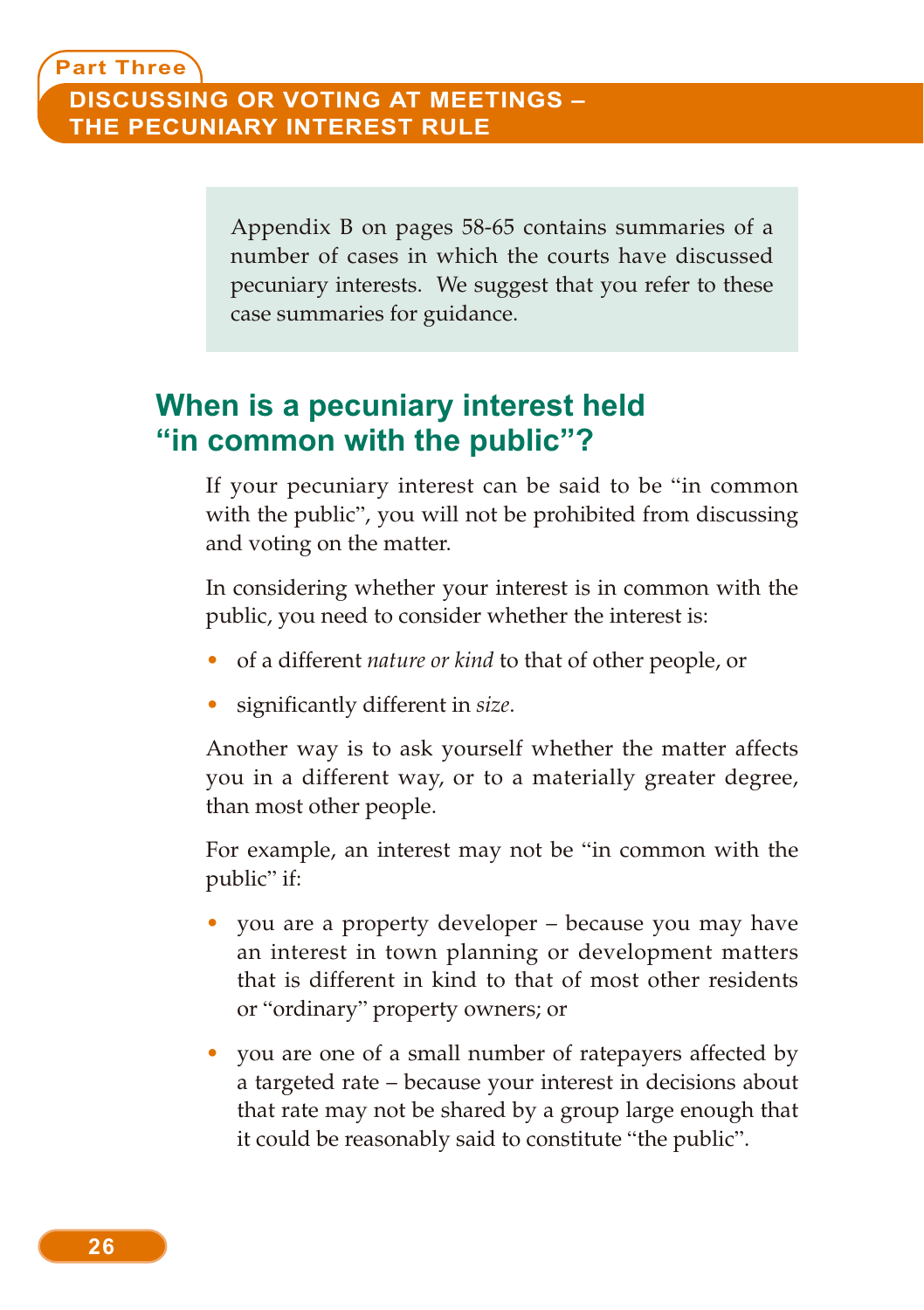We accept that some tolerance is necessary so as to apply the "interest in common with the public" exception in a realistic and practical way. In order to rely on the exception:

- You do not need to be affected to *exactly* the same extent as other members of the public. For instance, all ratepayers are affected slightly differently by the adoption of an overall rate. Nevertheless, we consider that this can safely be treated as an example of an interest which is in common with the public.
- The interest does not need to be shared by *all* members of the public in the district – it is sufficient that you are part of a large group of people affected in a similar way. The question of whether or not a group of people should be treated as "the public" is often a matter of degree. We acknowledge that it can be difficult to draw a clear line.

If you think that your pecuniary interest is not in common with the public, it is possible that you may still be able to participate, if:

- your pecuniary interest is remote or insignificant (see page 33); or
- we make a declaration for you under the Act (see pages 34-35).

## **Indirect pecuniary interests**

It is difficult to be precise about when an indirect pecuniary interest exists. Each case will have its own circumstances. However, the Act does provide certainty where an indirect pecuniary interest exists through a member's spouse or in a company.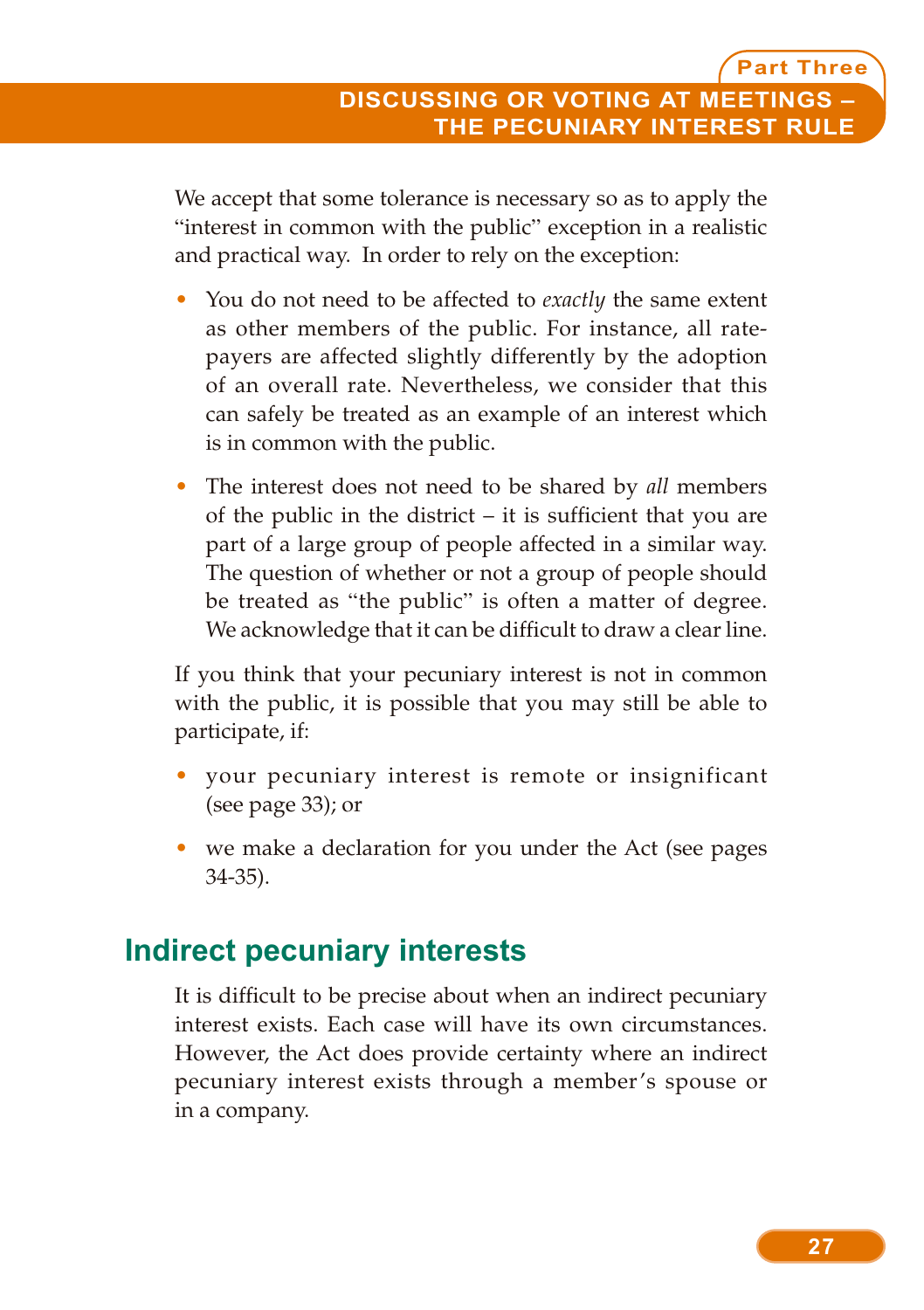#### *Interest through spouse2*

If your spouse has a pecuniary interest in a matter before the authority, you are deemed to have the same interest.

#### *Interest in a company*

If either you or your spouse is involved in a company that has a pecuniary interest in a matter before the authority, you are deemed to have the same interest only if:

You or your spouse, singly or together, own 10% or more of the shares in:

- the company itself, or
- another company which controls it.

Either you or your spouse are a shareholder of:

- the company itself, or
- another company which controls it, **and**

either of you are the managing director or general manager (whatever name you are actually called) of the company or the controlling company.

Either you or your spouse are the managing director or general manager (whatever name you are actually called) of the company, **and** either of you is a shareholder of another company which controls it.

<sup>2</sup> At the time of publication, a Bill was before Parliament which proposed defining "spouse" to mean "husband, wife, civil union partner, or de facto partner", with intended effect from 16 October 2004.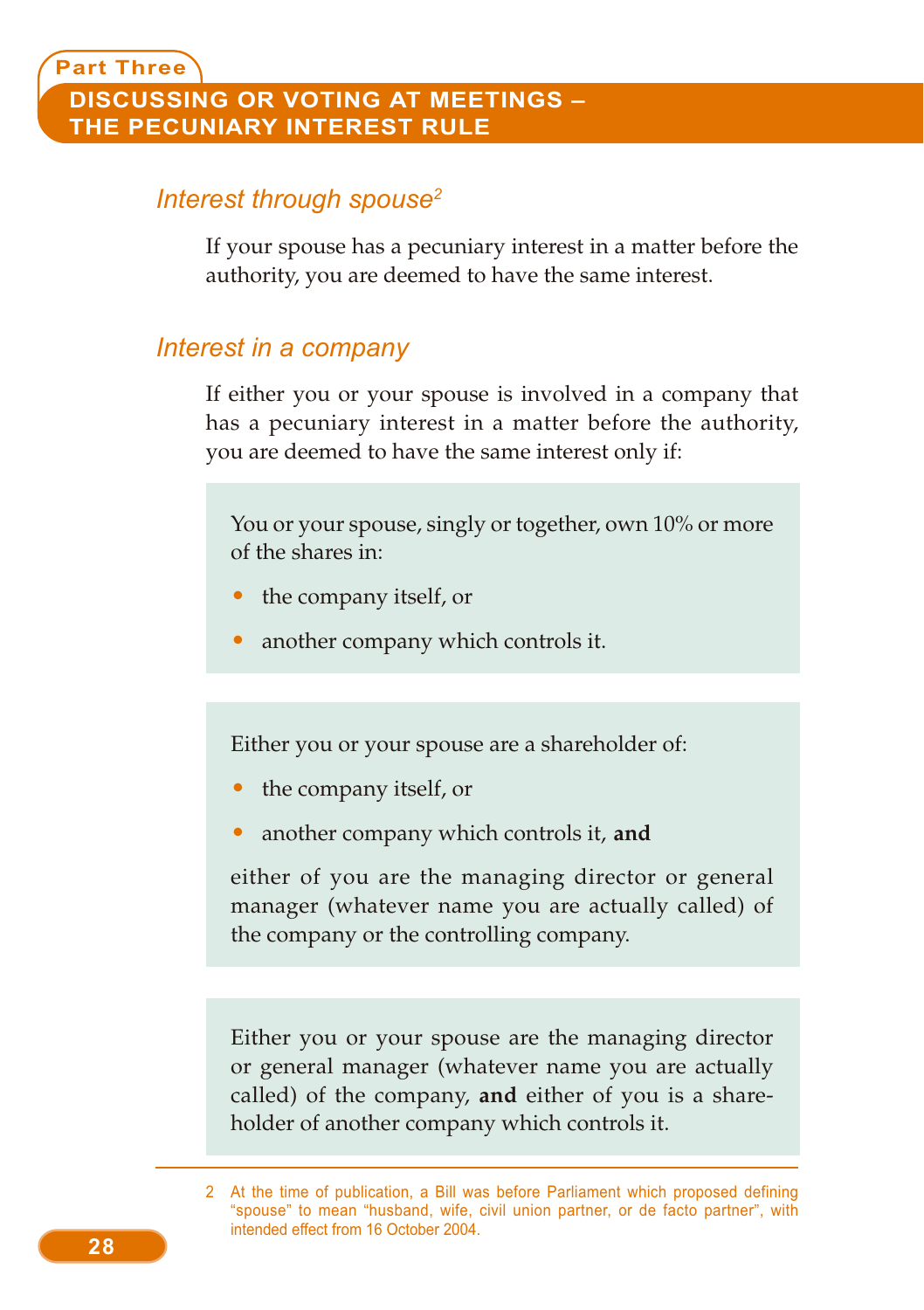## **Direct and indirect interests**

The "deeming" provisions on indirect interests can be deceptive. They mean that the member is deemed to share a pecuniary interest that their spouse or a company has in a matter. A member could also have their own separate direct interest in a matter, in addition to or separate from an indirect interest that the member has through their spouse or a company.

For example, a member may be one of many landowners who form a company to develop a community asset in the surrounding area, in partnership with the authority. Besides the company's interest, the member may have a direct interest which arises from the prospect of increased land values in the vicinity of the project. That interest could be caught separately by the pecuniary interest rule even if the member's involvement in the company is insufficient to meet the "deemed interest" test.

## **Declaration of interest and recording in minutes**

If a matter comes before the authority in which you have a pecuniary interest, you must:

- abstain from discussion and voting; and
- declare to the meeting the existence of a pecuniary interest.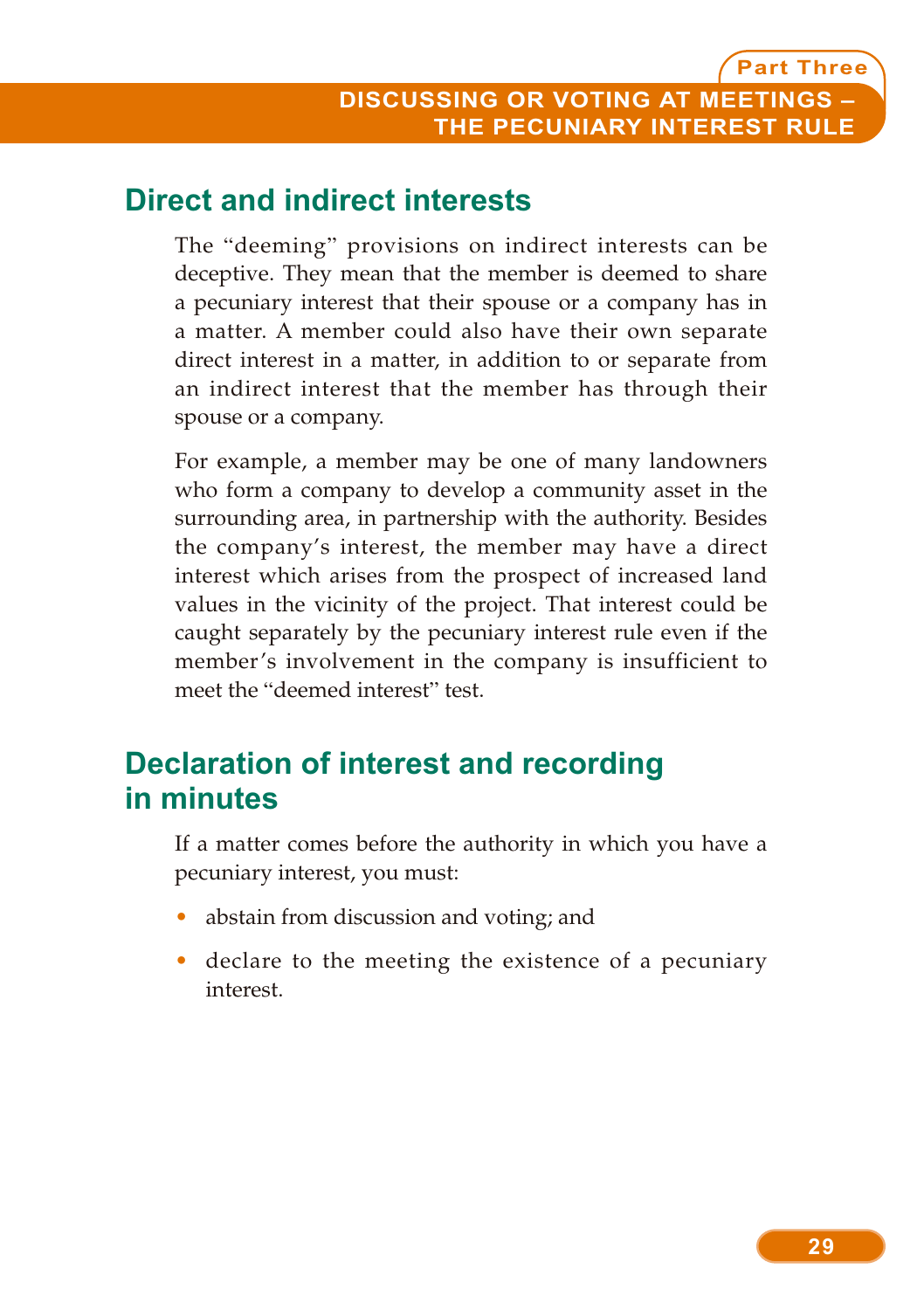You do not need to inform the meeting about the nature of your interest; nor why it exists.

The requirement to abstain from discussion and voting does not mean that you have to leave the meeting room. However, we consider that you should leave the table and sit in the public gallery while the matter in which you have an interest is being discussed and voted on.

The minutes of a meeting are evidence of what went on at the meeting. For this reason, you should ensure that your abstention and declaration are correctly recorded in the minutes.

You would be wise to read agenda papers before a meeting to see whether you have an interest in any matters that are to be discussed or voted on. If possible, you should advise the Mayor or the Chairperson before the meeting starts that you are going to declare an interest in a particular matter.

## **Matters to which the pecuniary interest rule does not apply**

The Act sets out a number of matters to which the pecuniary interest rule does not apply. This means that a member can participate in discussion and voting on the following matters, despite the fact that the member may have a pecuniary interest:

If you were elected by or appointed to represent a particular activity, industry, business, organisation, or group of persons, and your pecuniary interest in a matter is no different from the interest of those whom you represent, then you may participate in the consideration of that matter.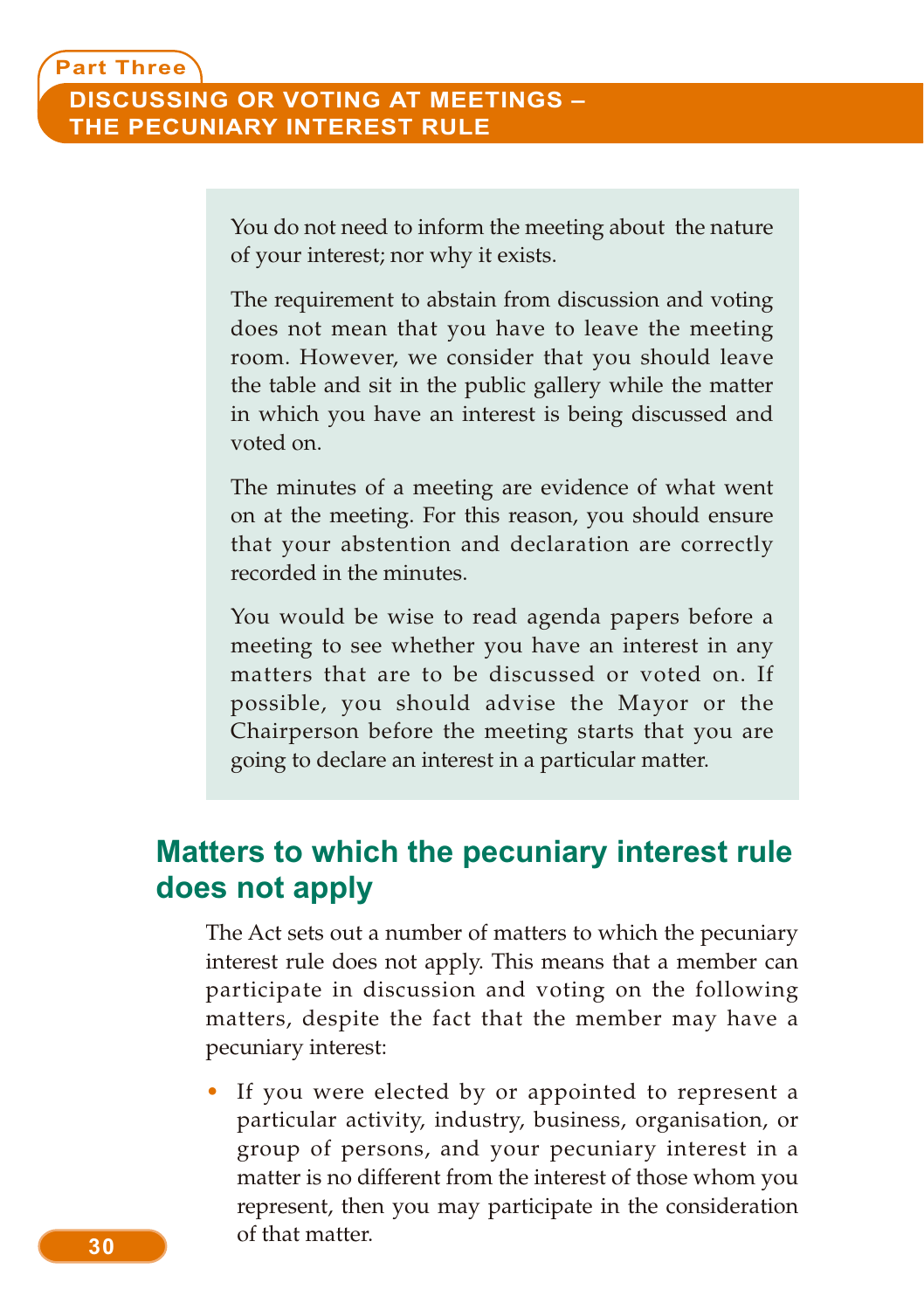- Any payment to or for your benefit where it is legally payable and the amount, or the maximum amount, or the rate, or maximum rate, of the payment has already been fixed – such as payment of remuneration to members in accordance with determinations made under the Local Government Act 2002.
- Any contract of insurance insuring you against personal accident.
- Your election or appointment to any office, notwithstanding that any remuneration or allowance is or may be payable in respect of that office. This would apply, for example, to the appointment by a local authority of one of more of its members as directors of a councilcontrolled organisation. It would not, however, apply to any subsequent discussion of the directors' remuneration: see *Calvert & Co v Dunedin City Council*, discussed on pages 62-63.
- Any formal resolution to seal or otherwise complete any contract or document in accordance with a resolution already adopted.
- The preparation, recommendation, approval, or review of a district scheme or any section of such a scheme<sup>3</sup>, unless the matter relates to:
	- any variation or change of or departure from a district scheme or section of the scheme, or
	- the conditional use of land.

(Note: This wording is based on the repealed Town and Country Planning Act 1977. We interpret it by reference to the Resource Management Act 1991.)

<sup>3</sup> This exception was applied in the case of *Auditor-General v Christensen* [2004] DCR 524.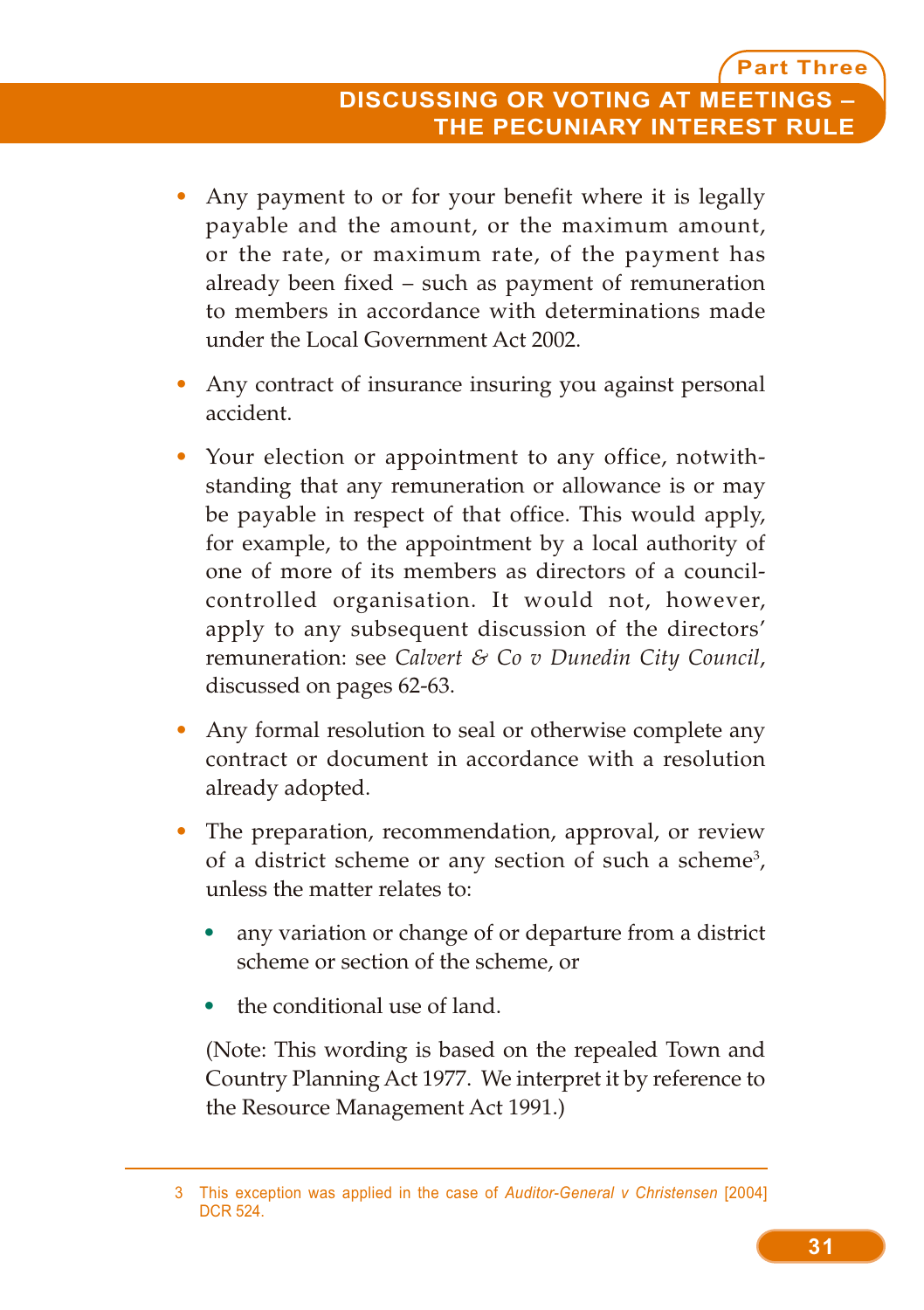#### **Part Three DISCUSSING OR VOTING AT MEETINGS – THE PECUNIARY INTEREST RULE**

- The preparation, recommendation, approval or review of:
	- general schemes under the Soil Conservation and Rivers Control Act 1941 for the preventing or minimising of damage by floods or erosion; or
	- reports as to the effect or likely effect on the environment of any public work or proposed public work within the meaning of the Public Works Act 1981.

### **Exemptions and declarations**

We can grant an exemption or declaration to allow a member to participate in a matter in which the member has a disqualifying pecuniary interest.

#### *The procedure*

If you think you have a disqualifying pecuniary interest in a matter, you can apply for an exemption or a declaration to enable you to participate in the matter.

An application for an exemption or a declaration must be made before you participate. We cannot grant a retrospective exemption or declaration.

The application must be in writing, and can be made by you or by the authority on your behalf.

In order to be able to consider an application for an exemption or declaration, we need to be provided with detailed information about: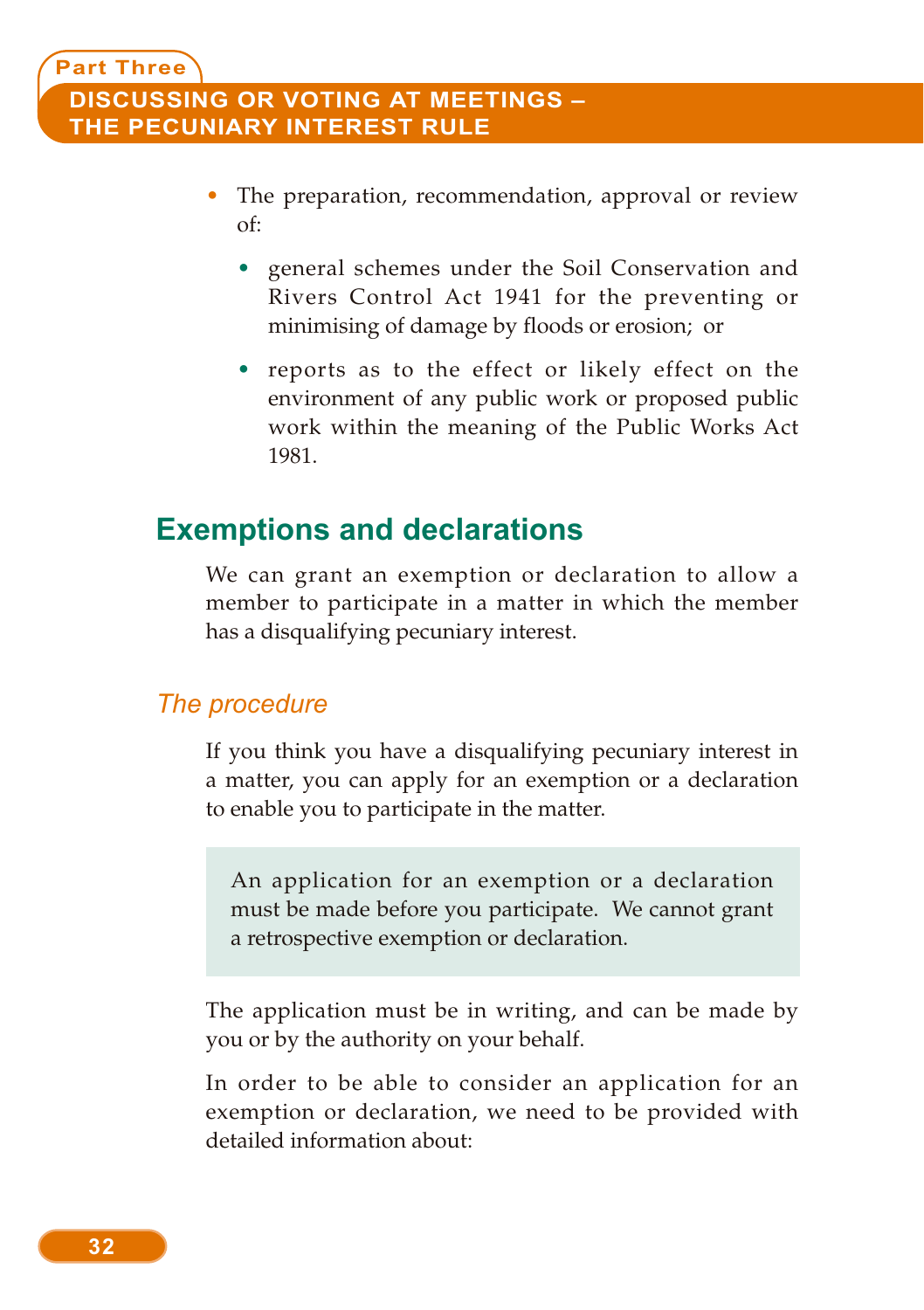- The nature of the matter which is to come before the authority;
- The nature and extent of your pecuniary interest in the matter, and how that interest may be affected by the matter; and
- The reasons why the necessary grounds for an exemption or declaration may exist (see below).

#### *Exemptions*

We can grant an **exemption** under section 6(3)(f) of the Act if your interest is, in our opinion, so remote or insignificant that it cannot reasonably be regarded as likely to influence you when voting or taking part in discussion on the matter.

When determining whether an exemption is appropriate, we consider:

- the relationship between your pecuniary interest and the matter under consideration; and
- the significance (i.e. the size, weight and importance) of the pecuniary interest in terms of its possible influence on you when discussing and voting.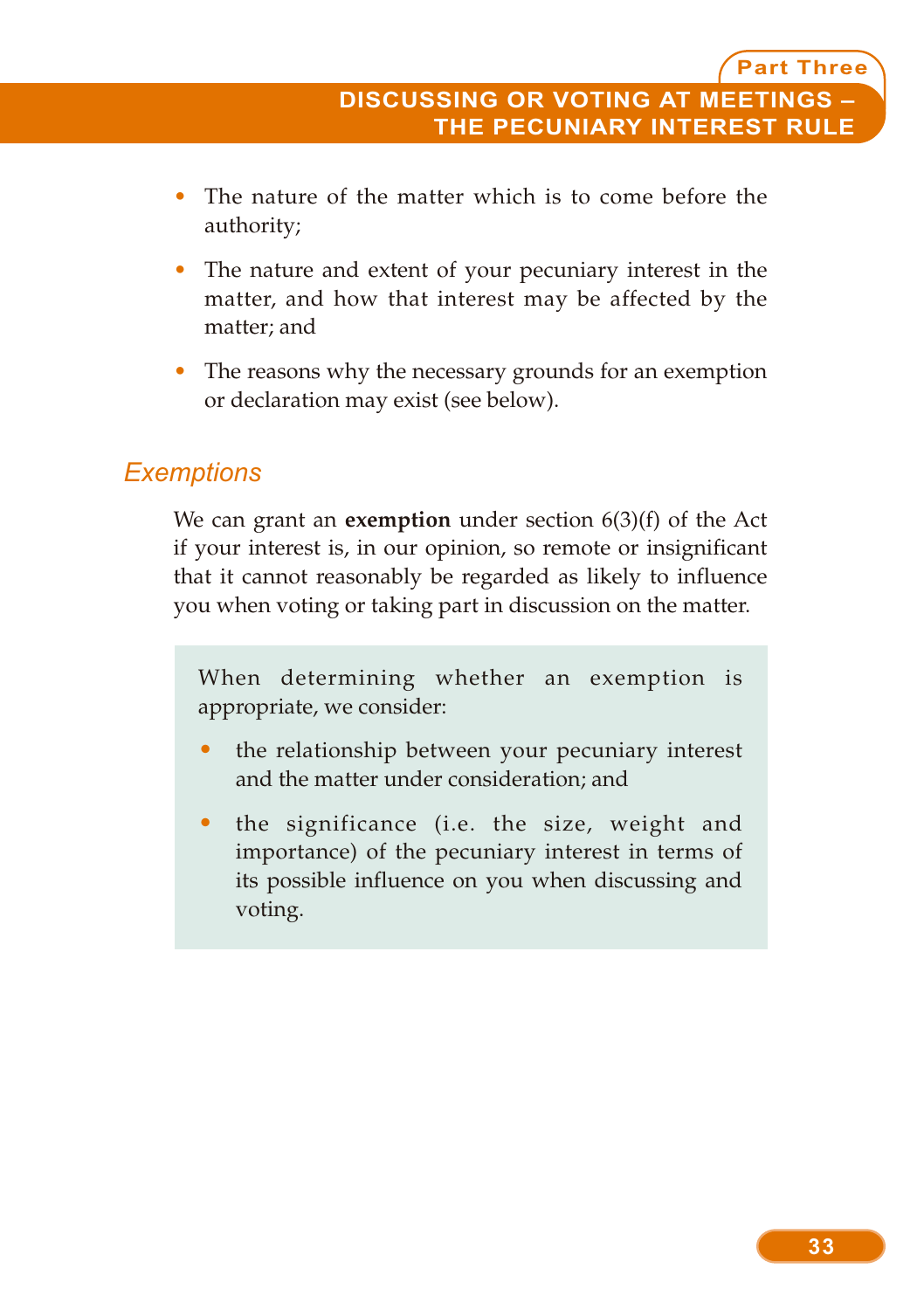#### *Declarations*

We can grant a **declaration** under section 6(4) of the Act if we are satisfied that either:

- the application of the pecuniary interest rule would impede the transaction of business by the authority; or
- it would be in the interests of the electors or inhabitants of the district that the rule should not apply.

For a declaration based upon the "impede the transaction of business" ground, we consider such things as whether or not:

- the pecuniary interest rule would preclude a majority of the members of the authority or committee from participating in the matter;
- the declaration sought is only for a minor or procedural decision; or
- the application of the rule could unduly distort the way in which the authority deals with the matter.

For a declaration based upon the "interests of the electors or inhabitants" ground, we have to weigh the benefits of allowing you to participate against the risk that your pecuniary interest could be seen to unduly influence the outcome. Relevant factors could include such things as whether or not:

- you have any particular expertise in the matter under consideration;
- the views of the people in the area would be inadequately represented if you were not able to participate;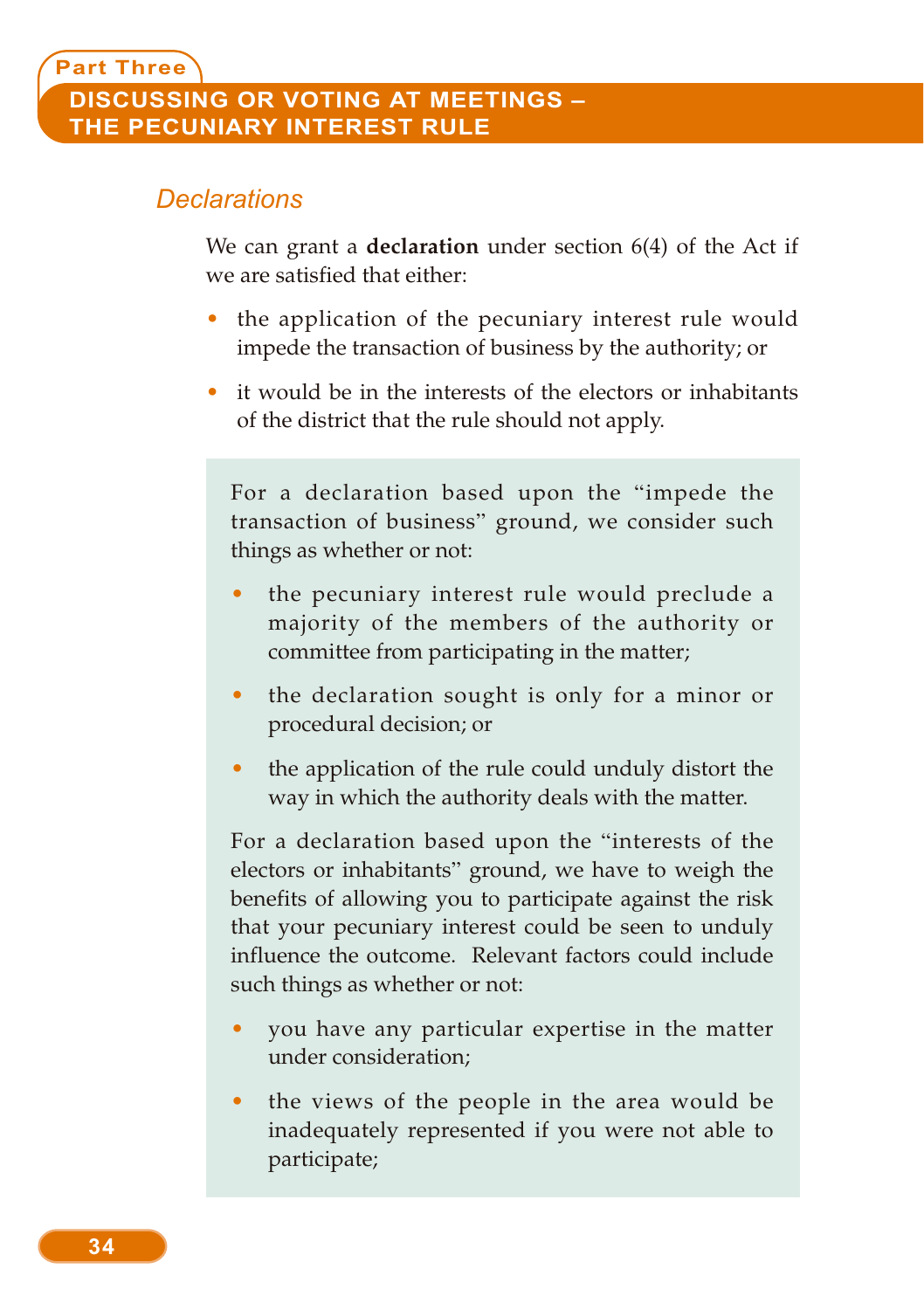• the matter justifies the involvement of all elected members because of its significance to the community as a whole.

We may also take into account the extent to which:

- your pecuniary interest is quantifiable; or
- the matter involves decisions focused on the rights, interests and obligations of individuals – as opposed to matters of high level policy or matters where the authority has only advocacy or recommendatory powers.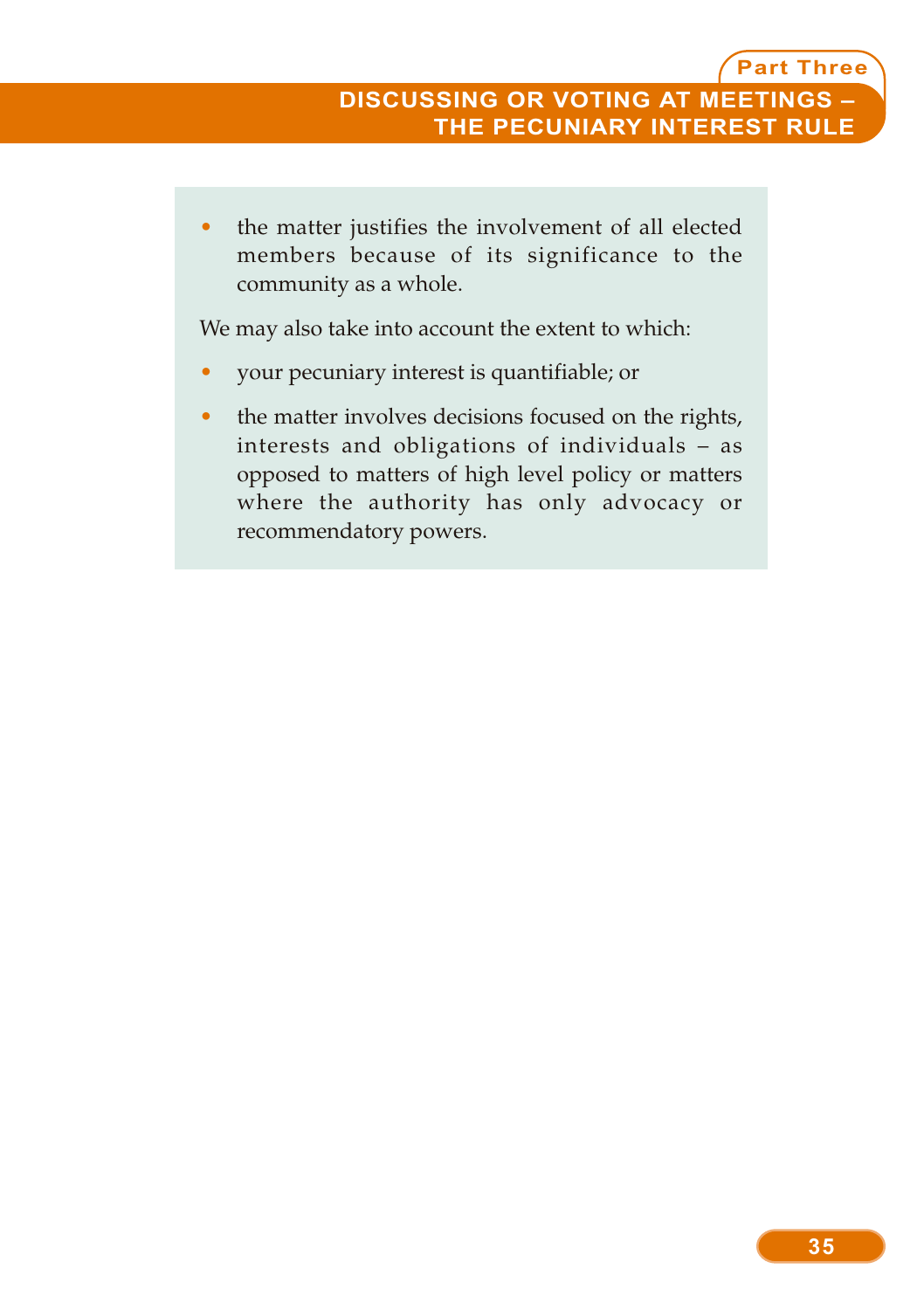# **Investigation and prosecution**

Enforcement of the Act is by way of prosecution. The Auditor-General is the sole prosecuting authority.

## **Offences**

| <b>Section</b> | <b>Offence</b>                                                                                                                                                    | <b>Penalty on conviction</b>                                                                                                        |
|----------------|-------------------------------------------------------------------------------------------------------------------------------------------------------------------|-------------------------------------------------------------------------------------------------------------------------------------|
| 5              | Continuing to act<br>as a member after<br>becoming<br>disqualified from<br>office, by reason<br>of a breach of the<br>contracting limit<br>under section $3(1)$ . | A fine not exceeding \$200.                                                                                                         |
| 7              | Failing to observe<br>the prohibition in<br>section $6(1)$ against<br>discussing or voting<br>on a matter in which<br>the member has a<br>pecuniary interest.     | A fine not exceeding \$100<br>and, if the conviction is not<br>successfully appealed,<br>automatic disqualification<br>from office. |

There are two offences under the Act:

Proceedings must begin within two years of the offence being committed.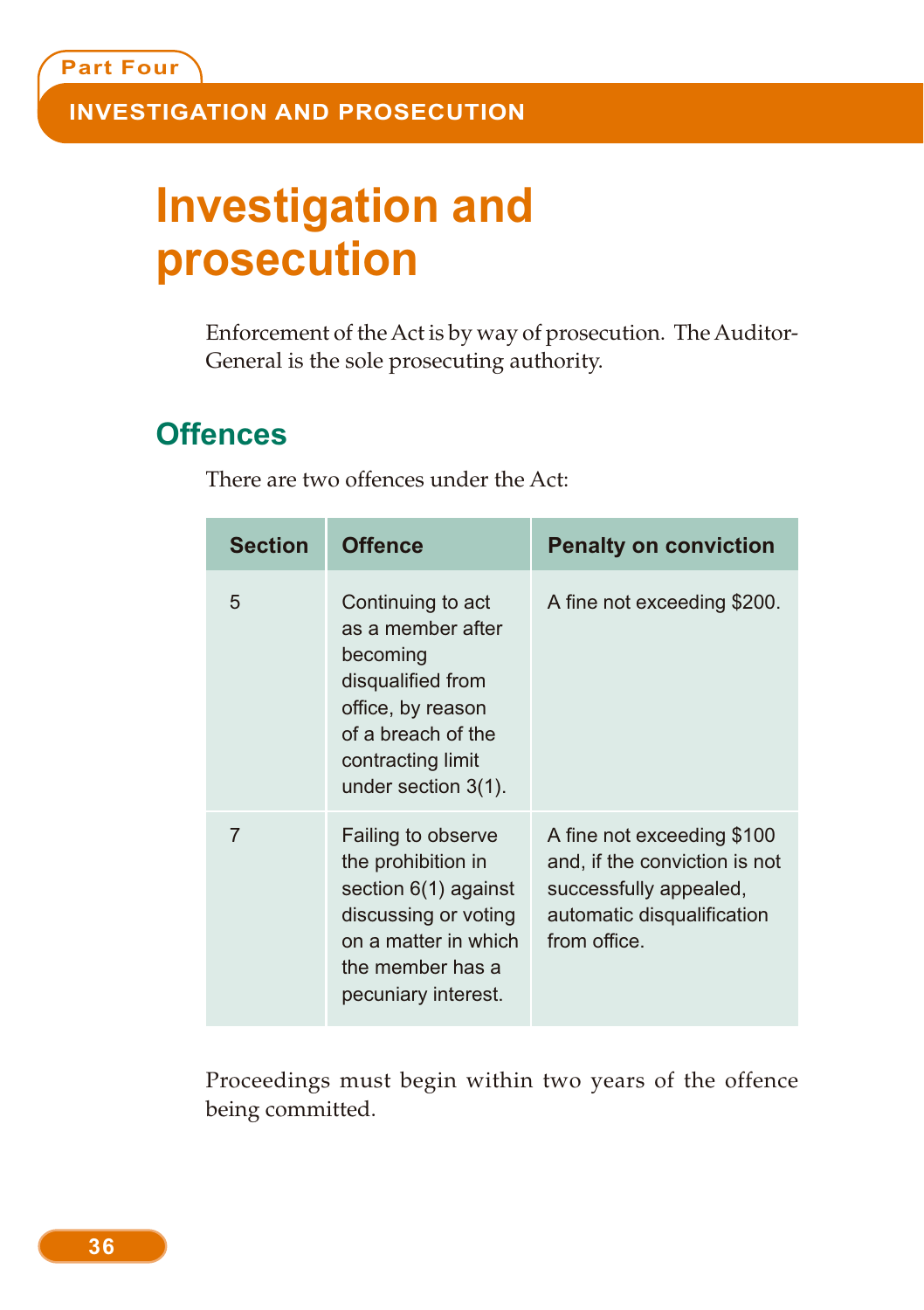## **Investigation**

We may investigate a possible offence either on receipt of a complaint or of our own motion. A member who is the subject of an investigation will be given full details of the complaint and an opportunity to respond to it.

However, we do not disclose the identity of a person who makes a complaint. This is consistent with the approach taken by all prosecuting agencies. It is important that members of the public feel free to provide information about possible offences, without fear of their identity being disclosed.

### **Decision to prosecute**

We have a duty to begin proceedings if we consider the circumstances warrant it. This involves the exercise of discretion. The need even to consider prosecution is a matter of serious concern. However, in any particular situation we may form the view that, although an offence appears to have been committed, the circumstances do not warrant prosecution.

In exercising our discretion, we take account of:

- the criteria usually considered by any prosecuting agency; and
- the policy and objectives of the Act itself.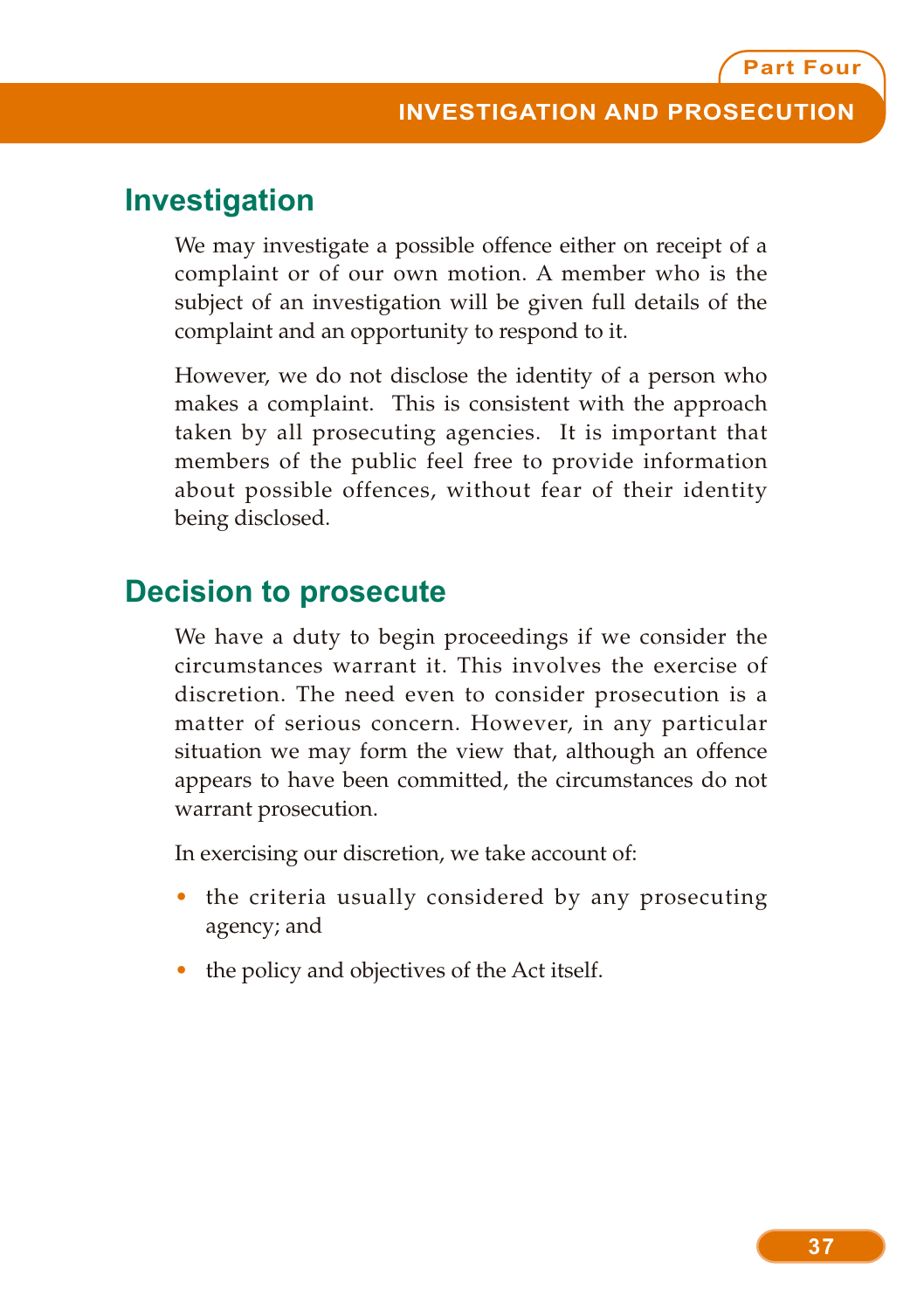#### **INVESTIGATION AND PROSECUTION**

## **Communicating the results of our investigations**

Any member of the public may complain or raise questions about your compliance with the Act. However, both the investigation and the ultimate disposition of the matter are primarily between you and us.

If an investigation does not result in a decision to prosecute, our usual practice is to:

- inform the complainant (if there is one) that we have completed our inquiries; and
- convey our findings in writing to you.

You are then accountable to the public for your conduct.

However, in appropriate cases we may also make a brief public statement about our investigation. We may also inform the authority itself of our findings.

The Auditor-General is not subject to the Official Information Act 1982.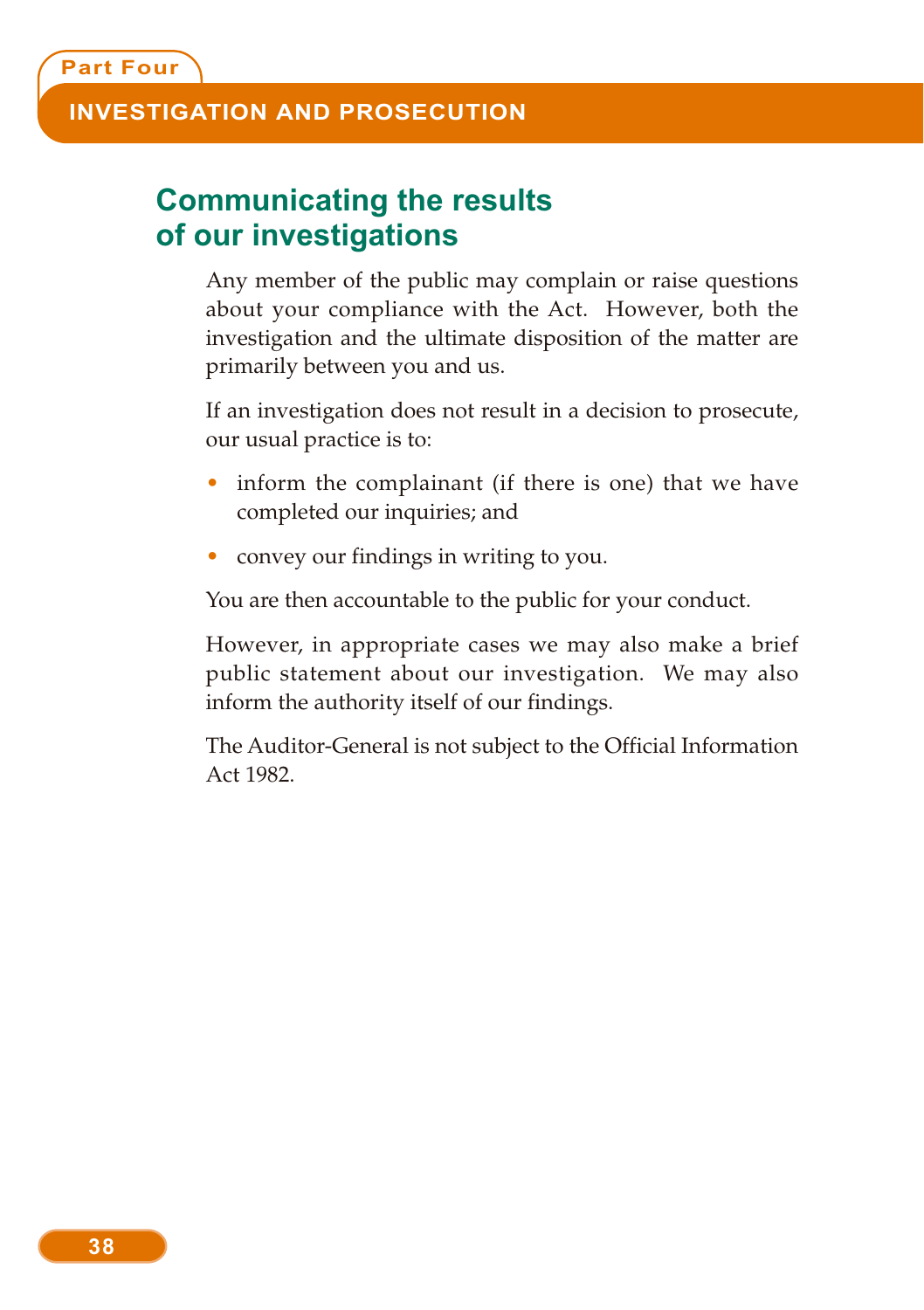# **Non-pecuniary conflicts of interest**

Having a pecuniary interest in a matter before the local authority, as discussed in Part 3 (pages 25-35), is one type of conflict of interest. However, quite apart from the Local Authorities (Members' Interests) Act, there are legal rules about conflicts of interest more generally, which apply to nonpecuniary conflicts of interest. In this Part we focus on the legal rule against bias as it relates to non-pecuniary conflicts of interest.

# **What is bias?**

To determine if bias exists, consider this question:

*Is there, to a reasonable, fair-minded and informed observer, a real danger of bias on the part of a member of the decisionmaking body, in the sense that he or she might unfairly regard (with favour or disfavour) the case of a party to the issue under consideration?*

The question is not limited to actual bias, but relates to the appearance or possibility of bias. This is in line with the principle that justice should not only be done, but should be seen to be done. Believing yourself to be not biased is irrelevant.

Your focus should be on the nature of the conflicting interest or relationship, and the risk it could pose for the decision-making process.

The need for public confidence in the process is paramount. Perception can be an important factor. Each case must be decided on its own circumstances.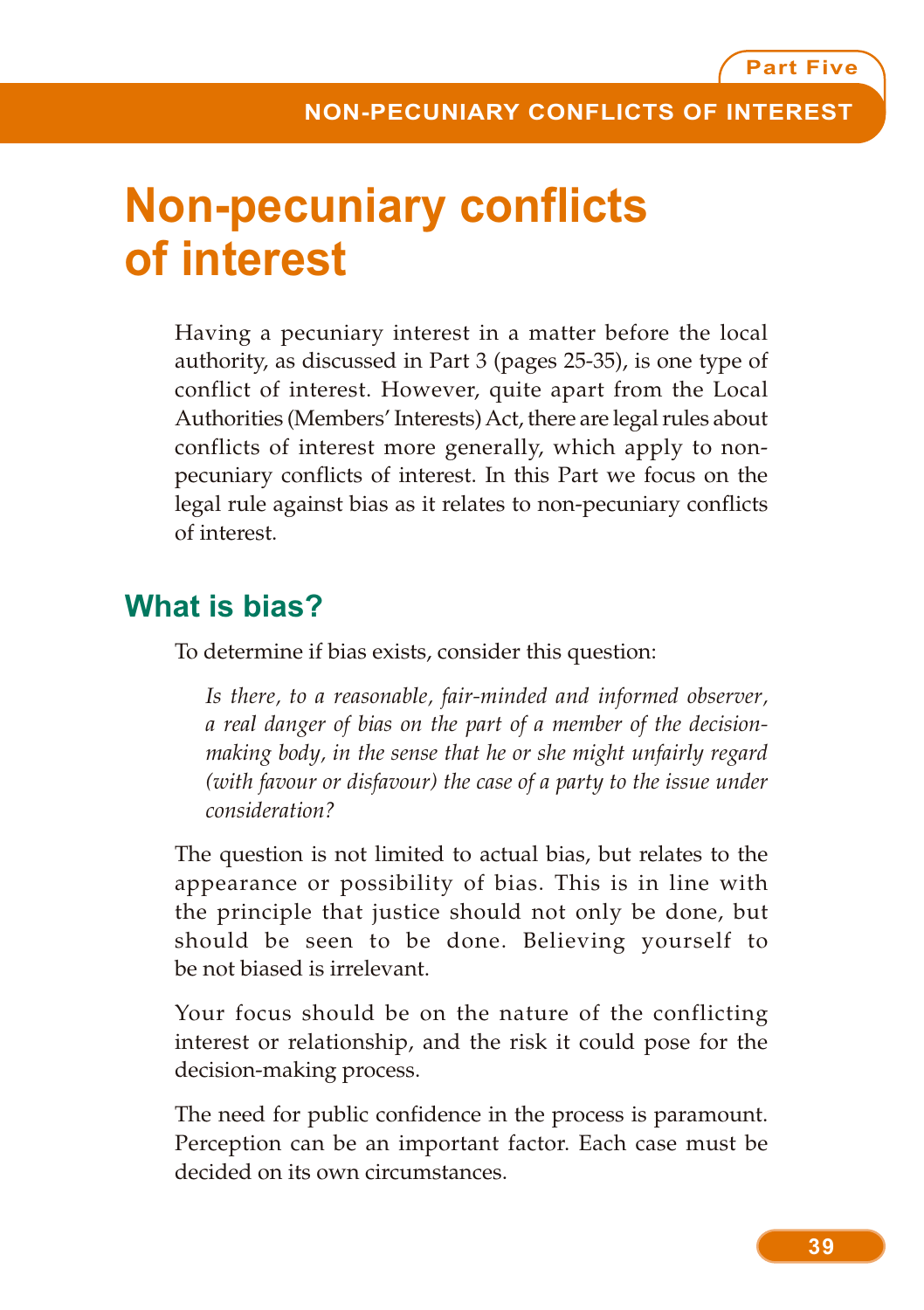## **How does the law apply to local authorities?**

The courts recognise that local authorities are different in nature from other decision-making bodies. In particular, they acknowledge that, where Parliament entrusts a function to an elected or political body (instead of to a tribunal or a court), it is natural to expect that:

- the members of the authority will bring their own experience and knowledge to the decision-making process;
- the members may already have views even strong or publicly stated views – about the matter; and
- political considerations may play a part in the decision.

The courts also take into account the type of function being exercised. They are likely to take a stricter approach with decisions that directly affect the legal rights, interests and obligations of an individual or small group of individuals (as opposed to decisions with a large policy or political element).

For instance, the sorts of decisions where a stricter approach may be taken include:

- licensing applications;
- decisions under the Resource Management Act 1991;
- decisions requiring a formal statutory process and hearing (such as road-stopping proposals);
- dealings in land; or
- other decisions that have a regulatory or coercive effect.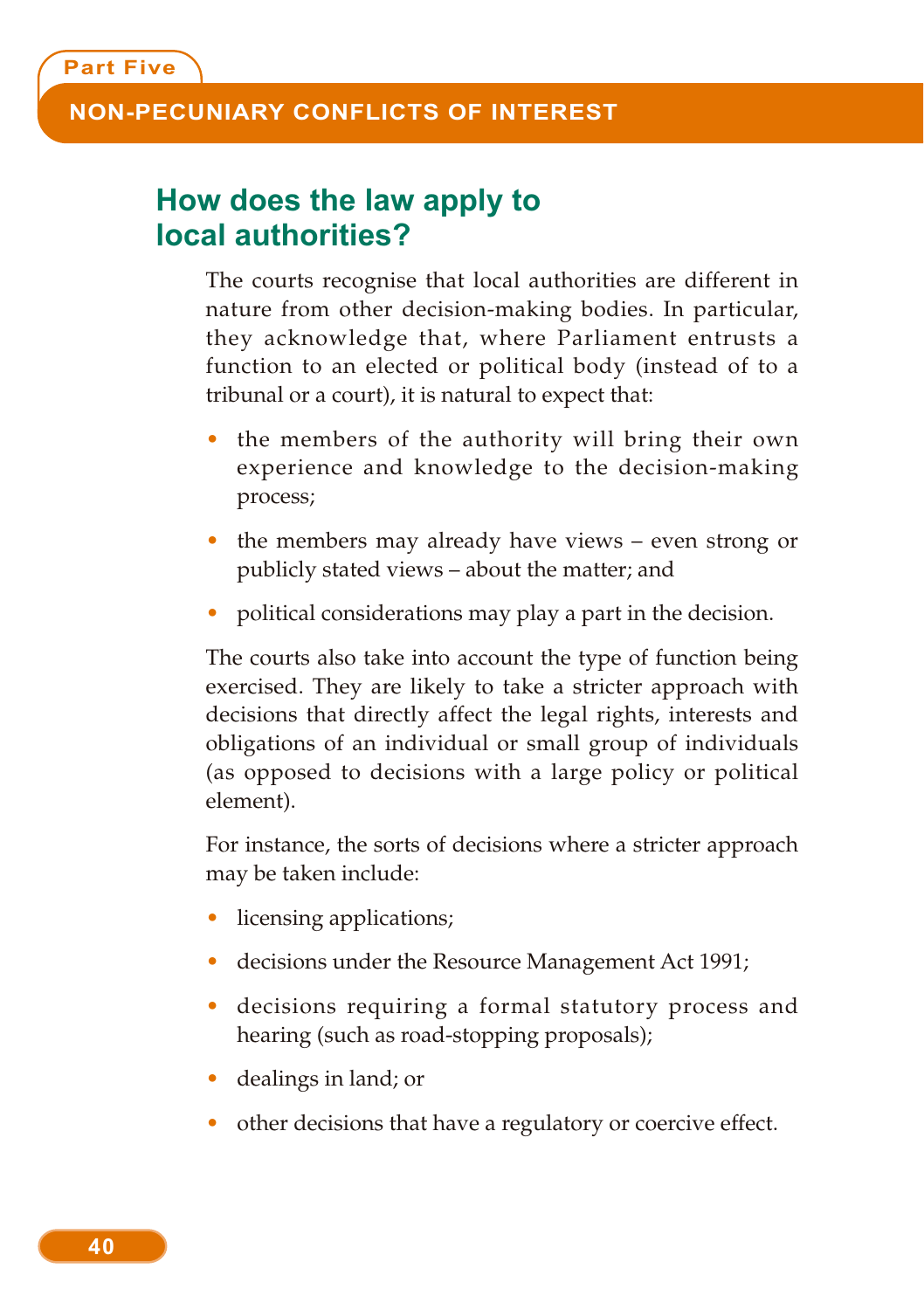By contrast, the courts may be more lenient with decisions about:

- high-level policy-making;
- issues in which the authority has only advocacy or recommendatory powers;
- operational or service functions; or
- matters where the authority is expected or required to have developed a preliminary view or proposal.

## **Situations where a risk of bias may exist**

The most common risks of non-pecuniary bias are where:

- your statements or conduct indicate that you have predetermined the matter before hearing all relevant information (i.e. you have a "closed" mind); or
- you have a close relationship or involvement with an individual or organisation affected by the matter.

The next sections discuss these two types of non-pecuniary bias, and offer our view of some common scenarios. The examples are a general guide, but each situation needs to be assessed on its own merits. Our suggestions are neither authoritative nor comprehensive.

# **Predetermination**

A claim of bias may be made on the basis of predetermination. Predetermination generally relates to conduct. Accordingly, it is an issue within your control. By exercising care over your statements and behaviour, you should be able to prevent this issue creating problems for you.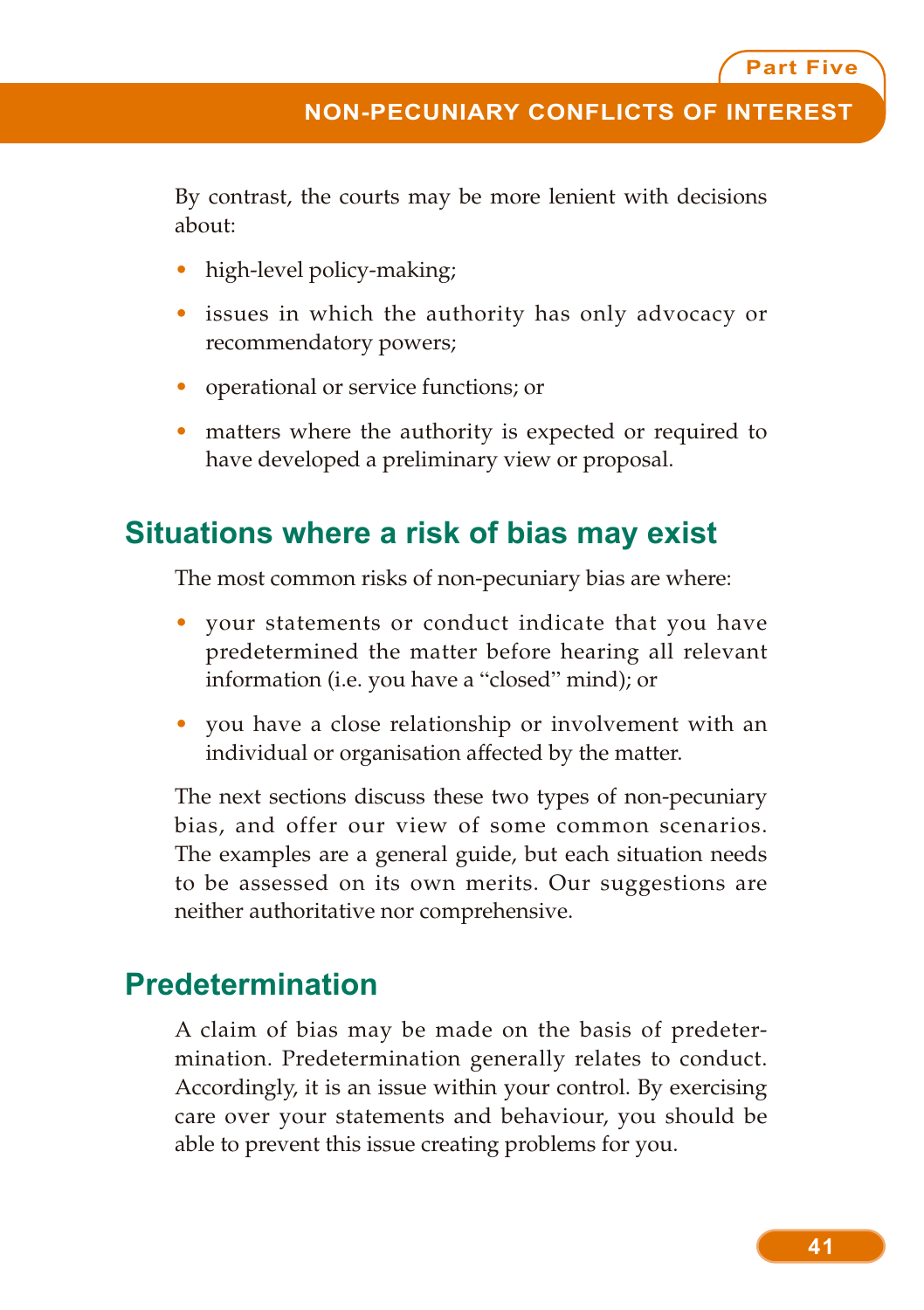For example, predetermination might occur if your public statements indicate that you made up your mind about the matter before it came to be heard and deliberated upon. In other words, that you as decision-maker had a "closed" mind and were not prepared to listen fairly to all of the arguments.

You are not expected to approach matters without any existing opinions at all. Elected members take office with publicly stated views on a wide variety of policy issues. In local authority decision-making, the courts therefore acknowledge that a degree of local knowledge and preexisting views – especially where a matter involves wide public policy issues – is both inevitable and desirable.

The critical factor is that you remain (and are seen to remain) open to persuasion – that is, that you do not express views in a way which implies an unwillingness to listen fairly to new arguments or to give the matter further consideration when it comes before the authority.

#### *What is predetermination?*

We think it is unacceptable to participate in the authority's consideration of a matter if you:

- make statements that suggest your mind is made up about the particular matter before having heard all views, or that your position is so fixed that you are unwilling to fairly consider the views of others, or that you are not prepared to be persuaded by further evidence or argument;
- refuse to read or listen to reports or submissions presented to the authority about the matter; or
- have made a formal submission to the authority in your personal capacity, to support or oppose a particular proposal, as part of a public submissions process.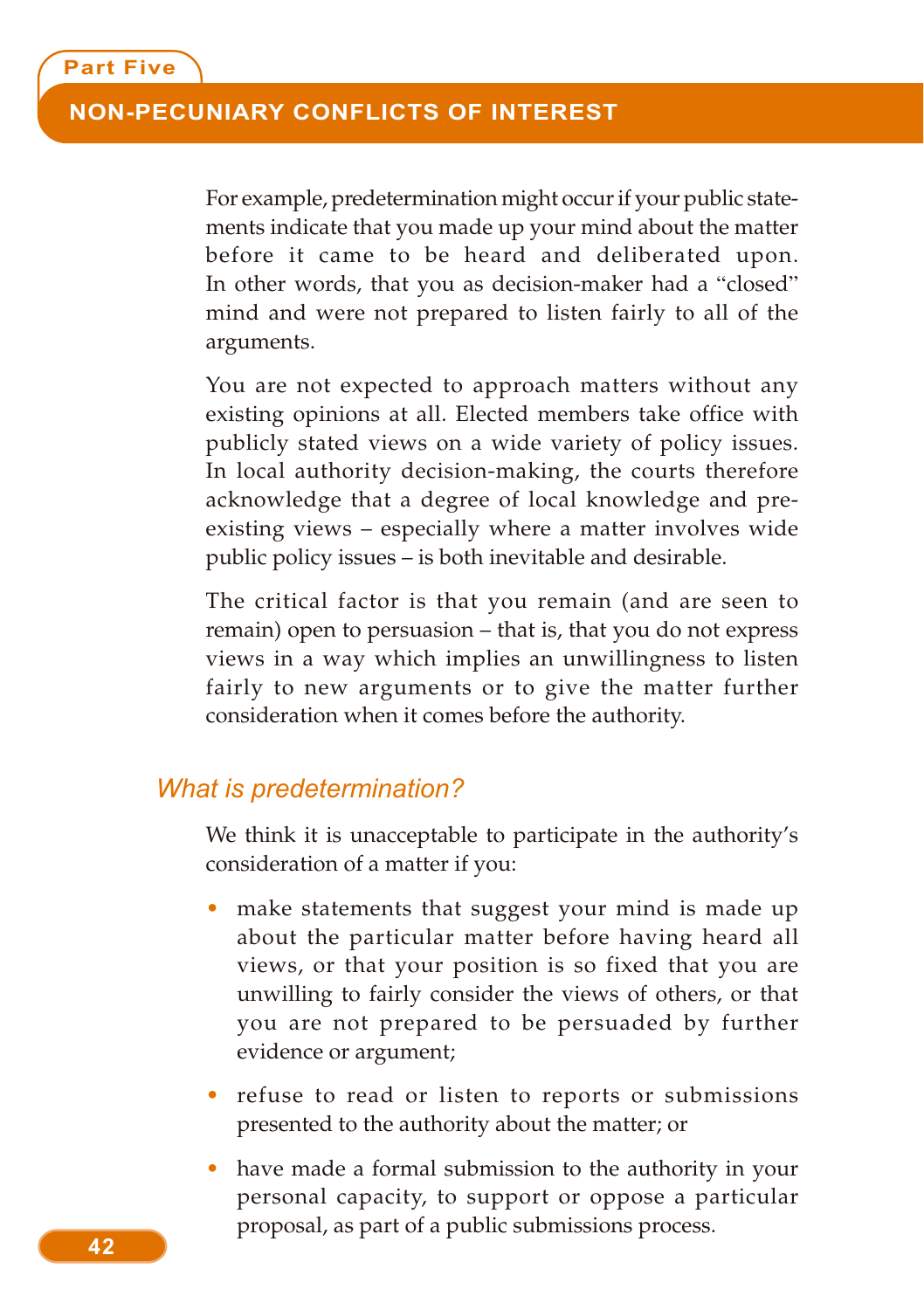As noted earlier, the nature of the decision is important. It is more acceptable for you to comment about broad policy issues, particularly where your remarks are expressed in general terms. We think it is wise to exercise extreme caution in respect of specific decisions that are focused on the rights and interests of one individual or a few individuals, and where other people have the right to make a submission to a formal hearing about the matter.

However, we think the law about bias should not prevent you from:

- discussing issues and exchanging ideas with members of the public;
- promoting a particular view during debate around the meeting table; or
- advocating opinions or policies in public or campaigning for election – about issues of public interest (so long as you do not indicate that you have already closed your mind to further consideration of a particular matter).

General personal factors, such as your ethnicity, religion, national origin, age, political or philosophical leanings, wealth, or professional background, will almost never constitute predetermination.

### *Presence at hearings*

Where evidence and submissions are being heard on a particular matter, you need to be present for the whole hearing to show a willingness to consider all points of view. Very short absences might be acceptable, but lengthy periods of non-attendance at a hearing could suggest that you have predetermined the matter.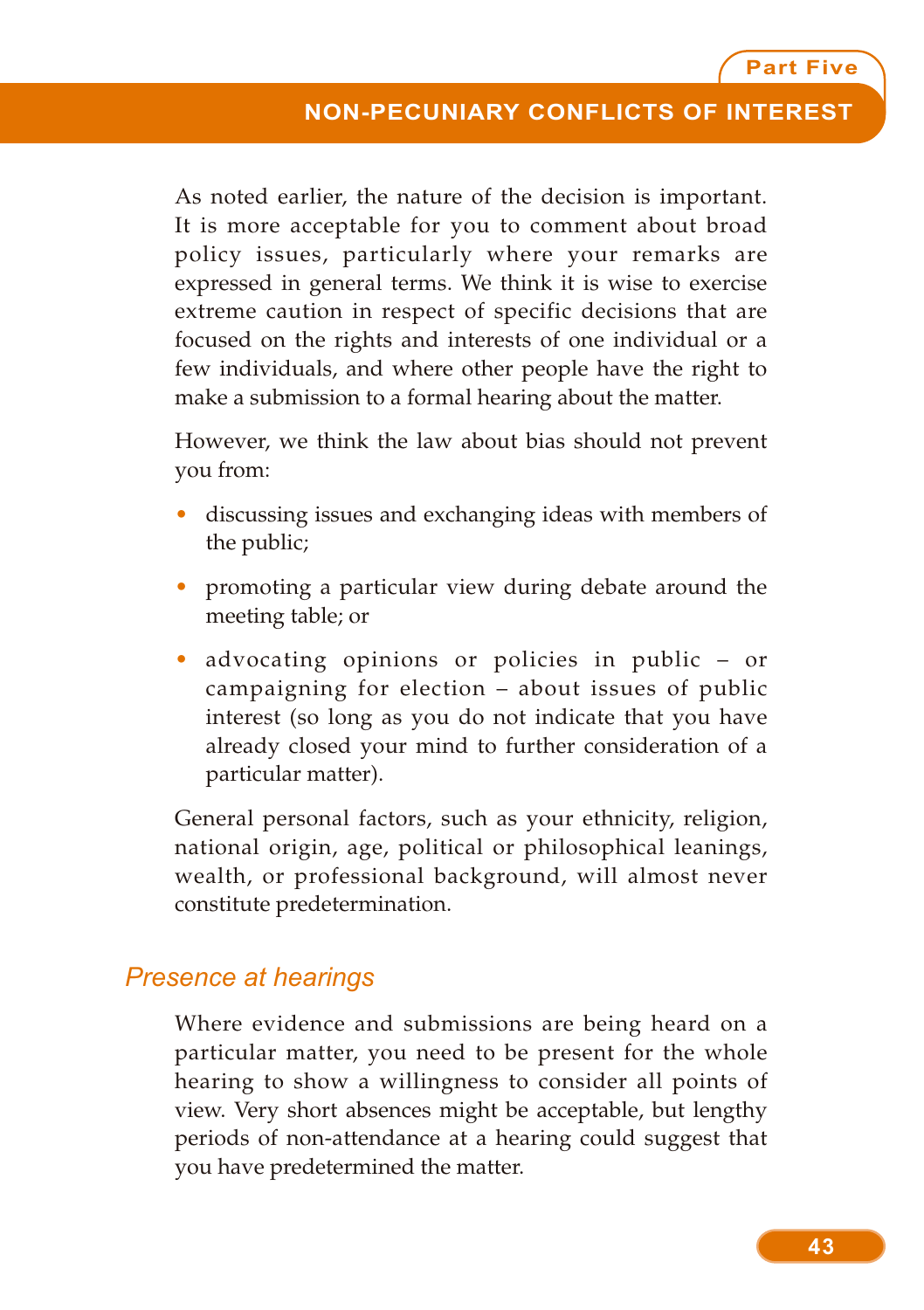## **Relationship with other persons or organisations**

A conflict of interest may exist if you have a close relationship with a person or organisation involved in the matter before the local authority. For example, if the matter concerns a family member, or an organisation to which you belong, or a business of which you are an employee. Such a connection could affect how other people view your impartiality.

This sort of conflict of interest arises not from something you have said or done, but from a pre-existing state of affairs. Accordingly, no matter how careful you are, this type of conflict sometimes cannot be prevented.

In deciding whether to participate, you should consider:

- the extent of your personal links or involvement with the other person or group; and
- the degree to which the matter under discussion directly affects that person or group.

But remember that, in politics, the merest perception of impropriety can be extremely damaging, whether or not a court would find your actions to be lawful. If you have any relationship with a person or organisation involved in a matter, you should seriously consider the wisdom of whether to participate at all. The safest advice is always "if in doubt, stay out".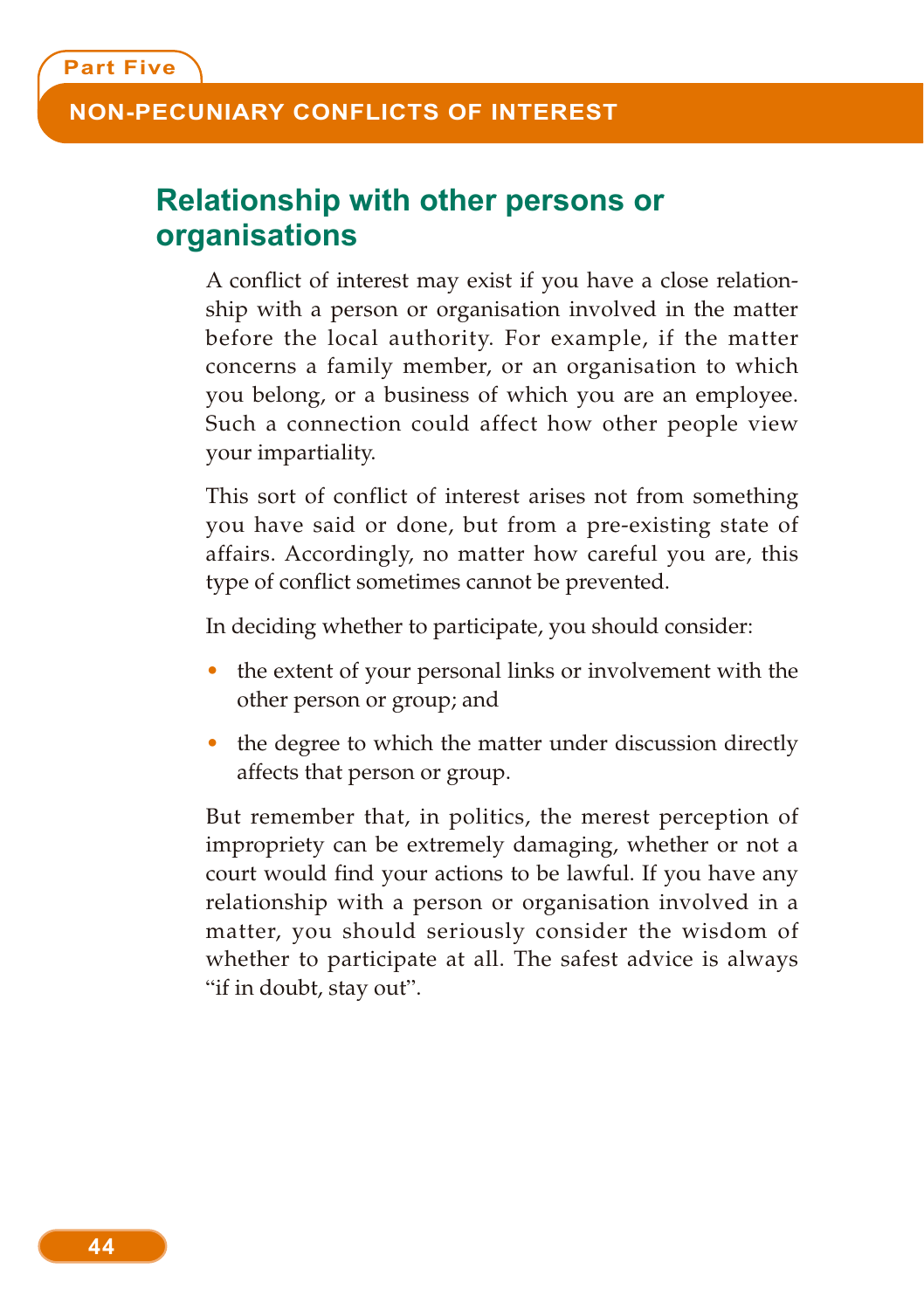#### *Personal relationships*

We think it is unacceptable to participate in the authority's consideration of a matter if:

- the decision directly affects a member of your immediate family or a close friend; or
- a member of your immediate family has made a submission about the matter.

Exercise your judgement carefully where the matter concerns:

- a personal or professional acquaintance;
- someone who funded your election campaign; or
- a more distant relative.

It will often be wise to not participate in these situations.

#### *Wider kinship relationships*

Some cultures, including Maori culture, have a broad concept of who is regarded as a family member or relative. This can make it difficult to assess whether a conflict of interest exists.

In general, you should apply the same principles as for personal relationships set out above. However, we do not think that a person needs to be regarded as part of your immediate family just because they are part of your wider kin group descended from a common ancestor (such as an iwi or hapu).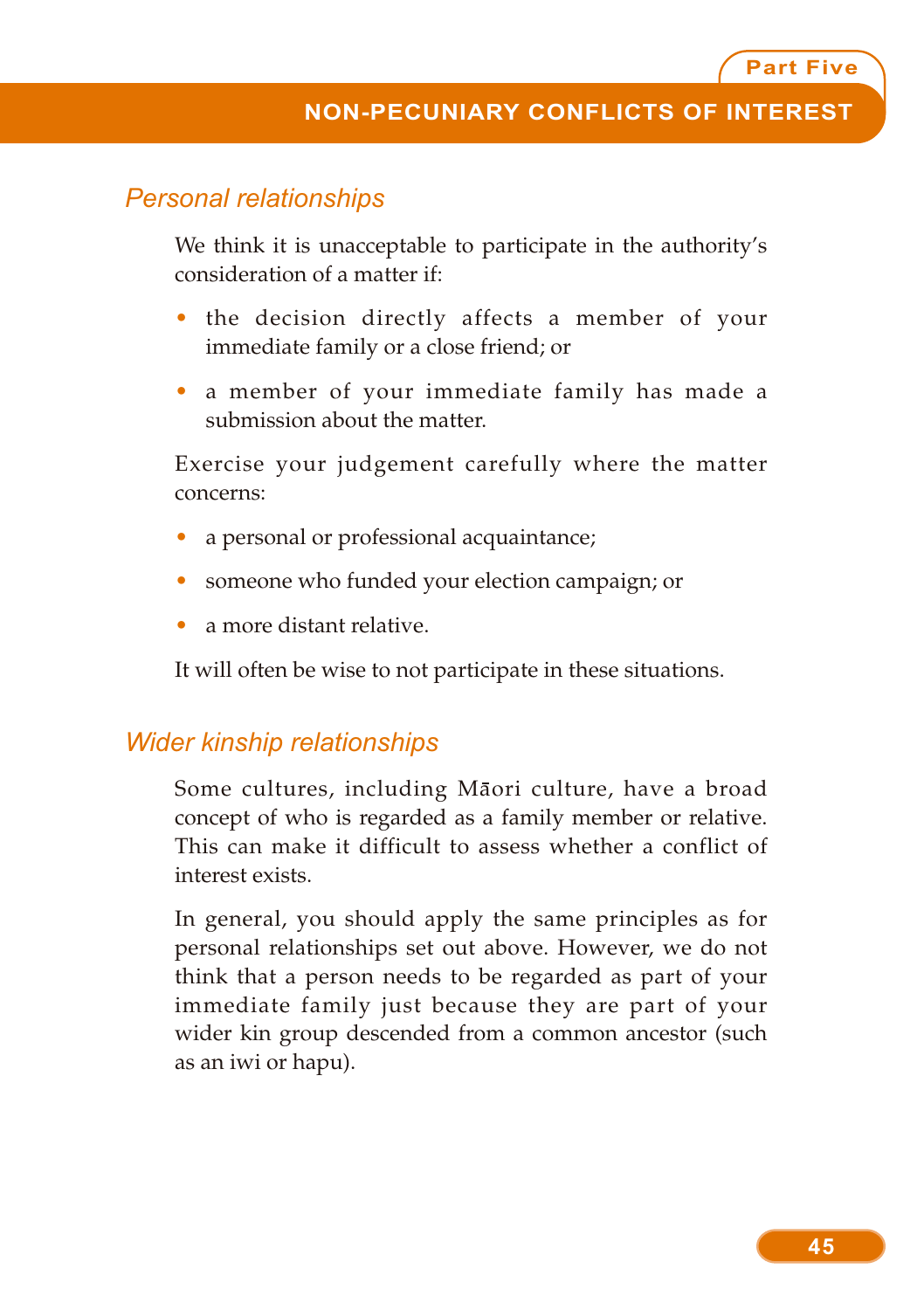#### *Membership of other organisations*

We think it is unwise to participate in consideration of a matter before the authority concerning a club or similar organisation if:

- you are an executive officeholder or trustee, or are otherwise strongly publicly identified with the club; or
- the matter specifically and significantly concerns the club – such as a proposed grant of money to the club, or something else directly affecting the club's finances or property.

On the other hand, it may be acceptable to participate if:

- you are a passive or ordinary member of the club, and the organisation is relatively large; or
- the matter concerns the club only indirectly such as a broad public policy issue in which the club has chosen to take an interest.

It will usually be acceptable to participate if you have only a past involvement with the club, or only have friends who are involved in the club.

#### *Employment with other organisations*

If the matter concerns your employer, we think it is unwise to participate if:

- you are a senior executive (particularly where the matter directly concerns the organisation); or
- you are personally involved in the issue as part of your employment.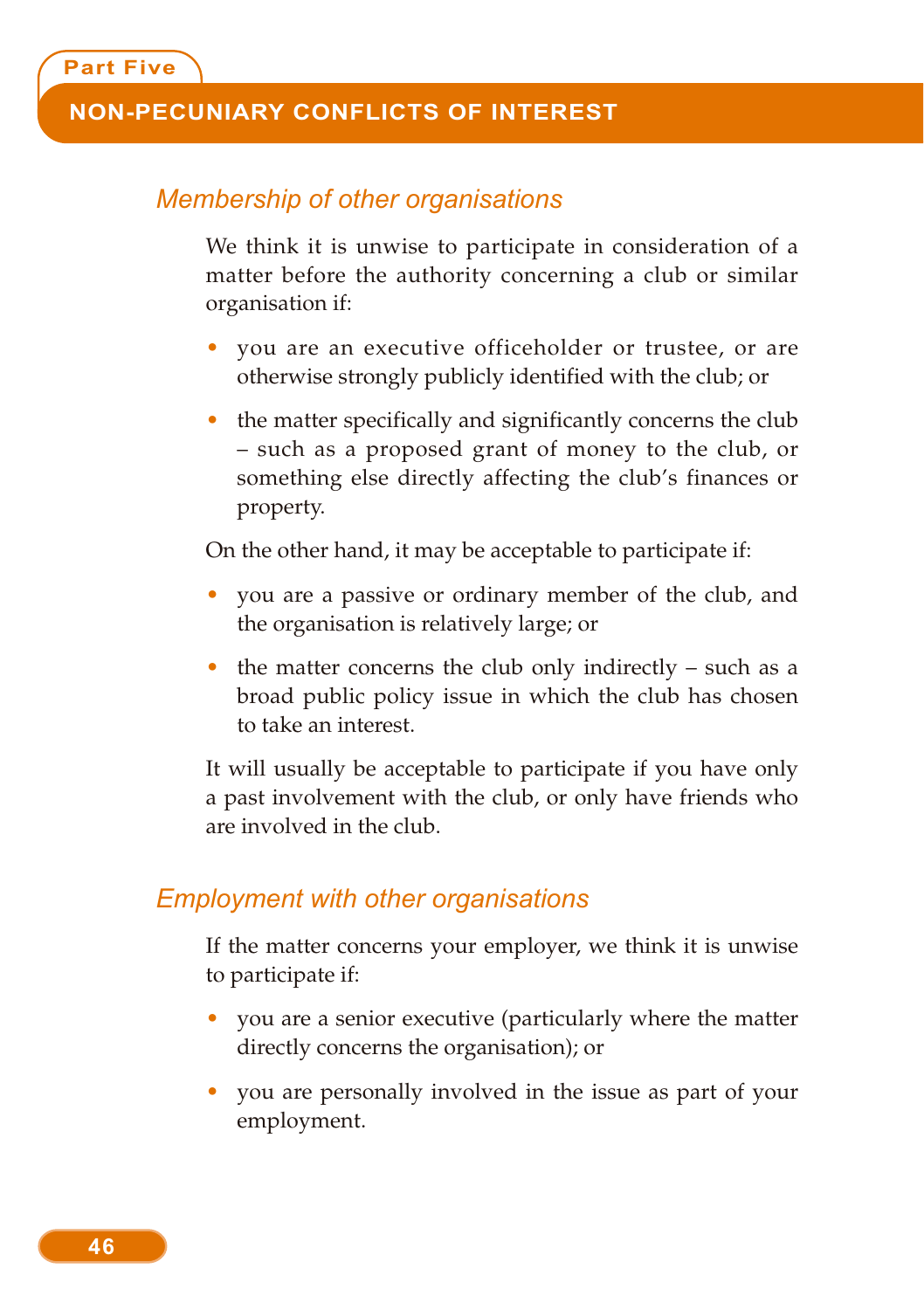It may be acceptable to participate if you are a junior staff member (particularly in a large organisation), and have had no personal involvement in the issue through your employment. But you will always need to exercise your judgment carefully.

See also page 55 for discussion of whether your employment might raise a question of a pecuniary interest.

#### *Membership of committees and community boards*

It is common for members of a local authority to also be on committees or subcommittees of the authority, or on a community board. It is normally quite acceptable to participate in a matter at one of these levels and then again when the matter reaches the governing body of the local authority.

However, it would be unwise to participate if your involvement at the other level could raise a risk of predetermination. An example is where you are a councillor and also a member of a community board, and the Board decides to make a formal submission to the Council about a review of representation arrangements for elections. In this situation, you need to decide at which level you can best participate. For example, you should refrain from participating in the Board's decision if you want to preserve your ability to participate later at the Council level.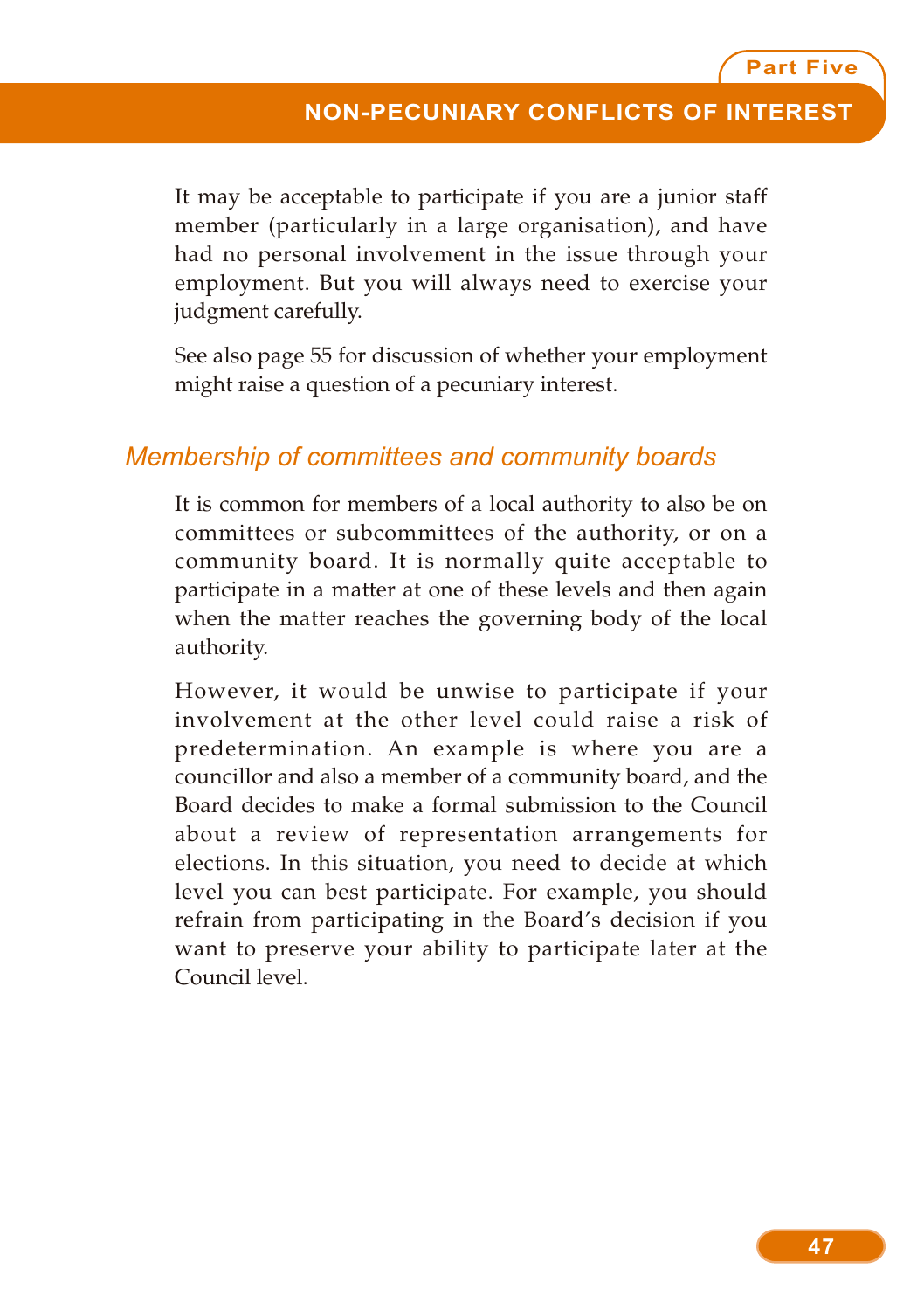# *Appointment as the local authority's representative on another organisation*

You may have been appointed as the authority's representative on the governing body of a council-controlled organisation or another body (for example, a communitybased trust).

That role will not usually prevent you from participating in authority matters concerning the organisation – especially if the role gives you specialised knowledge that it would be valuable to contribute.

But you should not participate in a matter that raises a conflict between your duty as a member of the local authority and your duty to act in the interests of the other organisation. An example may be if the Council is considering a change in the mode of delivery of one of its services that could affect the financial position of a council-controlled organisation.4

It will also be unwise to participate if your involvement with the other organisation raises a risk of predetermination – for example, if the other organisation has made a formal submission to the authority as part of a public submissions process.

#### *Membership of some other public body*

If you have been appointed or elected to the governing body of some other public entity unconnected with your position on the local authority (such as a district health board), you will need to consider potential conflicts of interest on a case-by-case basis. You should consider whether your ability to consider a matter before the local authority with an open mind could be affected by:

<sup>4</sup> This difficult issue is discussed further in our 2001 report, *Local Authority Governance of Subsidiary Entities*, ISBN 0-477-02873-X, at paragraphs 204 and 768.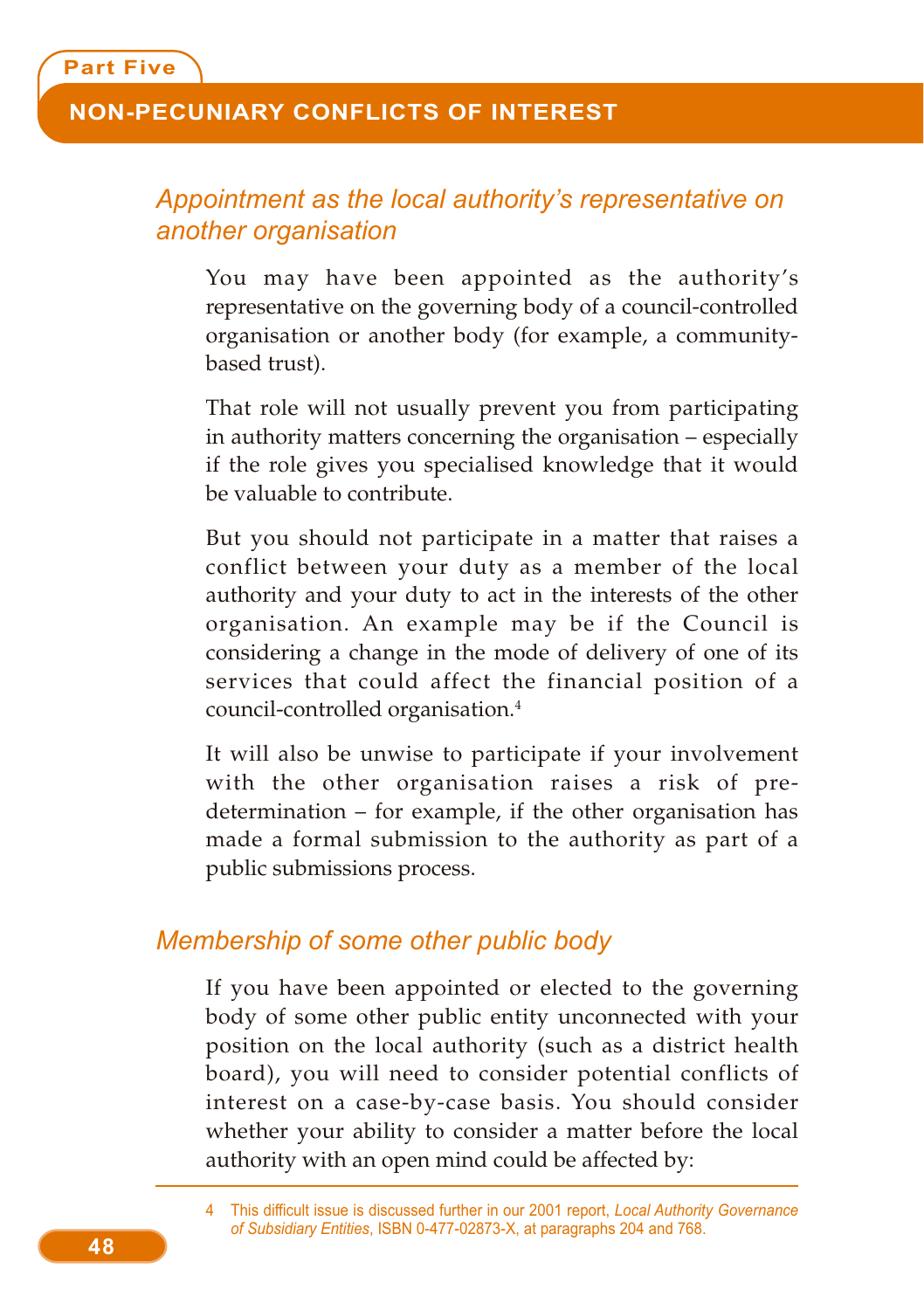- your legal duty to act in the interests of the other body;
- any involvement you may have had in the matter through the other body; or
- the degree to which the other body is affected by or interested in the local authority's decision on the matter.

We think it will often be wise to not participate.

#### *Other personal involvement with an organisation*

Even if you are not formally associated with an organisation affected by a matter before the local authority, it may be unwise to participate if you have a close personal involvement with the organisation – for example, if you have helped the organisation prepare its application to the authority, or have been paid to do so in a professional capacity.

### **What to do?**

If you decide you have a non-pecuniary conflict of interest in a matter before the authority, we recommend you follow the same procedures that you are required to follow in cases of a pecuniary interest – that is:

- declare that you have a conflict of interest when the matter comes up at the meeting;
- ensure that your declaration is recorded in the minutes; and
- refrain from discussing or voting on the matter.

We consider that it is good practice to also leave the meeting table.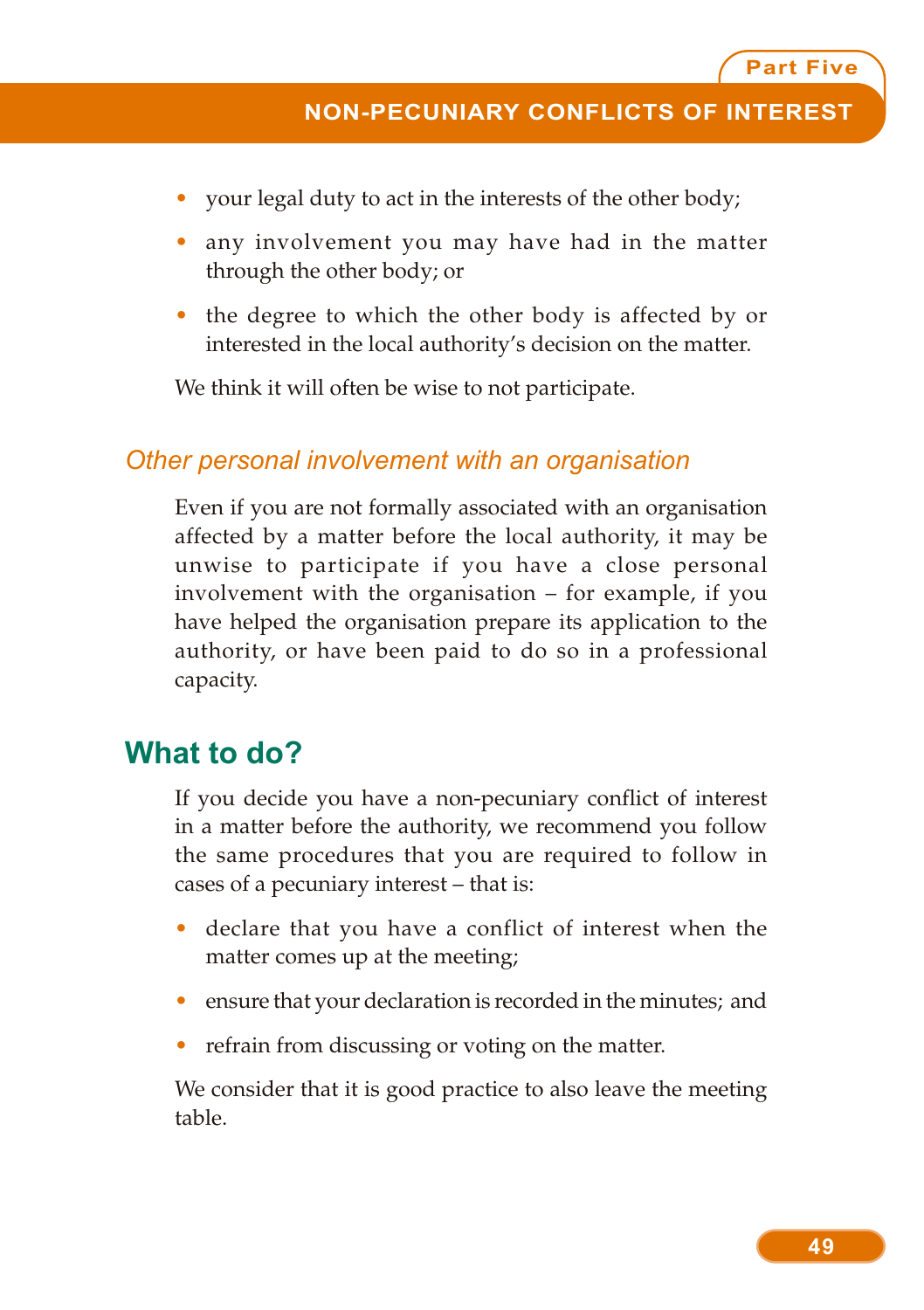This subject always involves questions of judgement and degree. In the interests of openness and fairness, we encourage members to take a cautious approach and, if in doubt, to declare an interest and abstain from discussing or voting on the matter.

Appendix C on pages 66-70 contains summaries of a number of cases in which the courts have considered non-pecuniary conflicts of interest.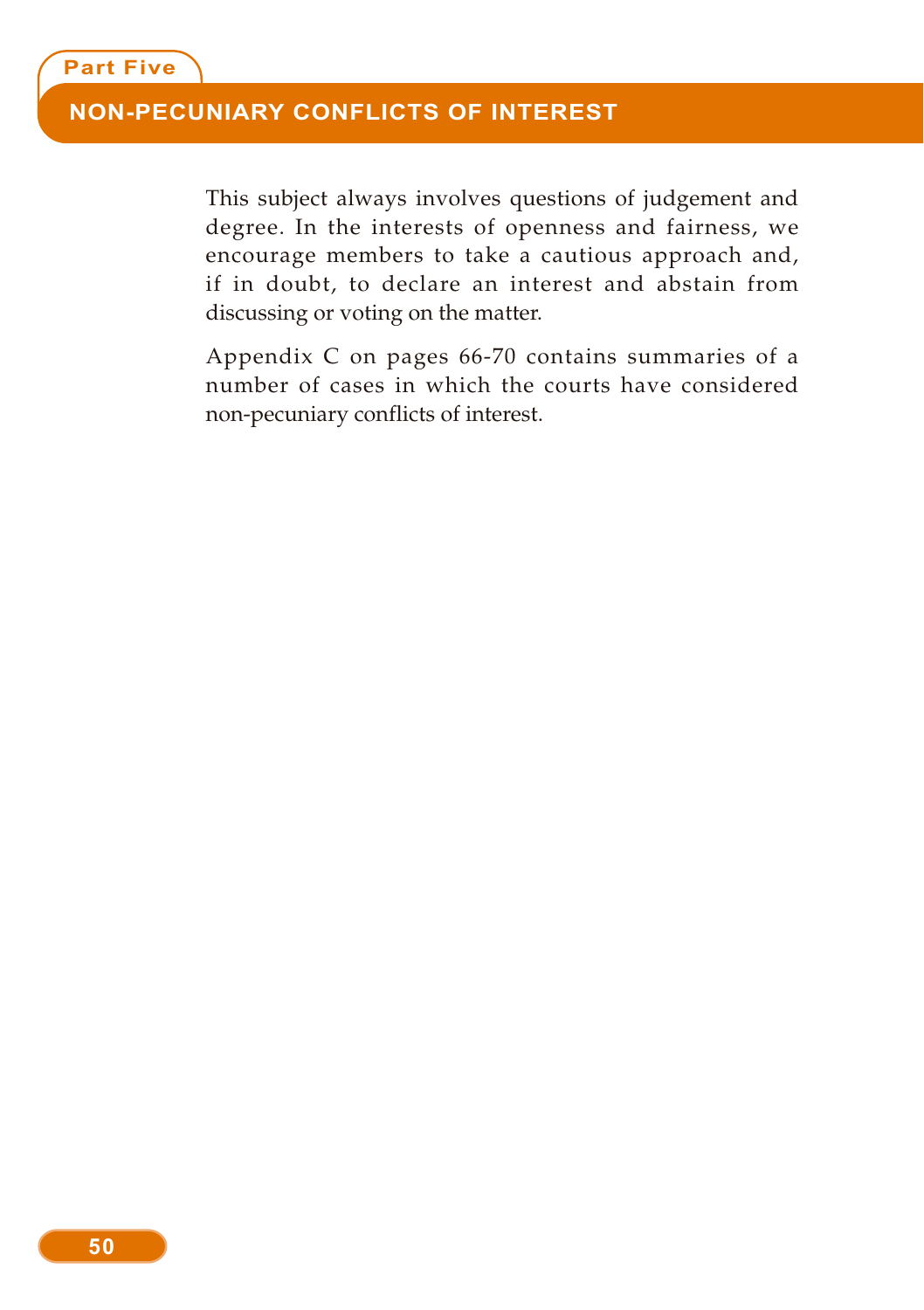# **Frequently asked questions**

*I think I might have an interest in a matter. How do I tell if it's pecuniary or non-pecuniary?*

Ask yourself whether the matter could reasonably give rise to an expectation of a gain or loss of money for you personally (or, in the case of a deemed interest,<sup>5</sup> for your spouse or a company).

#### *Are pecuniary interests treated more strictly than non-pecuniary interests?*

Generally, yes. Under the common law, a pecuniary interest of any size gives rise to an automatic disqualification – in effect, a presumption of bias. This rule is reflected in the Act, which governs pecuniary interests for members of local authorities (subject to the powers of exemption and declaration set out on pages 32-35). On the other hand, non-pecuniary conflicts of interest involve a more discretionary judgement – you can consider all the circumstances of the situation to determine whether or not a reasonable observer would consider that a real danger of bias exists.

#### *Do the legal consequences of not declaring a pecuniary or non-pecuniary conflict of interest differ?*

Yes. A breach of section 6 of the Local Authorities (Members' Interests) Act – which relates to a pecuniary interest – can result in you being prosecuted for an offence. If convicted, you will be deemed to have vacated office (that is, you will no longer be a member of the authority).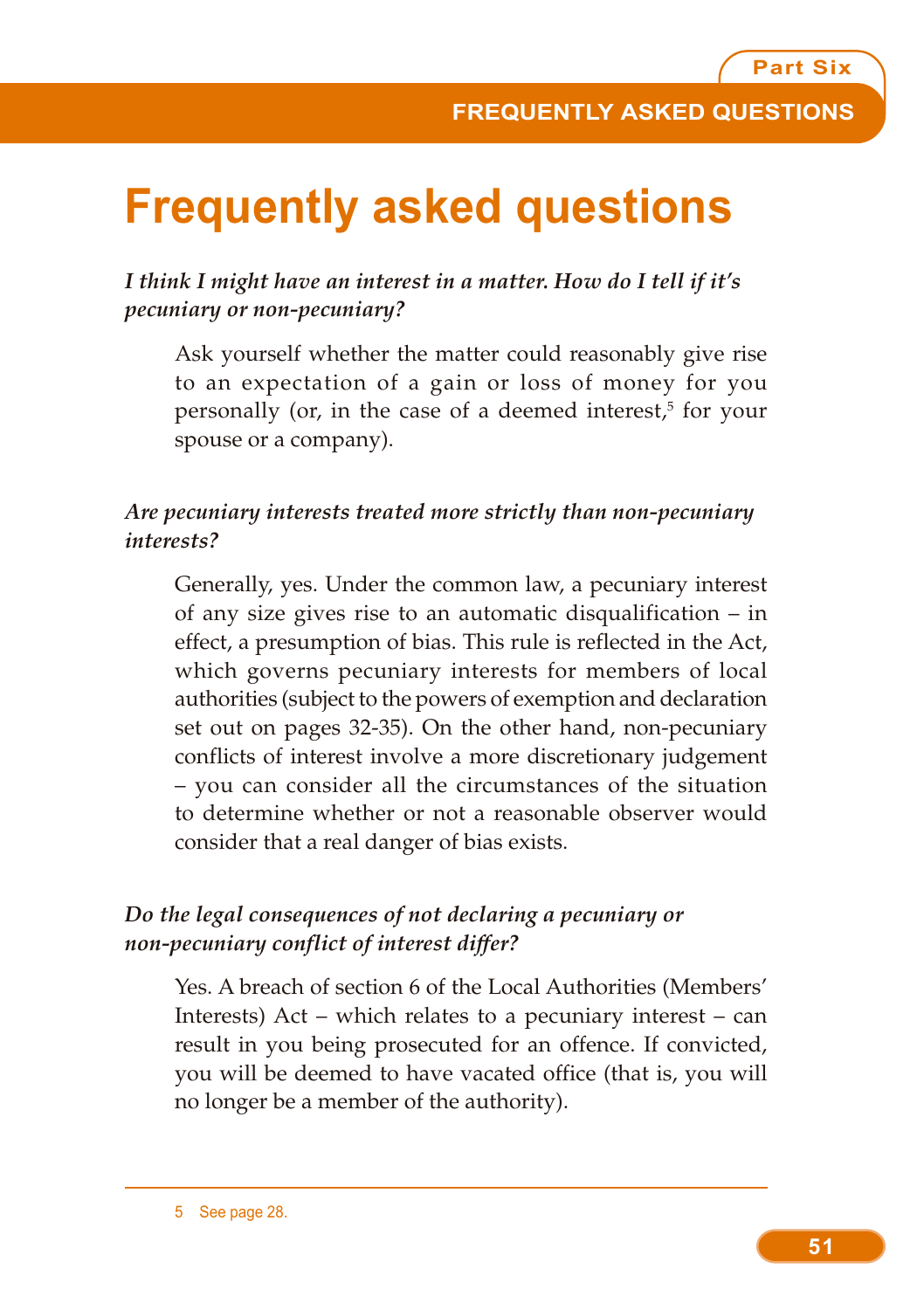#### **FREQUENTLY ASKED QUESTIONS**

Failing to declare a non-pecuniary conflict of interest is not an offence. But it could result in legal proceedings challenging the validity of the authority's decision. Those proceedings would not directly affect you personally, but you could face condemnation from your colleagues and the public if your actions resulted in the authority's decision being overturned by the courts.

#### *Can the common law rule about bias apply to pecuniary interests too?*

Yes. Pecuniary interests of members of local authorities are mainly governed by the Act. But the common law rule about bias could also be used to overturn a local authority's decision on the ground of a member's pecuniary interest.

#### *Can anything else happen to me if I don't follow the rules?*

Your actions might constitute a breach of the authority's code of conduct. The authority might also take some form of action against you; for example, a censure motion or removing you from a council committee.

For members of city councils, district councils, and regional councils, your actions could also result in personal financial liability under section 46 of the Local Government Act 2002. This might arise if your conduct contributed to the local authority incurring a loss.

#### *Can the local authority or chairperson order me not to participate on the ground of a conflict of interest?*

No. The decision about whether to participate is yours. But you should carefully consider any advice offered to you by senior members, the chief executive, or other staff. You should also consider seeking your own legal advice.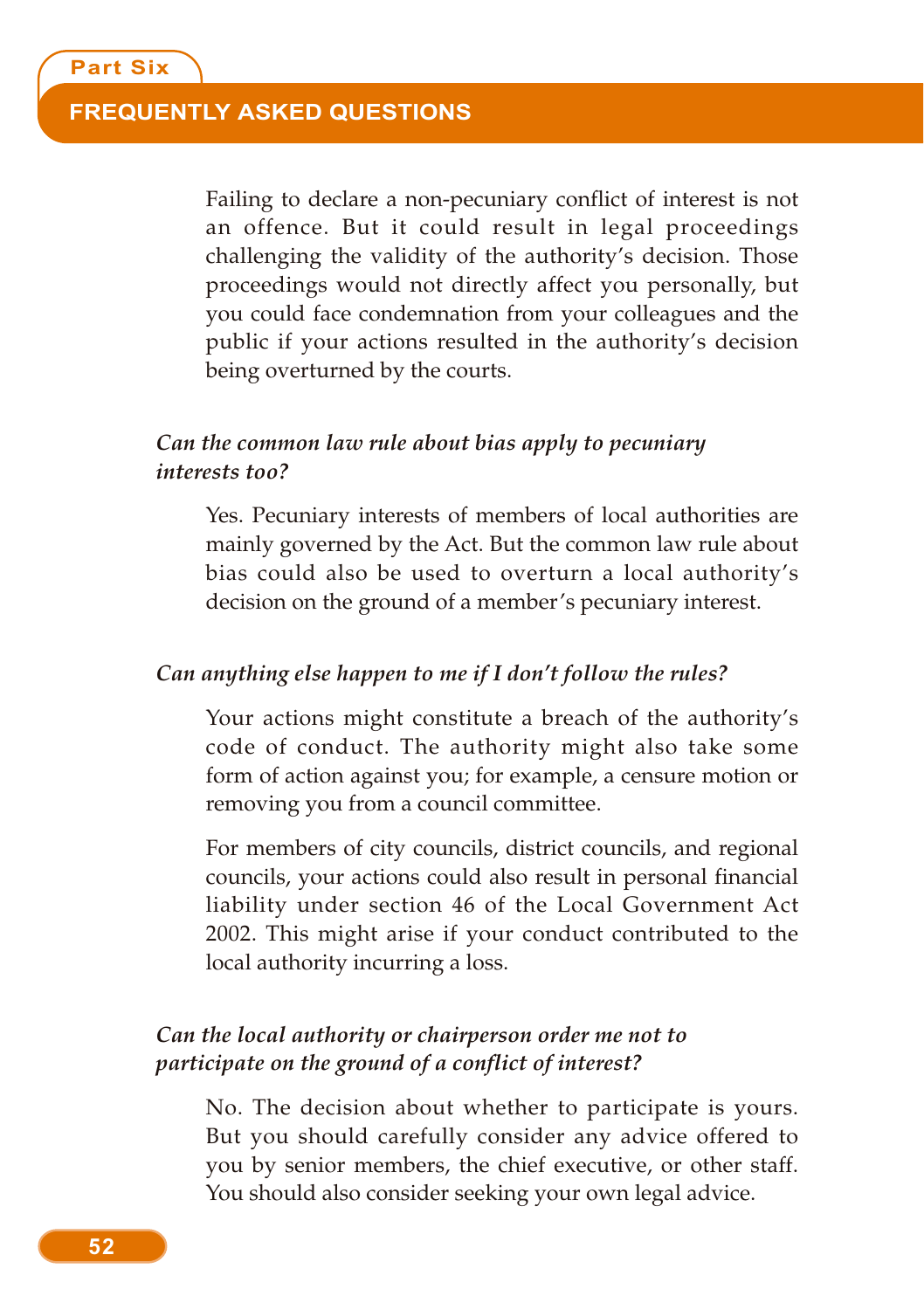*The authority has resolved that I do not have a pecuniary interest in a particular matter. Does this mean that I can participate?*

No. A resolution of an authority that you do not have a pecuniary interest in a particular matter is not an authoritative statement of the law. If, in fact, you do have a pecuniary interest in the matter and you participate in discussion and voting on it, you will have committed an offence under the Act.

However, if the authority resolves that you should be able to participate, subject to our approval being obtained, we would take the resolution into account when deciding whether to grant an exemption or declaration enabling you to participate.

#### *I'm fairly sure I have a non-pecuniary conflict of interest in a matter, but I still think it is important for me to participate. Can the Auditor-General grant me an official exemption?*

No. We have no power to grant exemptions or declarations for non-pecuniary conflicts of interest. Nor can we provide you with a formal ruling about whether a legal conflict of interest exists – only the courts can determine that. You should approach a lawyer if you want definitive advice.

#### *If I abstain from participating in a matter as a member, can I still speak to the matter as a member of the public?*

The fact that you may be prohibited, as a member, from taking part in discussion on a matter in which you have a pecuniary interest does not stop you from expressing views on the matter to the meeting.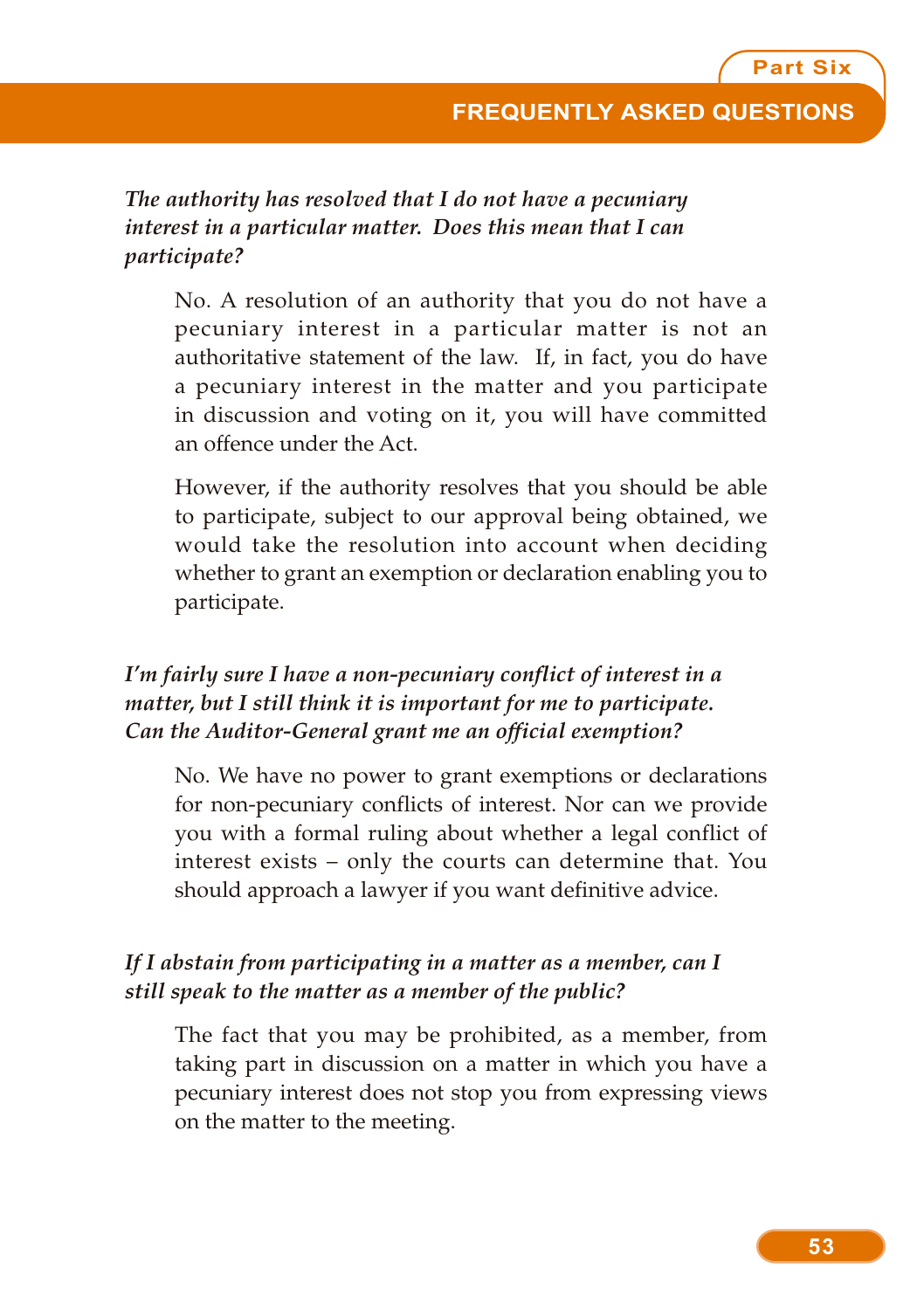#### **FREQUENTLY ASKED QUESTIONS**

Having declared a pecuniary interest and left the formal confines of the meeting, you are entitled, as a private citizen, and consistent with the rights of any member of the public, to address comments to the meeting from that area of the room where the public is able to be present.

These actions, if taken, should be explicitly recorded in the minutes.

#### *I belong to various clubs throughout my district, as well as being a member of the District Council. Do I have a pecuniary interest in every matter that comes before the Council relating to those clubs?*

Usually, no. Membership of community organisations such as sporting or cultural or charitable associations is unlikely to give rise to a pecuniary interest in matters involving those organisations because of their "not for profit" nature. However, it is possible that your membership of an organisation may entitle you to a share of the organisation's assets if the organisation is wound up. You should check the rules of the organisations you belong to, to see whether you may have a pecuniary interest of this type.

A pecuniary interest may also arise in the case of, for example, a golf club occupying land leased from the authority when the lease rental has a significant bearing on the members' subscription or other fees.

But see page 46 for discussion of whether membership of a club might give rise to a non-pecuniary conflict of interest.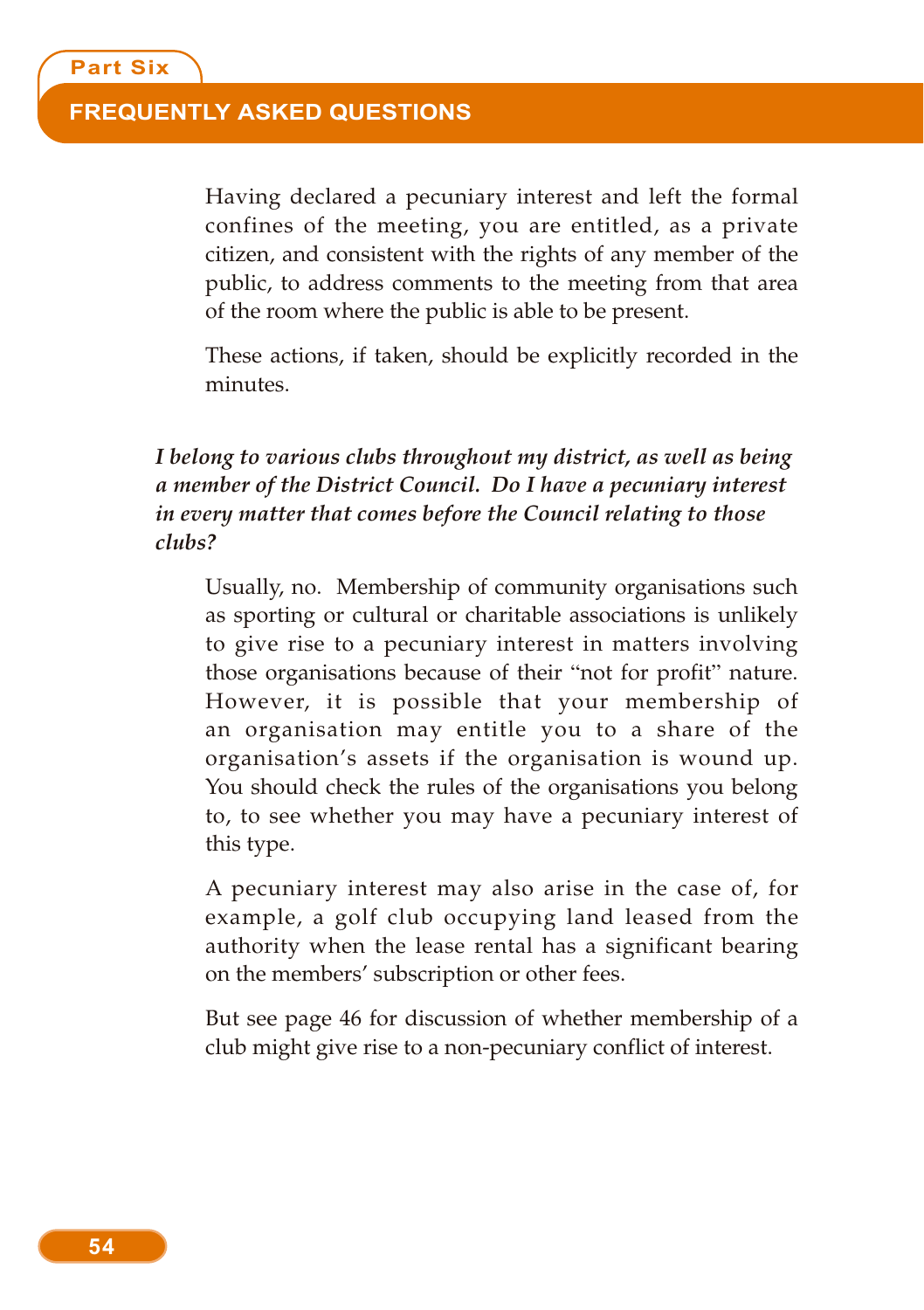*I am an employee of a company/organisation that has dealings with the authority of which I am a member. Do I have a pecuniary interest in any dealings that my company/organisation has with the authority?*

The existence of an employment relationship, where you receive a fixed level of remuneration, does not, on its own, give rise to a pecuniary interest.

If there is any link between the authority's decision and the level of remuneration paid to you as an employee of the company/organisation, then a pecuniary interest exists. For example, if you were employed by an organisation that received funding from the authority and the authority was deciding whether to cease funding that organisation, resulting in the possible loss of your job, you would have a pecuniary interest in that decision.

See pages 46-47 for discussion of whether your employment might give rise to a non-pecuniary conflict of interest.

#### *I'm also a member of the board of another organisation. Is it relevant to the question of conflict of interest if I've been appointed to that organisation specifically as a representative of the local authority?*

Yes. In that situation, we think it will often be acceptable to participate in the authority's decisions about matters concerning that organisation. But a conflict of interest might sometimes arise. See our discussion on page 48.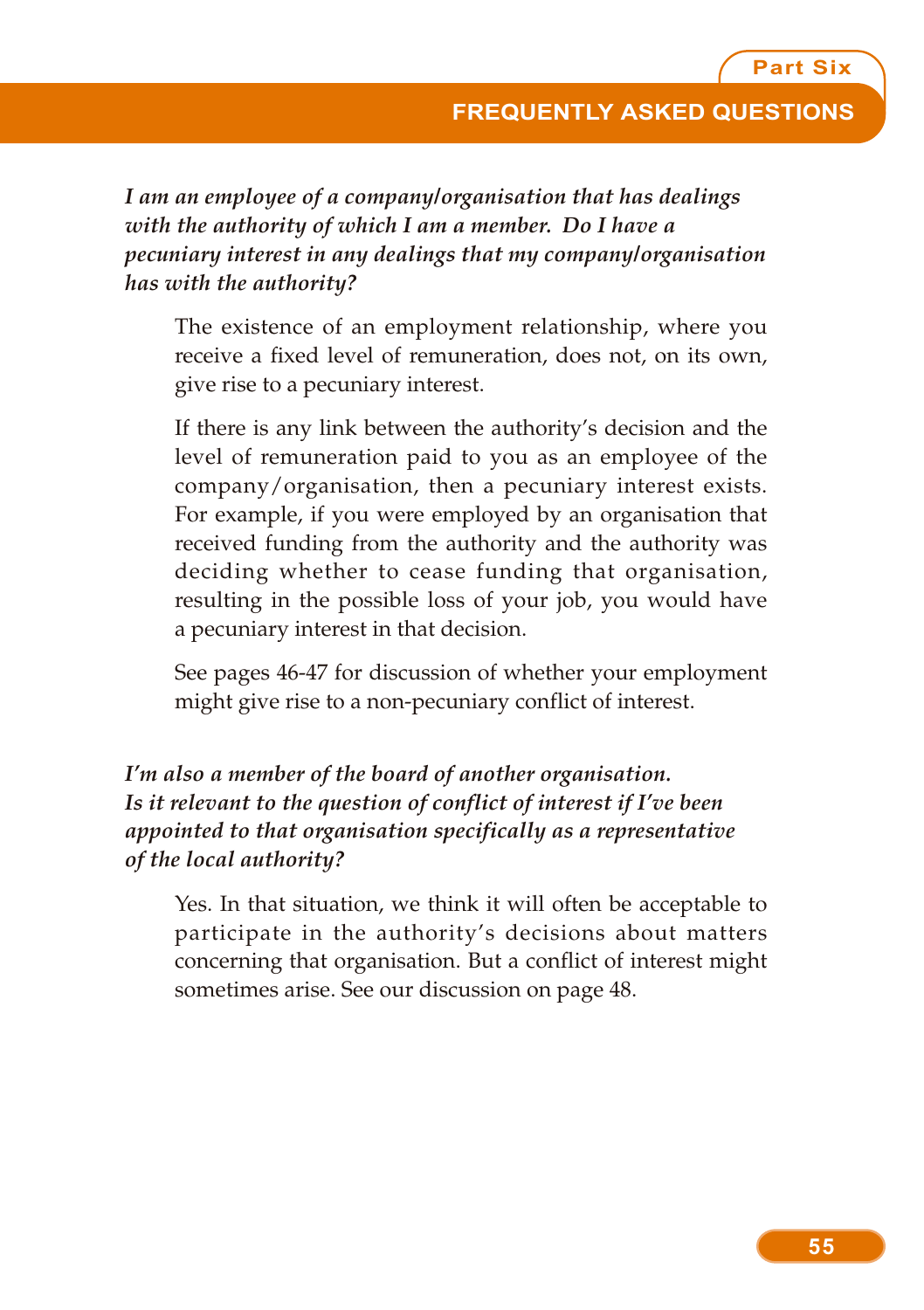# **Appendix A**

# **Organisations whose members are subject to the Act**

#### *Classes of organisations*

Administering Bodies under the Reserves Act 1977 Cemetery Trustees City Councils College of Education Councils Community Boards District Councils Licensing Trusts Polytechnic Councils Provincial Patriotic Councils Regional Councils Regional Employment and Access Councils University Councils

#### *Specific organisations*

Aotea Centre Board of Management Arts Council of New Zealand Toi Aotearoa Auckland Museum Trust Board Canterbury Museum Trust Board Carter Observatory Board Chatham Islands Council Christchurch Town Hall Board of Management Health Research Council of New Zealand Masterton Trust Lands Trust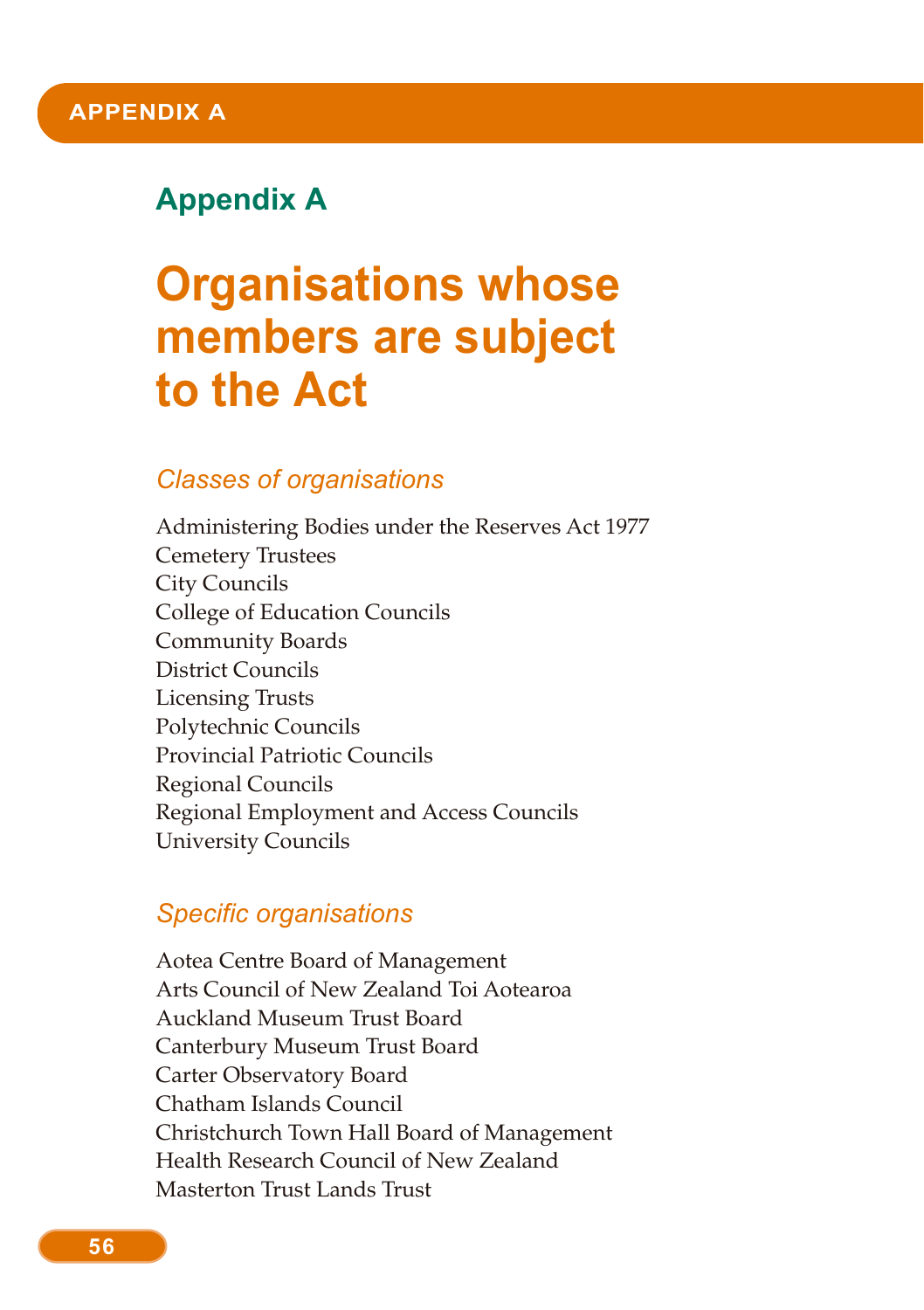

Museum of New Zealand Te Papa Tongarewa Board Museum of Transport and Technology Board New Zealand Antarctic Institute New Zealand Council for Educational Research New Zealand Fire Service Commission New Zealand Historic Places Trust New Zealand Horticultural Export Authority New Zealand Maori Arts and Crafts Institute Ngarimu V.C. and 28th (Maori) Battalion Memorial Scholarship Fund Board Otago Museum Trust Board Overseas Investment Commission Pacific Islands Polynesian Education Foundation Board of Trustees Patriotic and Canteen Funds Board Plumbers Gasfitters and Drainlayers Board Queen Elizabeth the Second National Trust Board of Directors Riccarton Bush Trustees Standards Council Taratahi Agricultural Training Centre (Wairarapa) Trust Board Testing Laboratory Registration Council Winston Churchill Memorial Trust Board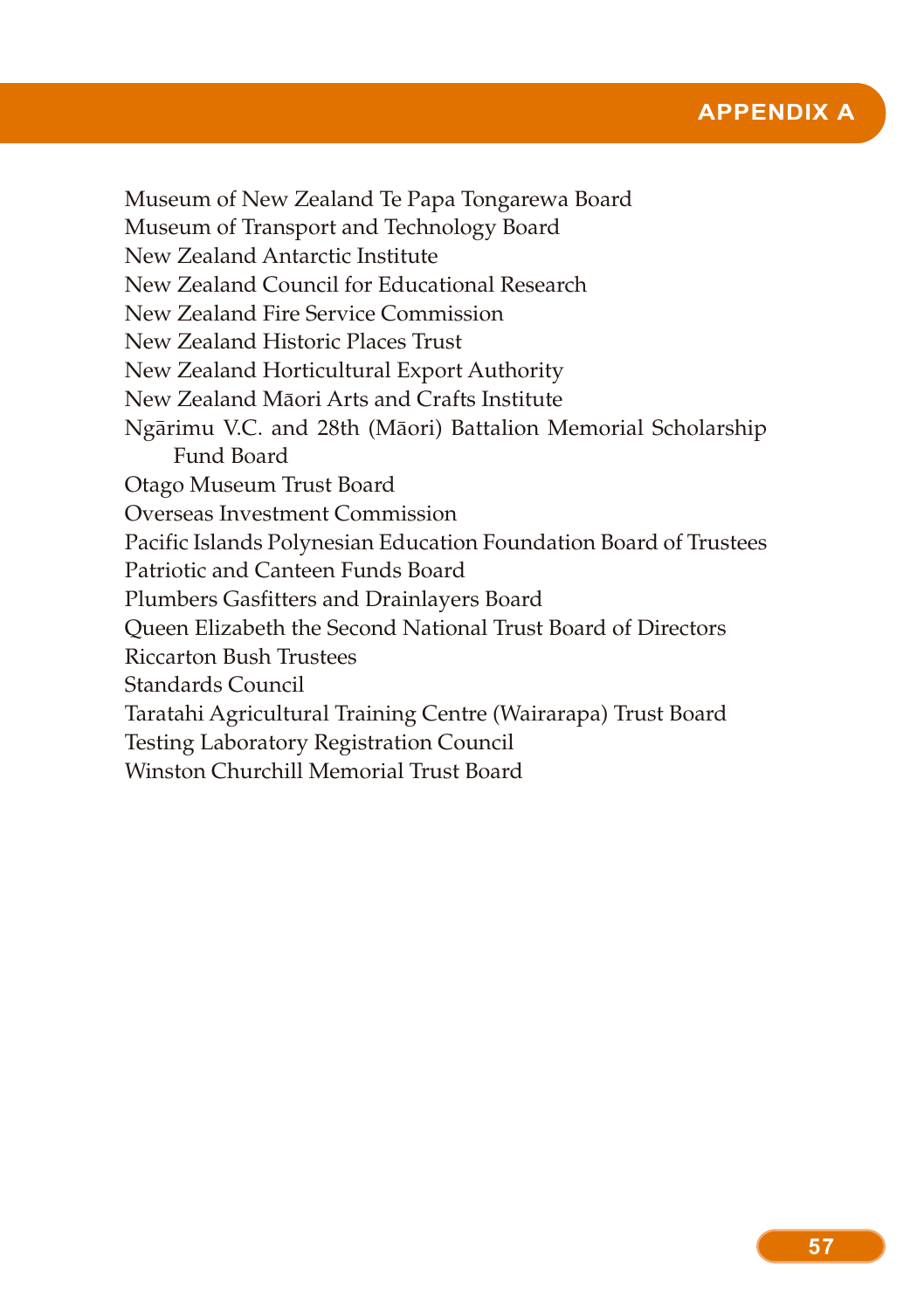## **Appendix B**

# **Leading cases on pecuniary interest**

The Act does not define the term "pecuniary interest". Its meaning is a matter for legal interpretation according to the circumstances of the particular situation. However, there is a significant body of relevant case law which offers some guidance. The most significant cases are summarised below.

# *Brown and Others v Director of Public Prosecutions* **[1956] 2 All ER 189; [1956] 2 QB 369**

This case involved members of an English local authority who were tenants in houses owned by the local authority. The councillors declared their interest in a matter concerning the level of rents for council houses where there were sub-tenants or lodgers, but nevertheless voted on the matter albeit apparently to their disadvantage.

The judgment declared that all councillors who were tenants of the council had a pecuniary interest in that matter. This included councillors who did not at that time have sub-tenants or lodgers, because the houses were potential income-producing assets and the possibility existed of sub-letting or taking in lodgers in the future.

In explaining the basis of the statutory prohibition, this case also indicated that it does not matter whether the result of the vote would be to the pecuniary advantage or disadvantage of the person voting: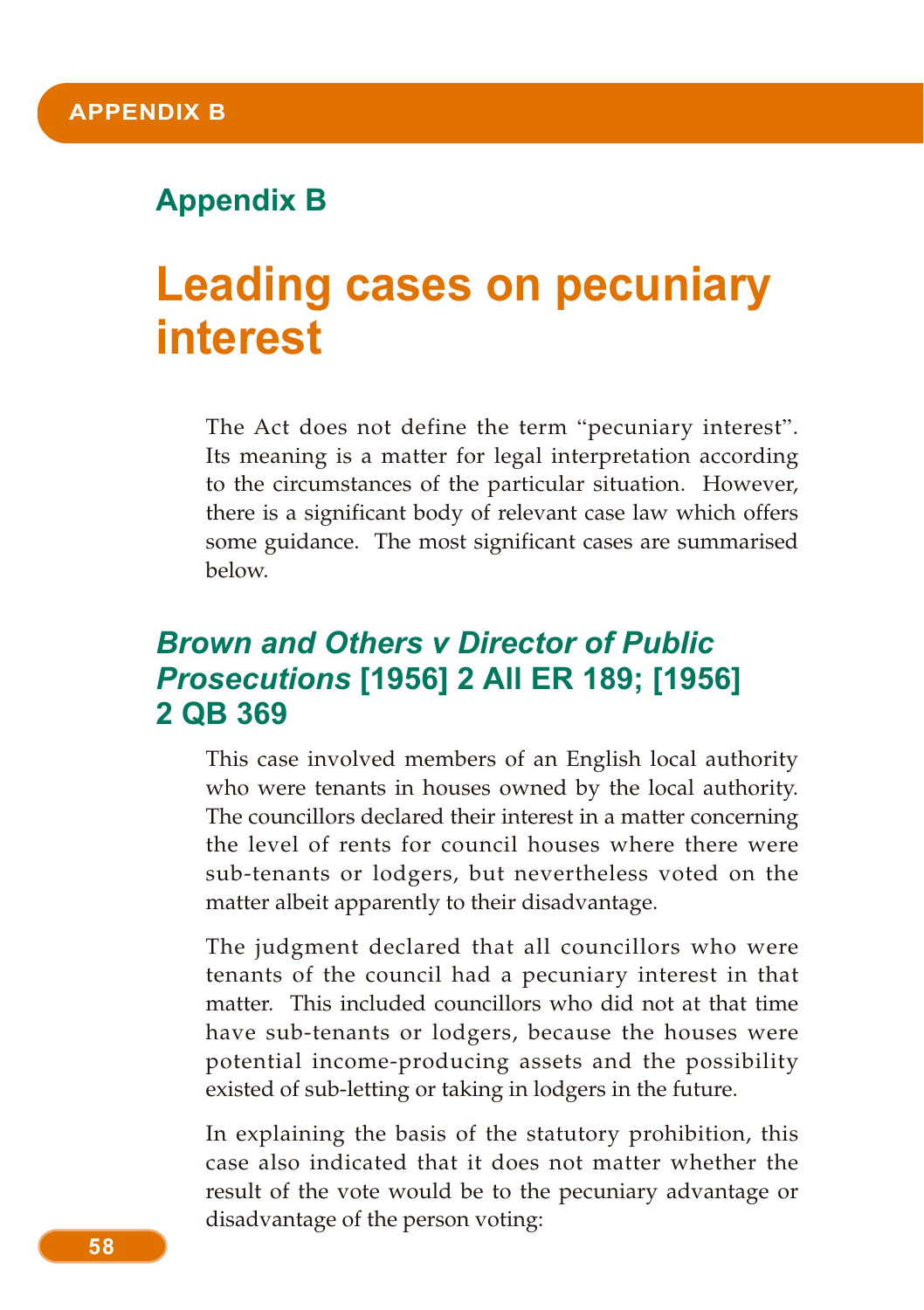*The object of s.76(1) is clearly to prevent councillors from voting on a matter which may affect their own pockets and, therefore, may affect their judgement, and a councillor's judgement may be affected by a proposal to preserve his liability just as much as by a proposal to terminate it, particularly where other persons in a like situation are being relieved from the same liability. In those circumstances, no narrow construction ought to be put on the words "pecuniary interest" in their context in s.76(1); in particular they ought not to be construed and the contrary has not been suggested as meaning pecuniary advantage.*

# *Rands v Oldroyd* **[1958] 3 All ER 344; [1959] 1 QB 204**

This case concerned a member of an English borough council who spoke to a motion about the letting of contracts for building council housing. The councillor was managing director and majority shareholder of a building company which had a history of building for the council.

On his appointment as vice-chairman of the housing and town planning committee of the council, the member had decided that his company would not tender in future for any building contracts with the council. However, the Court noted that the company was at all times in a position to be invited to tender for building work for the council and to tender for such work in the future if it desired, and therefore held that the member had an indirect pecuniary interest in the matter under discussion.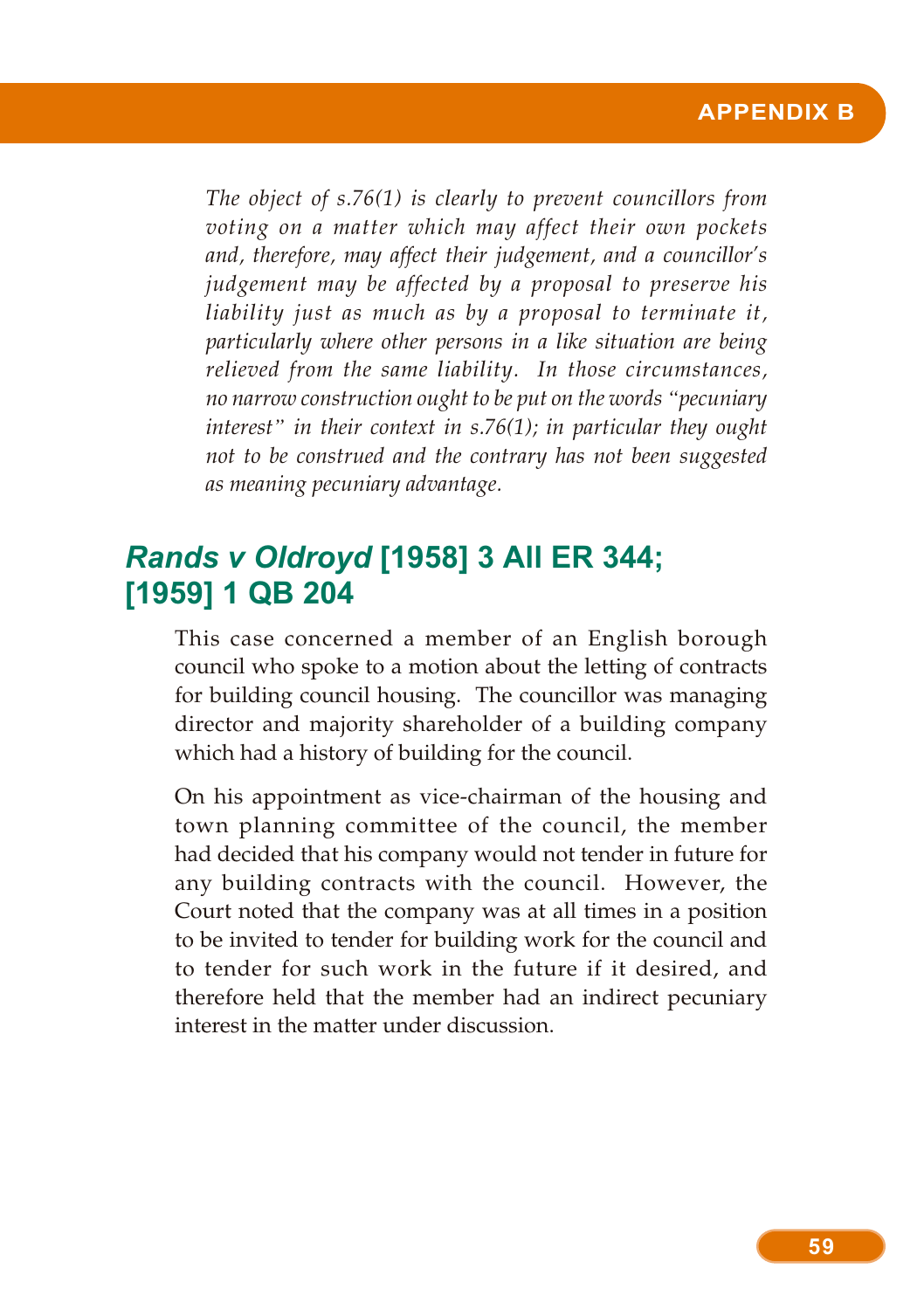#### **APPENDIX B**

# *Re Wanamaker and Patterson* **(1973) 37 DLR (3d) 575**

This case involved the mayor of a town council in Alberta, Canada, who was owner and operator of a coin laundry business carried on in premises located in the town's shopping centre. In his capacity as a member of the council, he proposed and voted on resolutions designed to secure the approval of the Minister of Highways to a project whereby a cut would be made in the median strip of a provincial highway in order to provide access for traffic on the highway to the shopping centre.

Since the effect of the improvement of access to the shopping centre would be to increase the number of customers availing themselves of the services in the shopping centre, which would be reflected in increased use of the coin laundry, the mayor would financially benefit, and consequently the question was one in which he had an indirect pecuniary interest. It did not matter that he may have been acting in good faith and in the interests of the municipality.

### *Downward v Babington* **[1975] VR 872**

This case concerned a councillor of a shire in Victoria, Australia, who owned and leased certain shops. At different times, the council or its committees had before them:

- a project to allow the establishment of a supermarket in the immediate vicinity of the councillor's shops;
- a proposal to compulsorily acquire land adjoining those shops and the supermarket site for off-street parking;
- a proposal to permit development of vacant land adjoining the councillor's shops as a retail shop; and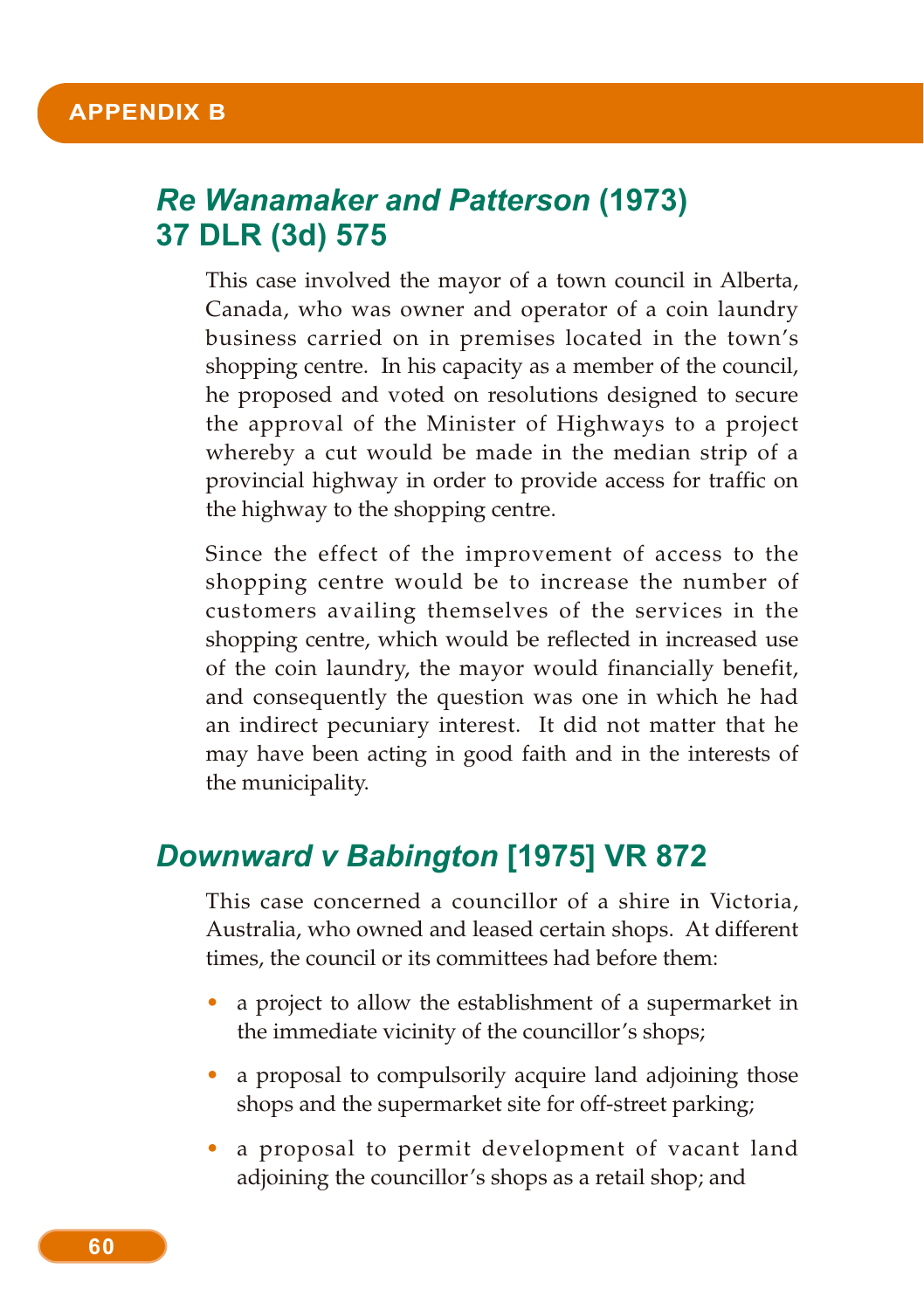a proposal to buy land in the immediate vicinity for offstreet parking.

The case did not involve any finding of fact as to whether the member had a pecuniary interest in those matters, but did produce a useful definition of the term "pecuniary interest":

*… a councillor should be held to have a pecuniary interest in a matter before the council if the matter would, if dealt with in a particular way, give rise to an expectation which is not too remote of a gain or loss of money by him.*

We have chosen to adopt this definition as appropriate in the New Zealand context, although acknowledging that our Act deals separately with the element of remoteness in section  $6(3)(f)$  – see page 33.

## *Loveridge & Henry v Eltham County Council* **(1985) 5 NZAR 257**

The council's chairman and deputy chairman both owned land within an area where the council proposed to establish a rural water supply scheme. As with the Downward v Babington case, the nature of the proceedings was such that the Court was not required to make a finding as to whether the members had a pecuniary interest in the matter. The court did, however, observe that:

*The situation contemplated by the Local Authorities (Members' Interests) Act is a particular formalised illustration of the rule that persons charged with an obligation to make decisions should not be affected by a personal motive.*

The Court rejected an argument that the relevant "public" with which to compare the members' interests was the group of landowners affected by the scheme.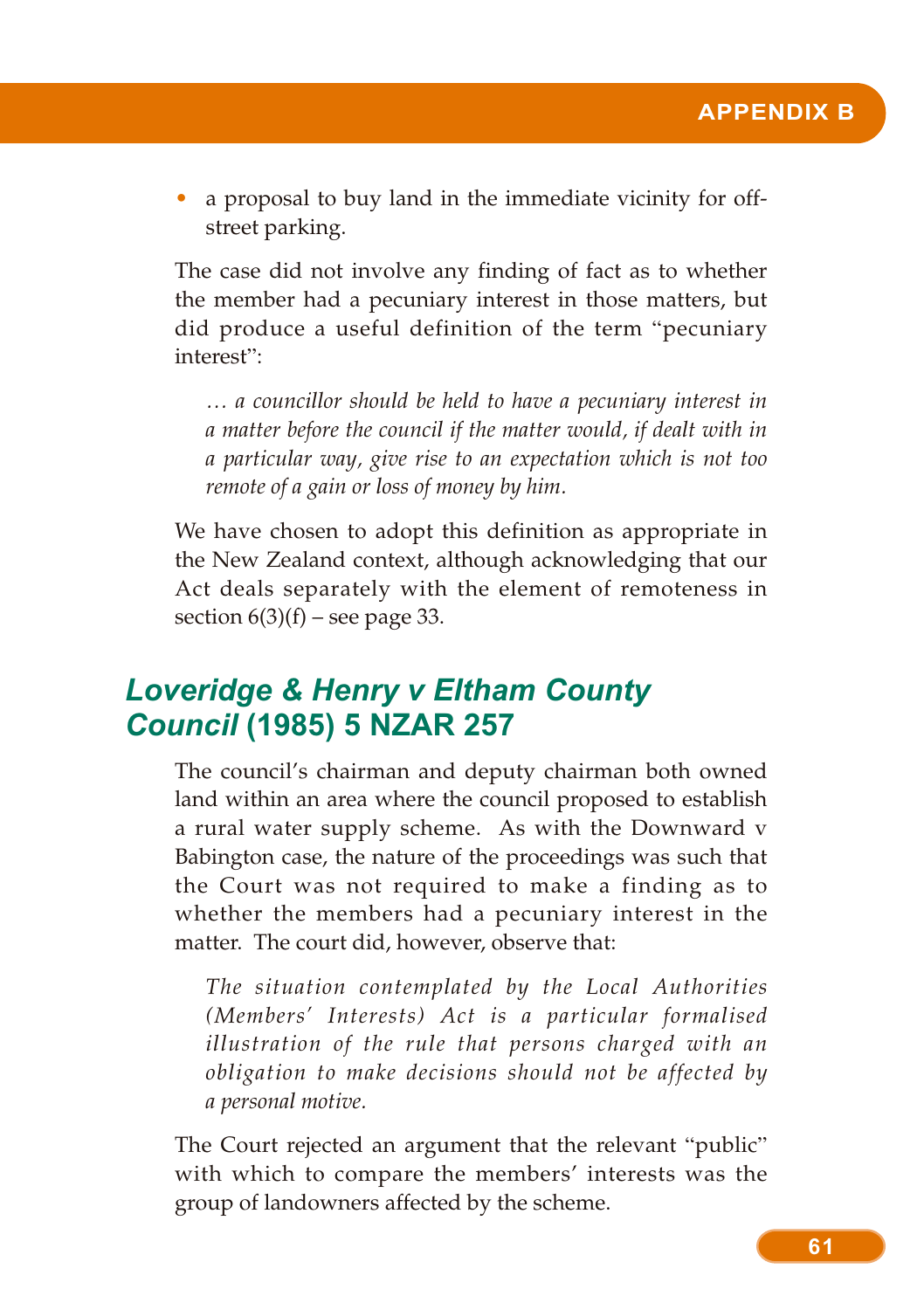With rather limited reference to prior cases, the judgment used the general rules of natural justice as the base on which to state a test for compliance with section 6(1):

*… would an informed objective bystander form an opinion that there was a likelihood that bias existed?*

# *Calvert & Co v Dunedin City Council* **[1993] 2 NZLR 460**

This case centred on procedures adopted at meetings in 1990 for determining directors' fees to be paid in respect of four local authority trading enterprises (LATEs), the directors of which had previously been appointed and included various members of the council. The council considered reports on the setting of directors' fees generally and a motion which, if passed, would have required councillor directors to remit their directors' fees to the council, receiving instead from the council sums based on the usual allowances paid in connection with local authority meetings.

That motion was dealt with by debating it separately in relation to each LATE. Councillor directors withdrew when that part of the motion which concerned the LATE of which they were directors was debated and voted upon, but took part in debate and voted on those parts of the motion which concerned LATEs of which they were not directors.

The Court held that section 6 was breached when councillor directors discussed and voted upon:

• a report containing opinions in relation to and recommendations as to the range of directors' fees which should be payable – a direct pecuniary interest; and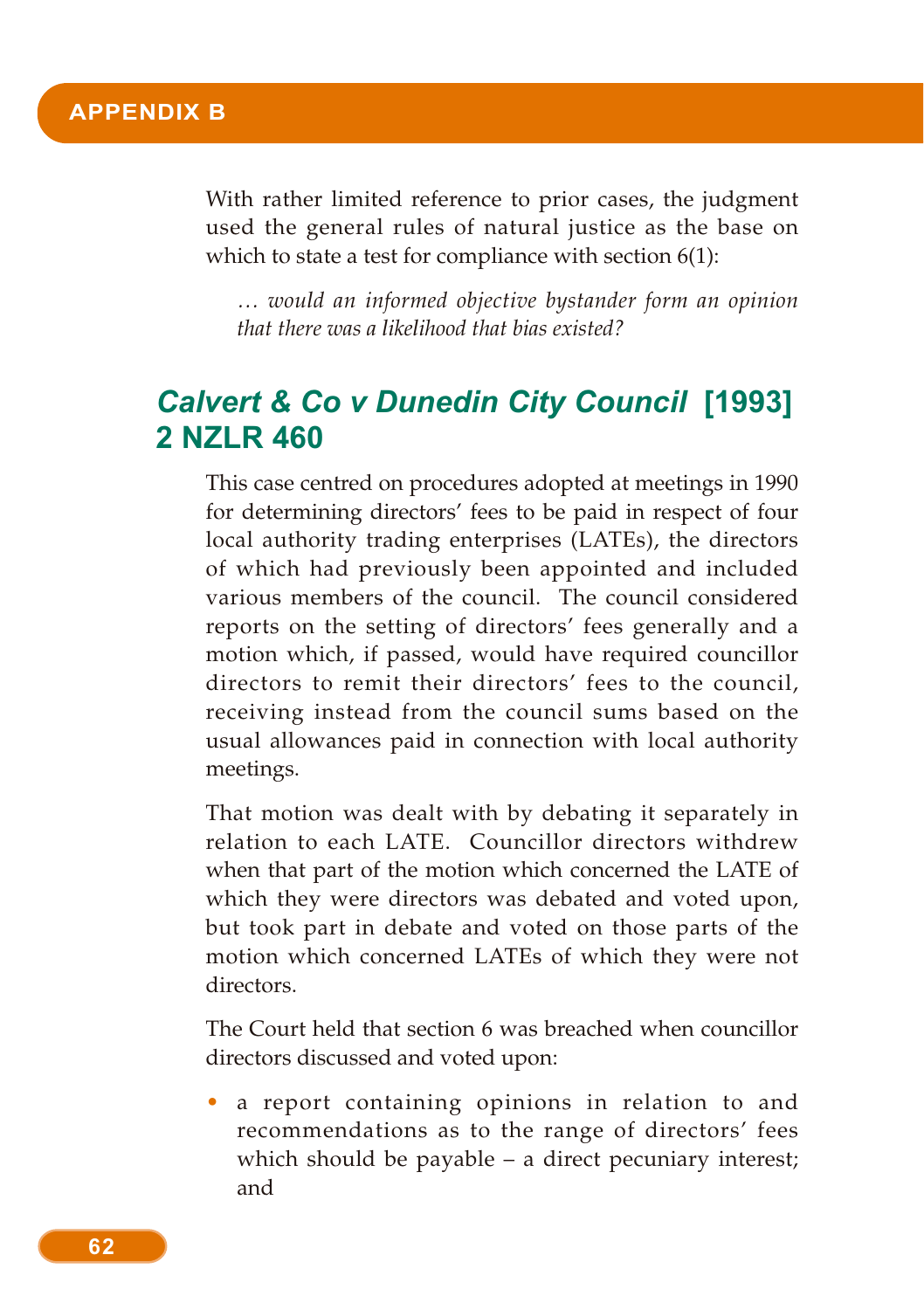• motions concerning directors' fees in respect of LATEs to which they were not appointed – an indirect pecuniary interest.

The vote of a particular councillor in effect put his or her stamp of approval on the method by which the directors' fees had been calculated. That stamp of approval called for a consistent approach and vote by other councillor director members. The length of some meetings, and the memoranda and resolutions, tended to confirm that the councillor directors were in effect acting in harmony in relation to the approach taken by the council towards directors' fees. Certainly the interest of those councillor directors was greater than that of the public at large.

The judgment is notable for the expression of certain propositions based on a review of earlier judgments:

- 1. An indirect pecuniary interest under section 6 of the Local Authorities (Members' Interests) Act 1968 may cover a wide variety of factual situations.
- 2. The indirect pecuniary interest may involve an interest arising from a relationship and not from any specific contract or monetary connection.
- 3. An indirect pecuniary interest may include a potential benefit or potential liability.
- 4. A decision as to whether a particular factual situation amounts to an indirect pecuniary benefit is assisted by considering whether an informed objective bystander would conclude that there was a likelihood or reasonable apprehension of bias.
- 5. The motives and good faith of councillors are irrelevant to whether or not they had an indirect pecuniary interest.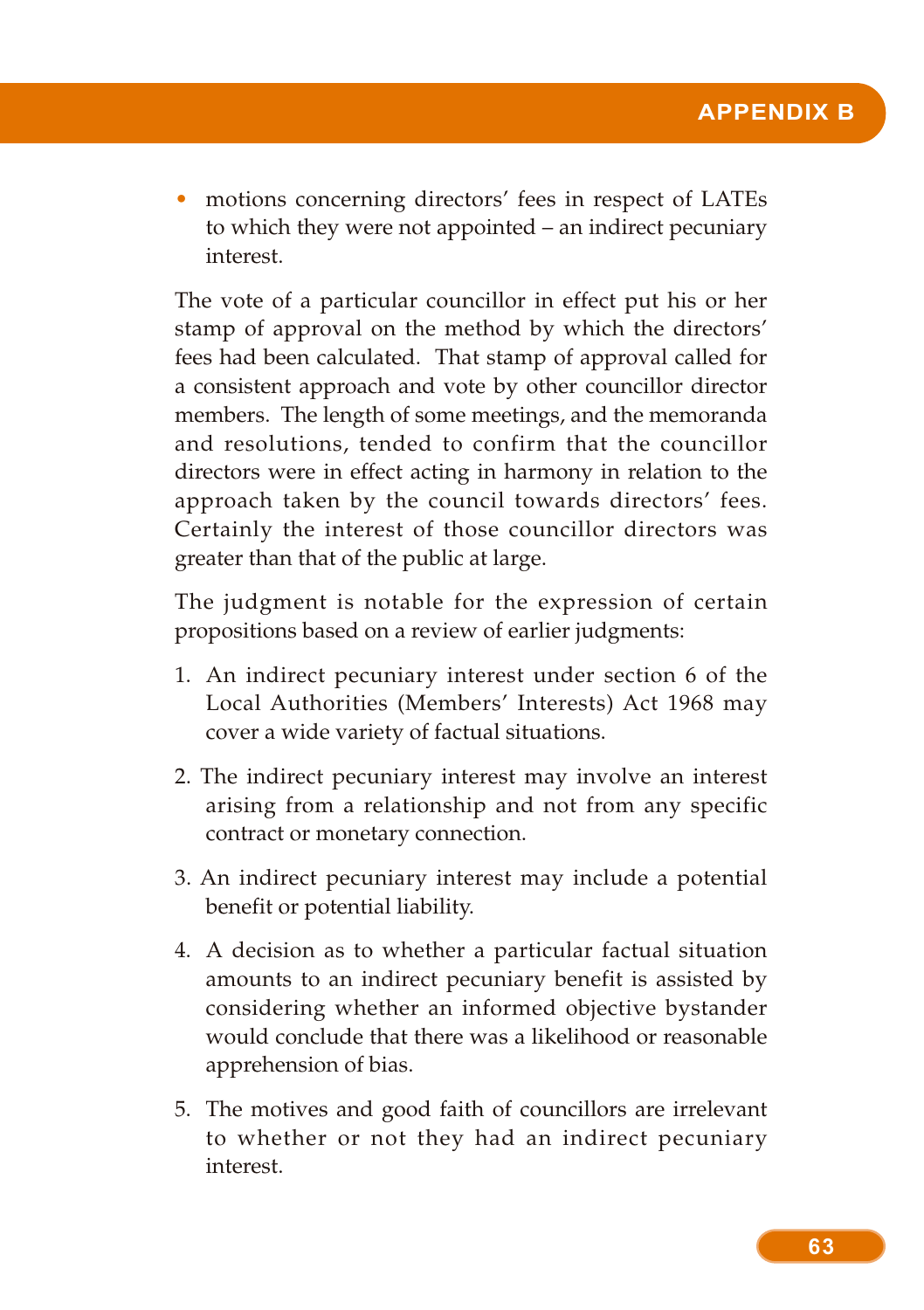## *R v Secretary of State for the Environment, ex parte Kirkstall Valley Campaign* **[1996] 3 All ER 304**

A rugby club wished to sell its main sports field and move to another location nearby. However, it could only realistically do so if it obtained a commercial site value for its existing site. Planning permission was therefore sought from the local urban development authority to allow the large-scale commercial development of the land.

At the same time, the club had also identified the desired location for its proposed new facilities. This happened to be a piece of open land adjacent to a large private property owned by the chairman of the urban development authority. The chairman's land was "green belt" land, and it was well known that the chairman believed his land ought to be rezoned for housing development (but any rezoning decision would be the responsibility of another council).

The Court found that the chairman had an undisguised interest, worth a great deal of money to him and his family, in getting his private land rezoned. It also found that a powerful argument in favour of this would have been if the neighbouring site was developed into a rugby stadium. Because it was common knowledge that was unlikely to occur unless the club was able to secure a commercial sale price for its existing site, the Court held that this meant the chairman had – at that time – a pecuniary interest in the planning application concerning the club's existing site. The Court implicitly rejected an argument that his interest was too remote or insignificant.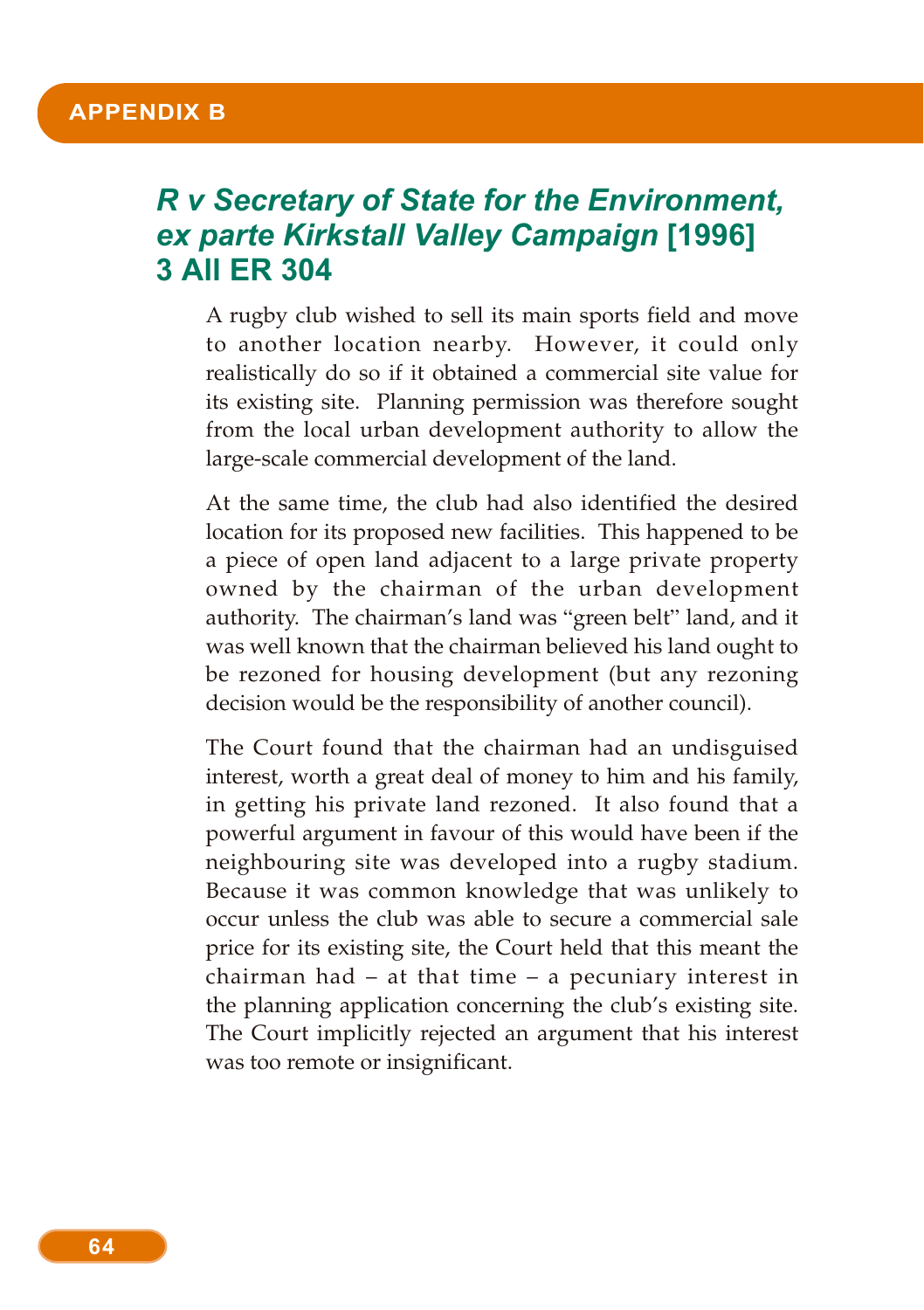However, the club later abandoned its proposed new location near the chairman's land. Furthermore, a fresh development proposal was submitted in respect of the club's existing site. The Court held that the chairman did not have a pecuniary interest in the authority's later decisions about the existing site. His former interest did not taint the authority's subsequent decisions.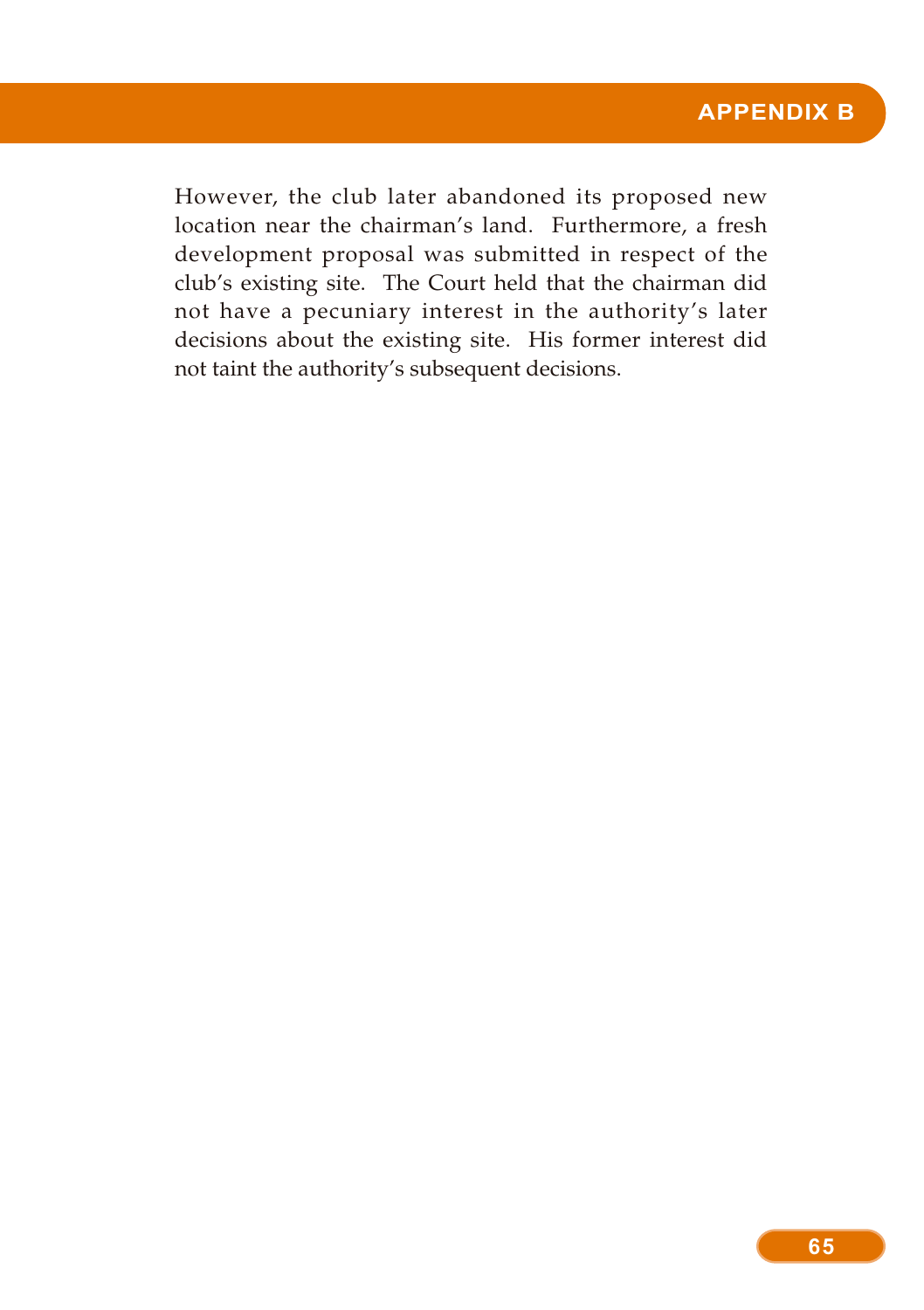# **Appendix C**

# **Examples of cases on non-pecuniary conflicts of interest**

## **Cases where predetermination was found**

The cases below illustrate some situations where courts found members to have predetermined the matter.

*English v Bay of Islands Licensing Committee* [1921] NZLR 127 concerned an application for renewal of an on-licence. Members of the licensing committee had previously made public statements that the application would be refused unless a new hotel was built. For instance, one member had told the applicant that it didn't matter what he said in his application, because "the committee have their minds made up". The Court held that the members' public statements went far beyond reasonable expressions of opinion, and amounted to pledging themselves to refuse the licence. This meant they were biased, and had predetermined the application.

In an English case also concerning a liquor licence, *R v Halifax Justices, ex parte Robinson* (1912) 76 JP 233, a member of the licensing authority was associated with a temperance society. That fact alone would not have constituted bias, but the Court found that the member had shown himself to have a closed mind by announcing that he would have been a "traitor" to his position if he had voted in favour of granting the licence.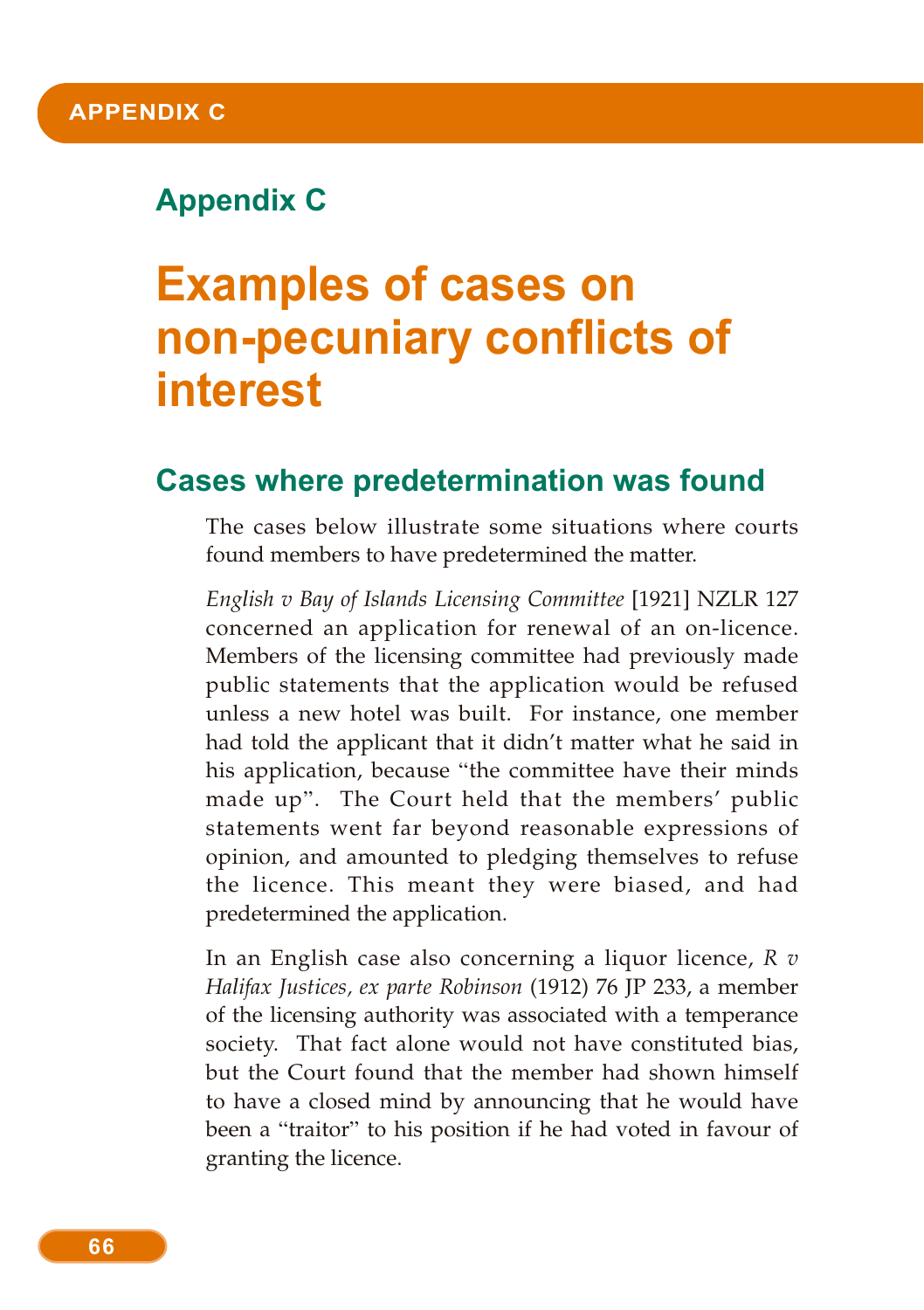#### **APPENDIX C**

In *Meadowvale Stud Farm v Stratford County Council* [1979] 1 NZLR 342, several councillors who sat on a committee considering an application for an offensive trades licence for a pig farm were also directors or shareholders of a company that occupied land next door. The councillor who was a director had insisted on the farm applying for the licence, and then the company had formally objected to the application and had been represented at the hearing in support of its objection. The Court held that the interested councillors should have been excluded from hearing the application – not only because they had a pecuniary interest in a company potentially affected by the matter, but also because of the active role the company had taken as a submitter.

In *Frome United Breweries v Bath Justices* [1926] AC 586, several members of a licensing authority had instructed a solicitor to appear before the authority on their behalf and oppose a licence application. They were held to be biased.

*East Pier Developments v Napier City Council* (unreported, High Court, Napier, CP26/98, 14/12/1998, Wild J) related to a lease, where the Council was lessor. The lessee wished to use the land for a different purpose, and the lease agreement required it to seek the Council's approval. The Court found two members of the Council to be biased. One had been closely involved in negotiations and meetings over the matter from an early stage, and the Court held that his overall conduct indicated that from beginning to end he was determined that the Council should reject the application. He was never prepared to consider it in an open-minded and impartial manner. Another member, the Court held, was single-minded in his opposition to the application, and so was also not properly open to persuasion.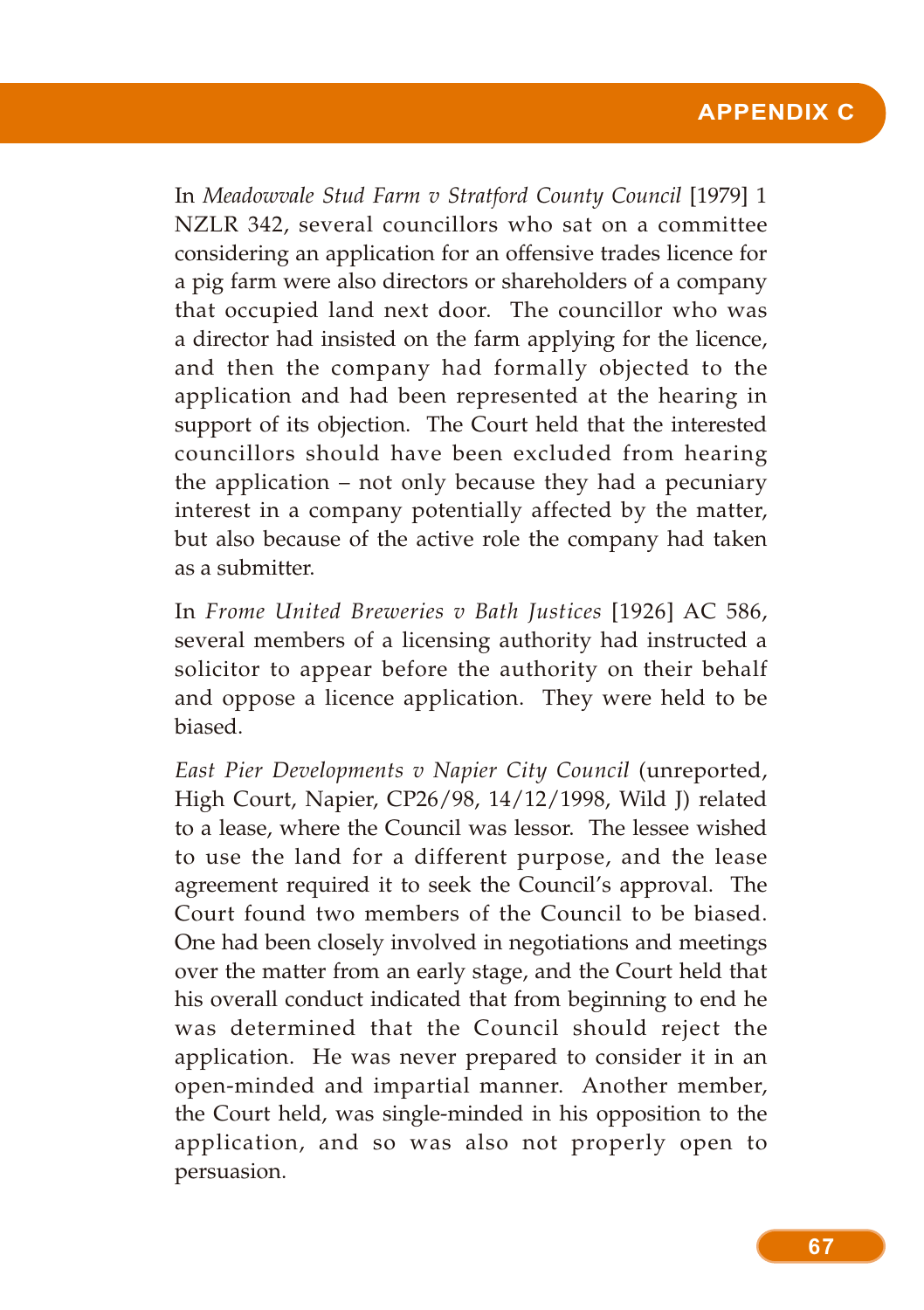## **Cases where predetermination was not found**

By contrast with the above cases, the courts have often held an expression of a provisional view or broad policy stance about the matter before or during the hearing to be acceptable.

In *Riverside Casino v Moxon* [2001] 2 NZLR 78, a member of a casino licensing authority had made a number of comments during the oral hearings that were strongly critical of opponents of the application, but the Court held they did not display a consistent pattern pointing to a closed mind. The Court also recognised that, by the time of the oral hearings, the member could be expected to have legitimately formed some preliminary views from the substantial written submissions already provided. There was no evidence that he had entered upon the process with a closed mind.

In *R v Reading Borough Council ex parte Quietlynn* (1986) 85 LGR 387, a councillor had previously written to a newspaper saying that sex shops should be banned. Some time later, he sat on a committee considering an application for a licence as a sex establishment. In that case, the Court accepted that, despite his general views, he had nevertheless acted fairly when he came to consider the application. The Court suggested that this was a field where local representatives could be expected to have views, perhaps even strong views, about whether or not in general licences ought to be granted.

In *R v Amber Valley District Council, ex parte Jackson* [1984] 3 All ER 501, a general declaration of policy by a party caucus within a Council was held not to disqualify them from later adjudicating on a planning application, so long as they were able to consider the application on its merits.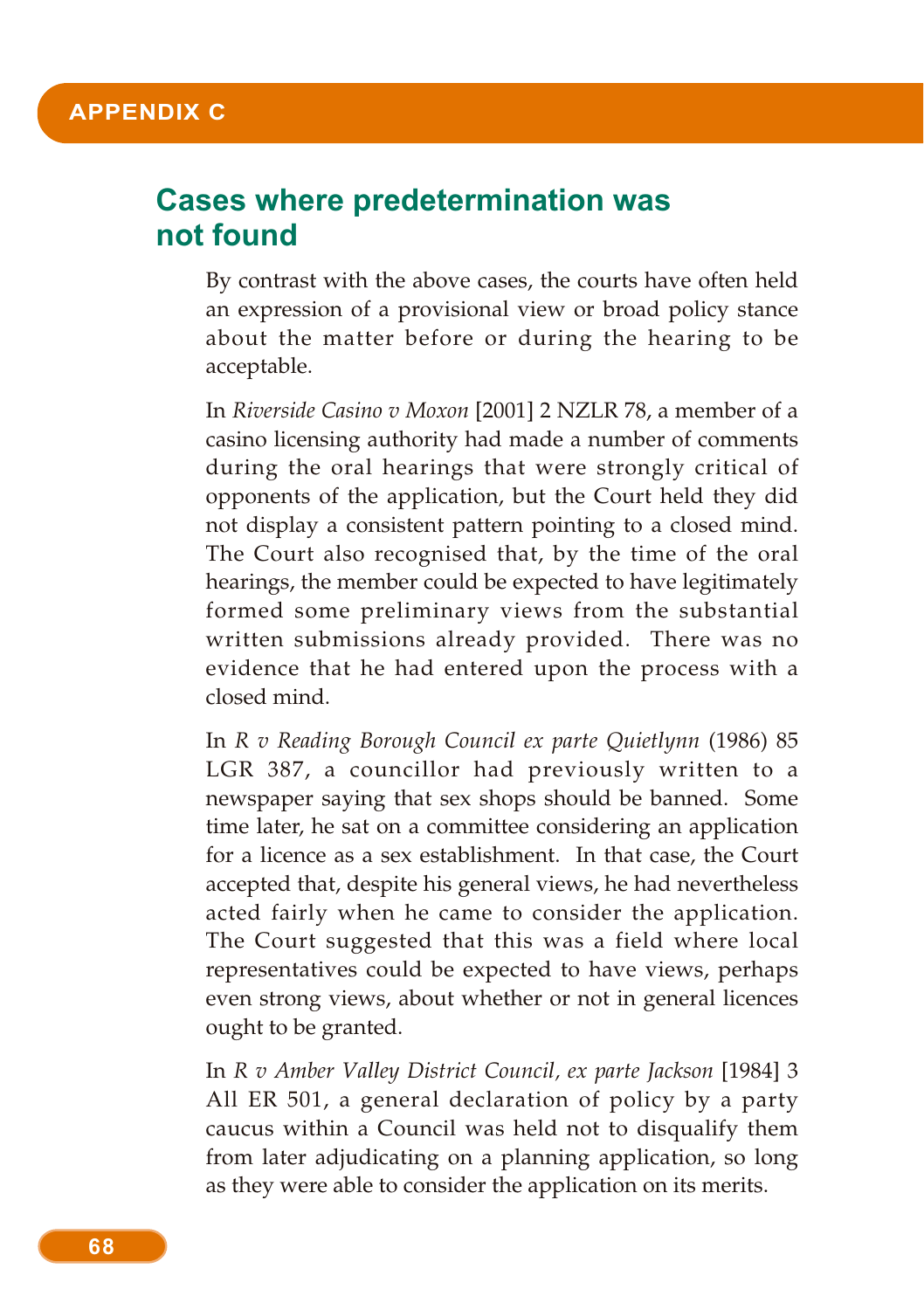The critical factor in these cases is that the views were not expressed in such a categorical way that they implied an unwillingness to listen fairly to new arguments or to give the matter genuine further consideration at the formal hearing. The courts were satisfied that the members, despite their provisional views about the general issues, remained open to persuasion about the particular decision before them.

## **Relationship with other persons or organisations**

In *Man O'War Station v Auckland City Council (No 1)* [2002] 3 NZLR 577, a case concerning a judge, the fact that a witness in the case was the son of a former colleague of the judge was not enough to constitute bias.

However, in *R v Bow Street Metropolitan Stipendiary Magistrate, ex parte Pinochet Ugarte (No 2)* [1999] 2 WLR 272, a judge was held to be biased where he was an active director of a charity closely associated with one of the parties to the litigation.

In a case involving an urban development body, *R v Secretary of State for the Environment, ex parte Kirkstall Valley Campaign* [1996] 3 All ER 304, a member who held an honorary position in a rugby club was held to be not biased in relation to a planning application concerning the club. However, a member who was involved in preparing the club's development plans, and whose firm acted for the club, was biased.

If a number of members of the authority become too integrally associated with the proponent of an issue, then the whole authority could be found to be biased. This occurred in *Anderton v Auckland City Council* [1978] 1 NZLR 657, where the level of the Council's involvement with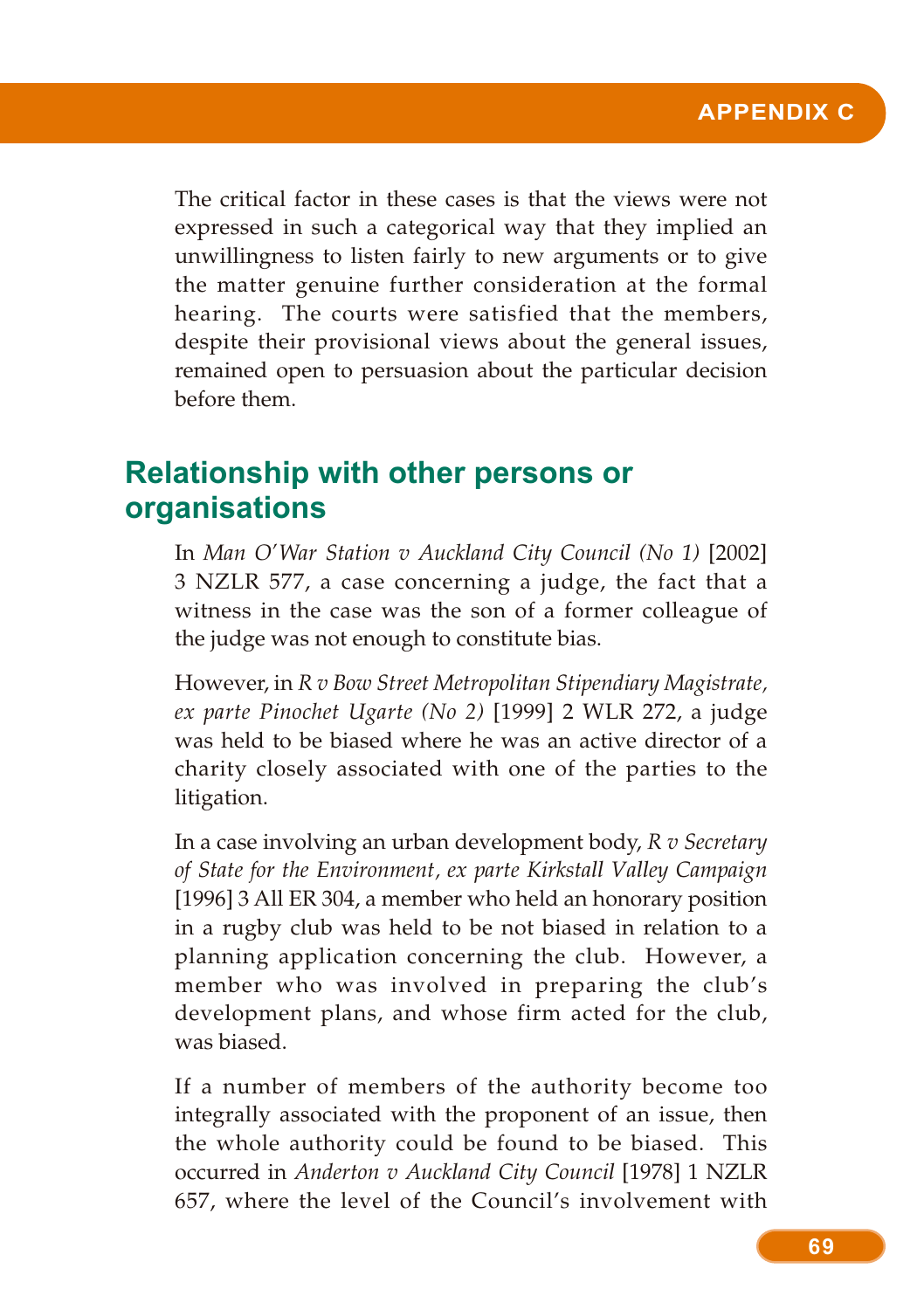a developer was so great that it was held to have determined in advance to allow planning applications for the developer's project. The Council had completely surrendered its powers of independent judgment.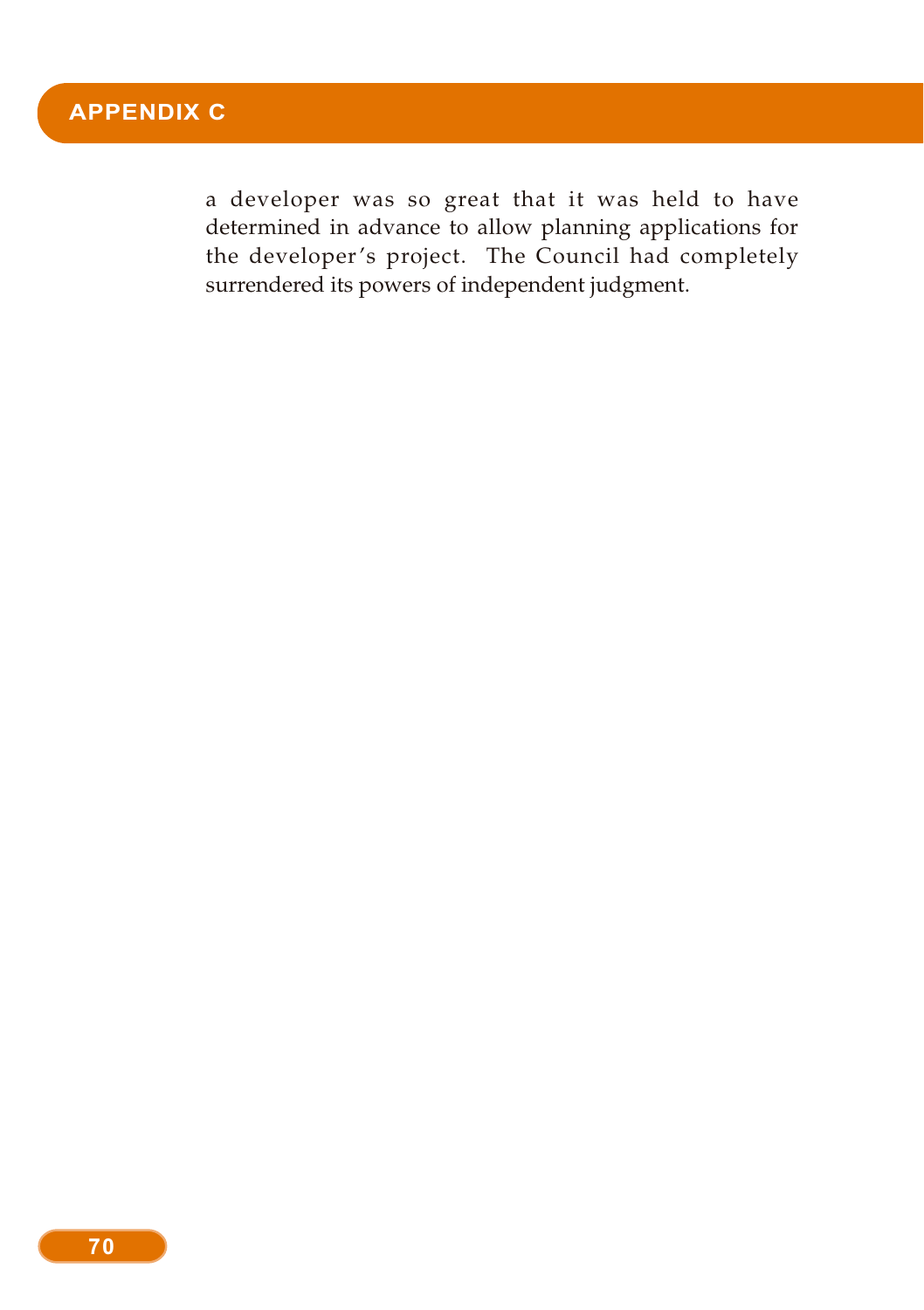Requests for further copies of this booklet and any other enquiries can be addressed to:

Office of the Controller and Auditor-General Private Box 3928 WELLINGTON

| Telephone: | $(04)$ 917 1500         |
|------------|-------------------------|
| Facsimile: | $(04)$ 917 1515         |
| e-mail:    | information@oag.govt.nz |
| Website:   | www.oag.govt.nz         |